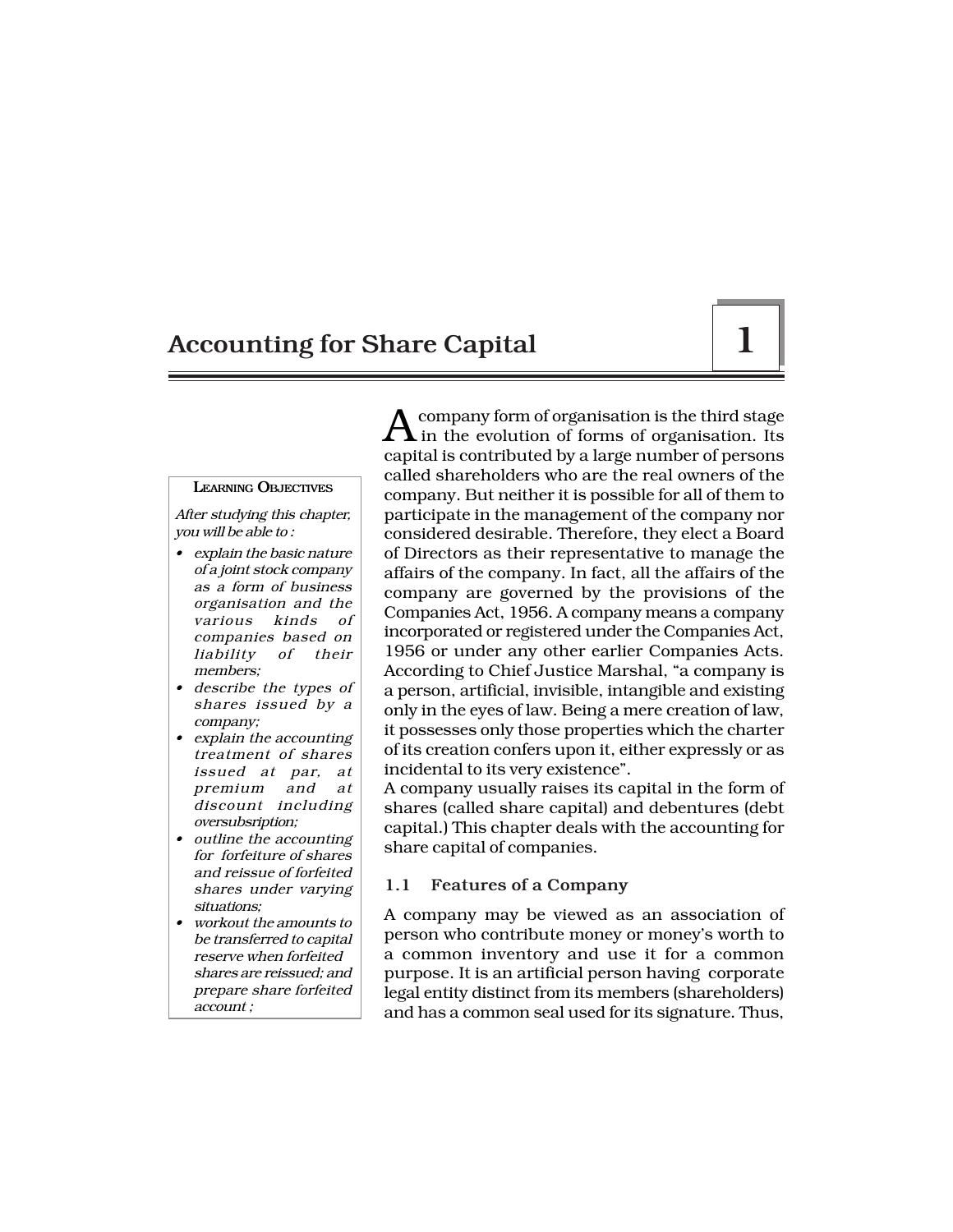it has certain special features which distinguish it from the other forms of organisation. These are as follows:

- *Body Corporate:* A company is formed according to the provisions of Law enforced from time to time. Generally, in India, the companies are formed and registered under Companies Law except in the case of Banking and Insurance companies for which a separate Law is provided for.
- *Separate Legal Entity:* A company has a separate legal entity which is distinct and separate from its members. It can hold and deal with any type of property. It can enter into contracts and even open a bank account in its own name.
- *Limited Liability:* The liability of the members of the company is limited to the extent of unpaid amount of the shares held by them. In the case of the companies limited by guarantee, the liability of its members is limited to the extent of the guarantee given by them in the event of the company being wound up.
- *Perpetual Succession:* The company being an artificial person created by law continues to exist irrespective of the changes in its membership. A company can be terminated only through law. The death or insanity or insolvency of any member of the company in no way affects the existence of the company. Members may come and go but the company continues.
- *Common Seal:* The company being an artificial person, cannot sign its name by itself. Therefore, every company is required to have its own seal which acts as official signatures of the company. Any document which does not carry the common seal of the company is not binding on the company.
- *Transferability of Shares:* The shares of a public limited company are freely transferable. The permission of the company or the consent of any member of the company is not necessary for the transfer of shares. But the Articles of the company can prescribe the manner in which the transfer of shares will be made.
- *May Sue or be Sued:* A company being a legal person can enter into contracts and can enforce the contractual rights against others. It can sue and be sued in its name if there is a breach of contract by the company.

# **1.2 Kinds of Companies**

Companies can be classified either on the basis of the liability of its members or on the basis of the number of members. On the basis of liability of its members the companies can be classified into the following three categories:

(i) *Companies Limited by Shares:* In this case, the liability of its members is limited to the extent of the nominal value of shares held by them. If a member has paid the full amount of the shares, there is no liability on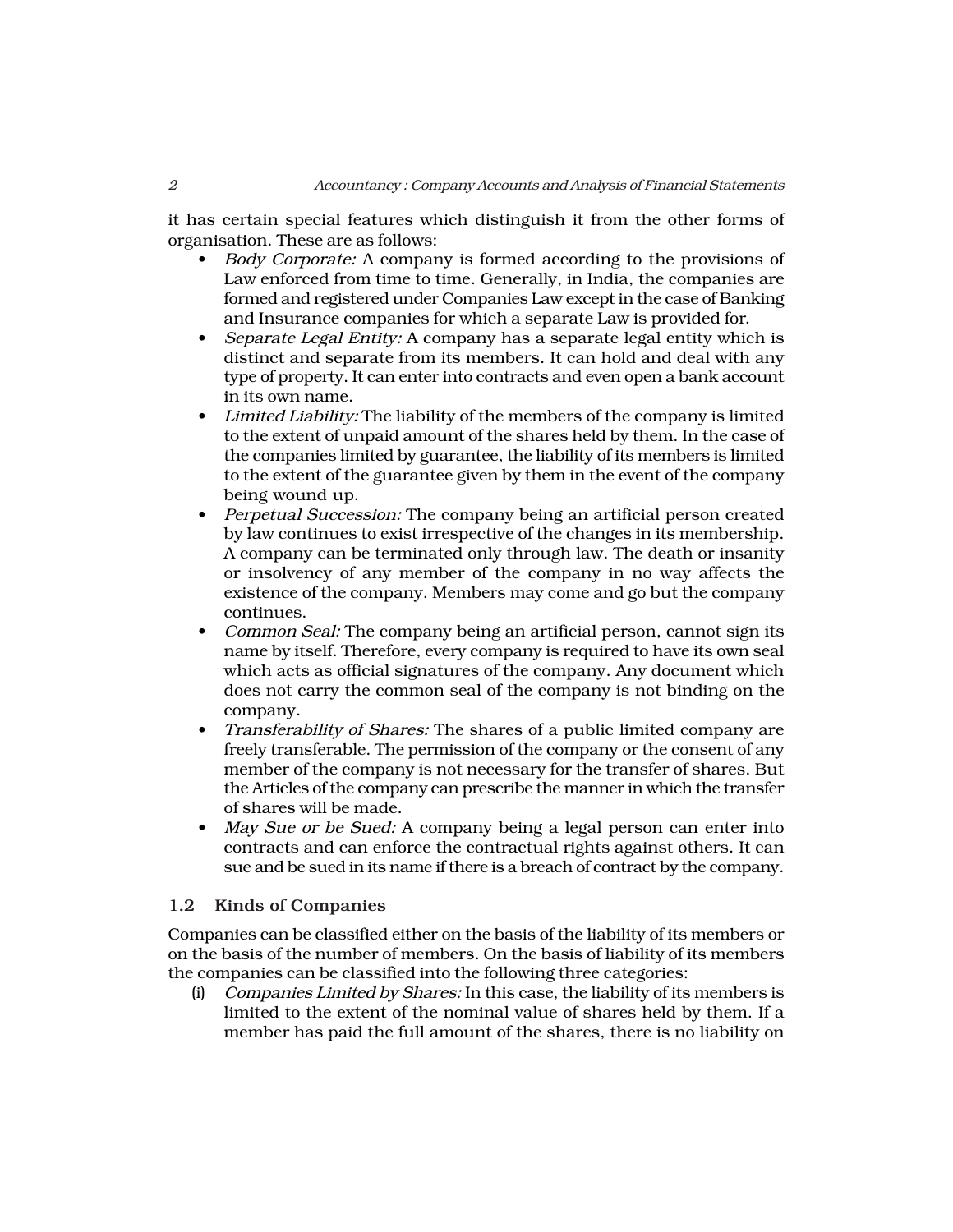his part whatsoever may be the debts of the company. He need not pay a single paise from his private property. However, if there is any liability involved, it can be enforced during the existence of the company as well as during the winding up.

- (ii) *Companies Limited by Guarantee:* In this case, the liability of its members is limited to the amount they undertake to contribute in the event of the company being wound up. Thus, the liability of the members will arise only in the event of its winding up.
- (iii) *Unlimited Companies:* When there is no limit on the liability of its members, the company is called an unlimited company. When the company's property is not sufficient to pay off its debts, the private property of its members can be used for the purpose. In other words, the creditors can claim their dues from its members. Such companies are not found in India even though permitted by the Companies Act, 1956.

On the basis of the number of members, companies can be divided into two categories as follows:

- (i) *Public Company:* A public company means a company which (a) is not a private company, (b) has minimum paid up capital of Rs. 5 lakh rupees or such higher paid-up capital, as may be prescribed and (c) is a company which is not a subsidiary of a private company.
- (ii) *Private Company:* A private company is one which has a minimum paid up capital of Rs. 1 Lakh rupees or such higher paid-up share capital as may be prescribed, and which by its articles:
	- (a) restricts the right to transfer its shares;
	- (b) limits the number of its members to fifty (excluding its employees);
	- (c) prohibits any invitation to the public to subscribe for any shares in or debentures of the company.
	- (d) prohibits any invitation or acceptance of deposits from person other than its members, directors, and relatives.

# **1.3 Share Capital of a Company**

A company, being an artificial person, cannot generate its own capital which has necessarily to be collected from several persons. These persons are known as shareholders and the amount contributed by them is called share capital. Since the number of shareholders is very very large, a separate capital account cannot be opened for each one of them. Hence, innumerable streams of capital contribution merge their identities in a common capital account called as 'Share Capital Account'.

# *1.3.1 Categories of Share Capital*

From accounting point of view the share capital of the company can be classified as follows: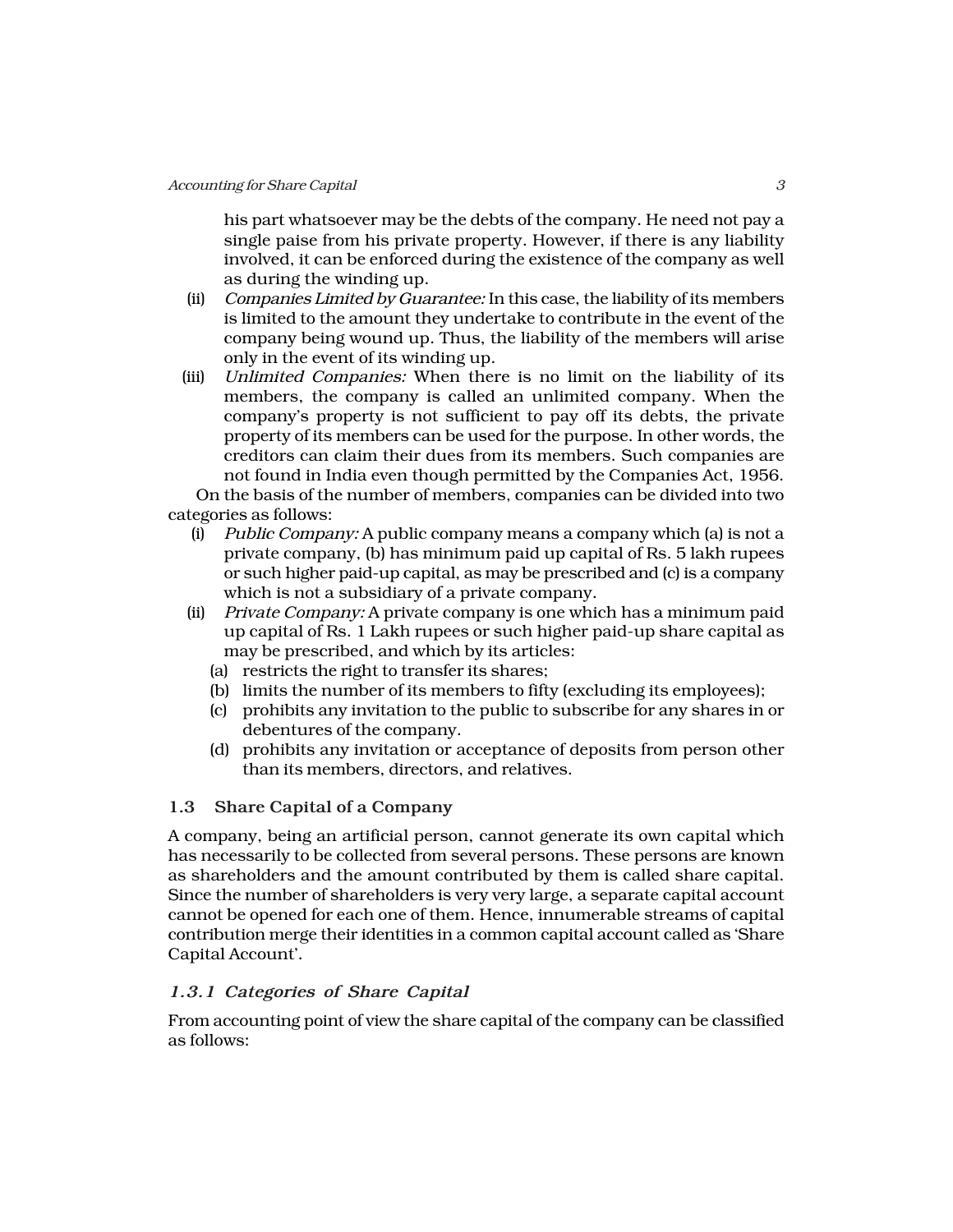- *Authorised Capital:* Authorised capital is the amount of share capital which a company is authorised to issue by its Memorandum of Association. The company cannot raise more than the amount of capital as specified in the Memorandum of Association. It is also called Nominal or Registered capital. The authorised capital can be increased or decreased as per the procedure laid down in the Companies Act. It should be noted that the company need not issue the entire authorised capital for public subscription at a time. Depending upon its requirement, it may issue share capital but in any case, it should not be more than the amount of authorised capital.
- *Issued Capital:* It is that part of the authorised capital which is actually issued to the public for subscription including the shares allotted to vendors and the signatories to the company's memorandum. The authorised capital which is not offered for public subscription is known as 'unissued capital'. Unissued capital may be offered for public subscription at a later date.
- *Subscribed Capital:* It is that part of the issued capital which has been actually subscribed by the public. When the shares offered for public subscription are subscribed fully by the public the issued capital and subscribed capital would be the same. It may be noted that ultimately, the subscribed capital and issued capital are the same because if the number of share, subscribed is less than what is offered, the company allot only the number of shares for which subscription has been received. In case it is higher than what is offered, the allotment will be equal to the offer. In other words, the fact of over subscription is not reflected in the books.
- *Called up Capital:* It is that part of the subscribed capital which has been called up on the shares. The company may decide to call the entire amount or part of the face value of the shares. For example, if the face value (also called nominal value) of a share allotted is Rs. 10 and the company has called up only Rs. 7 per share, in that scenario, the called up capital is Rs. 7 per share. The remaining Rs. 3 may be collected from its shareholders as and when needed.
- *Paid up Capital:* It is that portion of the called up capital which has been actually received from the shareholders. When the shareholders have paid all the call amount, the called up capital is the same to the paid up capital. If any of the shareholders has not paid amount on calls, such an amount may be called as 'calls in arrears'. Therefore, paid up capital is equal to the called-up capital minus call in arrears.
- *Uncalled Capital:* That portion of the subscribed capital which has not yet been called up. As stated earlier, the company may collect this amount any time when it needs further funds.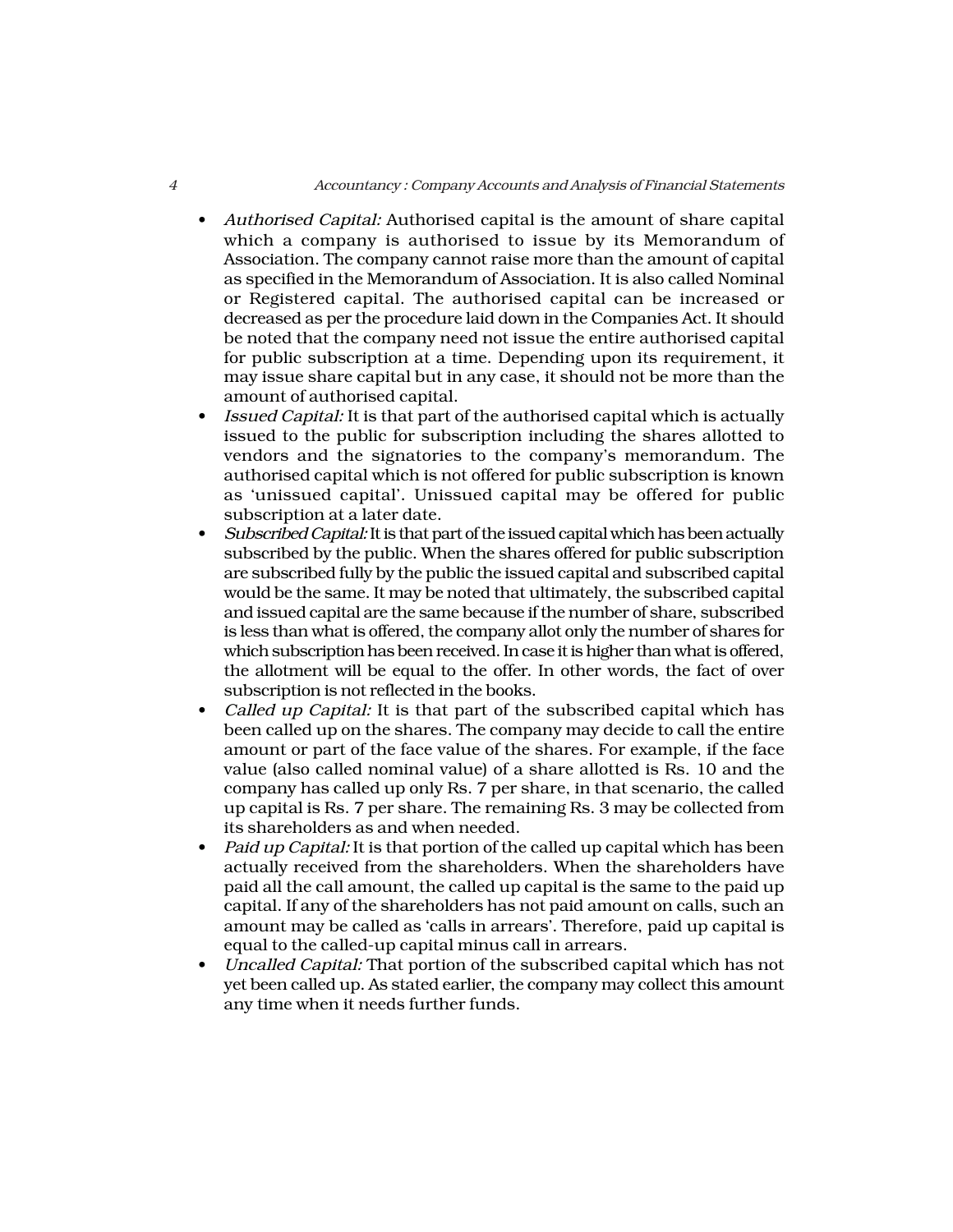• *Reserve Capital:* A company may reserve a portion of its uncalled capital to be called only in the event of winding up of the company. Such uncalled amount is called 'Reserve Capital' of the company. It is available only for the creditors on winding up of the company.



**Exhibit. 1.1 :** *Categories of Share Capital*

Let us take the following example and show how the share capital will be shown in the balance sheet. Sunrise Company Ltd., New Delhi, has registered its capital as Rs. 40,00,000, divided into 4,00,000 shares of Rs. 10 each. The company offered to the public for subscription of 2,00,000 shares of Rs. 10 each, as Rs. 2 on application, Rs.3 on allotment, Rs.3 on first call and the balance on final call. The company received applications for 2,50,000 shares. The company finalised the allotment on 2,00,000 shares and rejected applications for 50,000 shares. The company did not make the final call. The company received all the amount except on 2,000 shares where call money has not been received. The above amounts will be shown in the Notes to Accounts of the balance sheet of Sunrise Company Ltd. as follows:

### **Notes to Accounts**

| <b>Share Capital</b>                            |           | (Rs.)     |
|-------------------------------------------------|-----------|-----------|
| Authorised or Registered or Nominal Capital:    |           |           |
| 4,00,000 Shares of Rs. 10 each                  |           | 40,00,000 |
|                                                 |           |           |
| <b>Issued Capital</b>                           |           |           |
| 2,00,000 Shares of Rs. 10 each                  |           | 20,00,000 |
|                                                 |           |           |
| <b>Subscribed Capital</b>                       |           |           |
| Subscribed but not fully paid up                |           |           |
| 2,00,000 Shares of Rs. 10 each, Rs. 8 called up | 16,00,000 |           |
| Less: Calls in Arrears                          | (6,000)   | 15,94,000 |
|                                                 |           |           |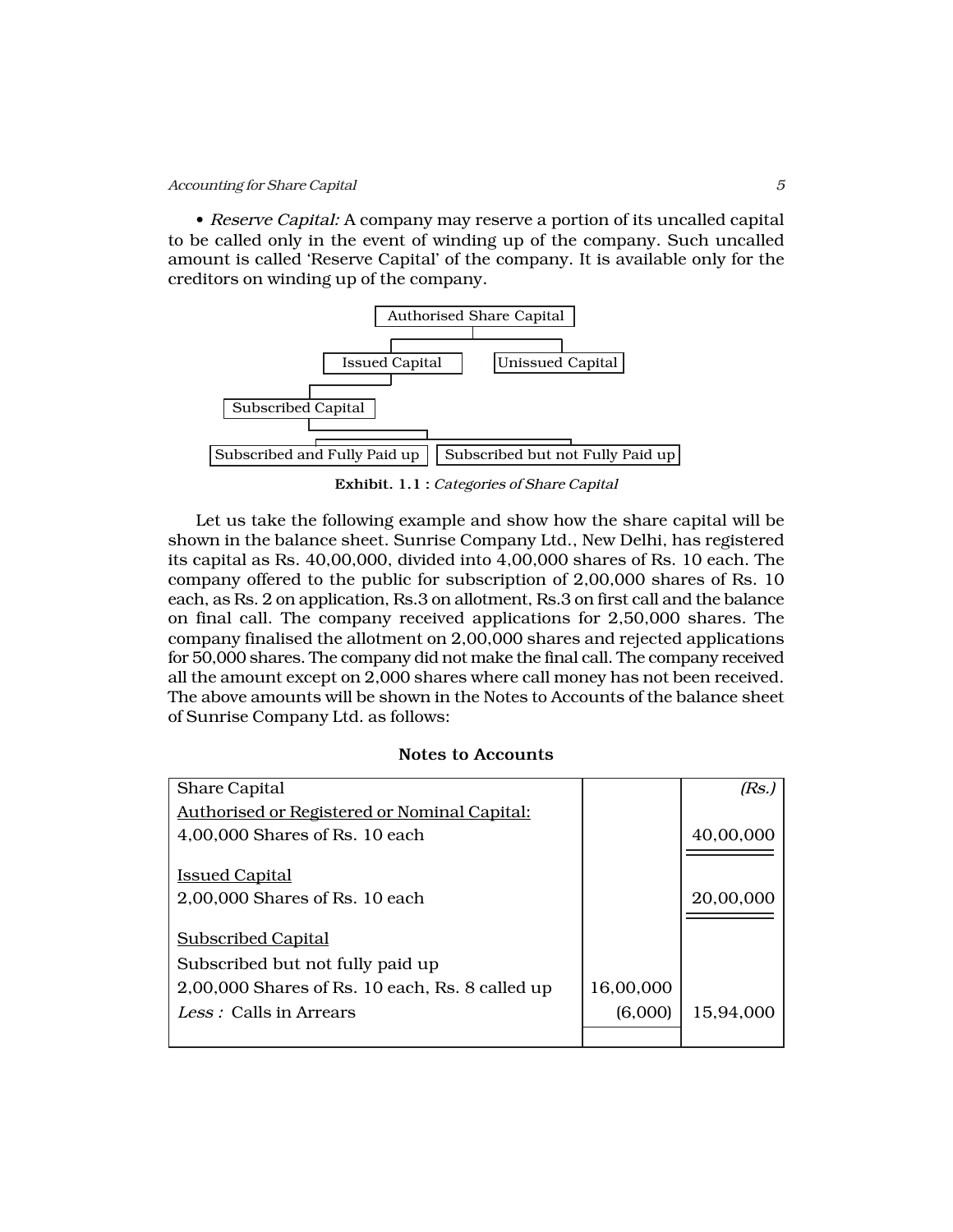## **1.4 Nature and Classes of Shares**

Shares, refer to the units into which the total share capital of a company is divided. Thus, a share is a fractional part of the share capital and forms the basis of ownership interest in a company. The persons who contribute money through shares are called shareholders.

The amount of authorised capital, together with the number of shares in which it is divided, is stated in the Memorandum of Association but the classes of shares in which the company's capital is to be divided, along with their respective rights and obligations, are prescribed by the Articles of Association of the company. As per Section 86 of The Companies Act, a company can issue two types of shares (1) preference shares, and (2) equity shares (also called ordinary shares).

# *1.4.1 Preference Shares*

According to Section 85 of The Companies Act, 1956, a preference share is one, which fulfils the following conditions :

- (a) That it carries a preferential right to dividend to be paid either as a fixed amount payable to preference shareholders or an amount calculated by a fixed rate of the nominal value of each share before any dividend is paid to the equity shareholders.
- (b) That with respect to capital it carries or will carry, on the winding up of the company, the preferential right to the repayment of capital before anything is paid to equity shareholders.

However, notwithstanding the above two conditions, a holder of the preference share may have a right to participate fully or to a limited extent in the surpluses of the company as specified in the Memorandum or Articles of the company. Thus, the preference shares can be participating and non-participating. Similarly, these shares can be cumulative or non-cumulative, and redeemable or irredeemable.

# *1.4.2 Equity Shares*

According to Section 85 of The Companies Act, 1956, an equity share is a share which is not a preference share. In other words, shares which do not enjoy any preferential right in the payment of dividend or repayment of capital, are termed as equity/ordinary shares. The equity shareholders are entitled to share the distributable profits of the company after satisfying the dividend rights of the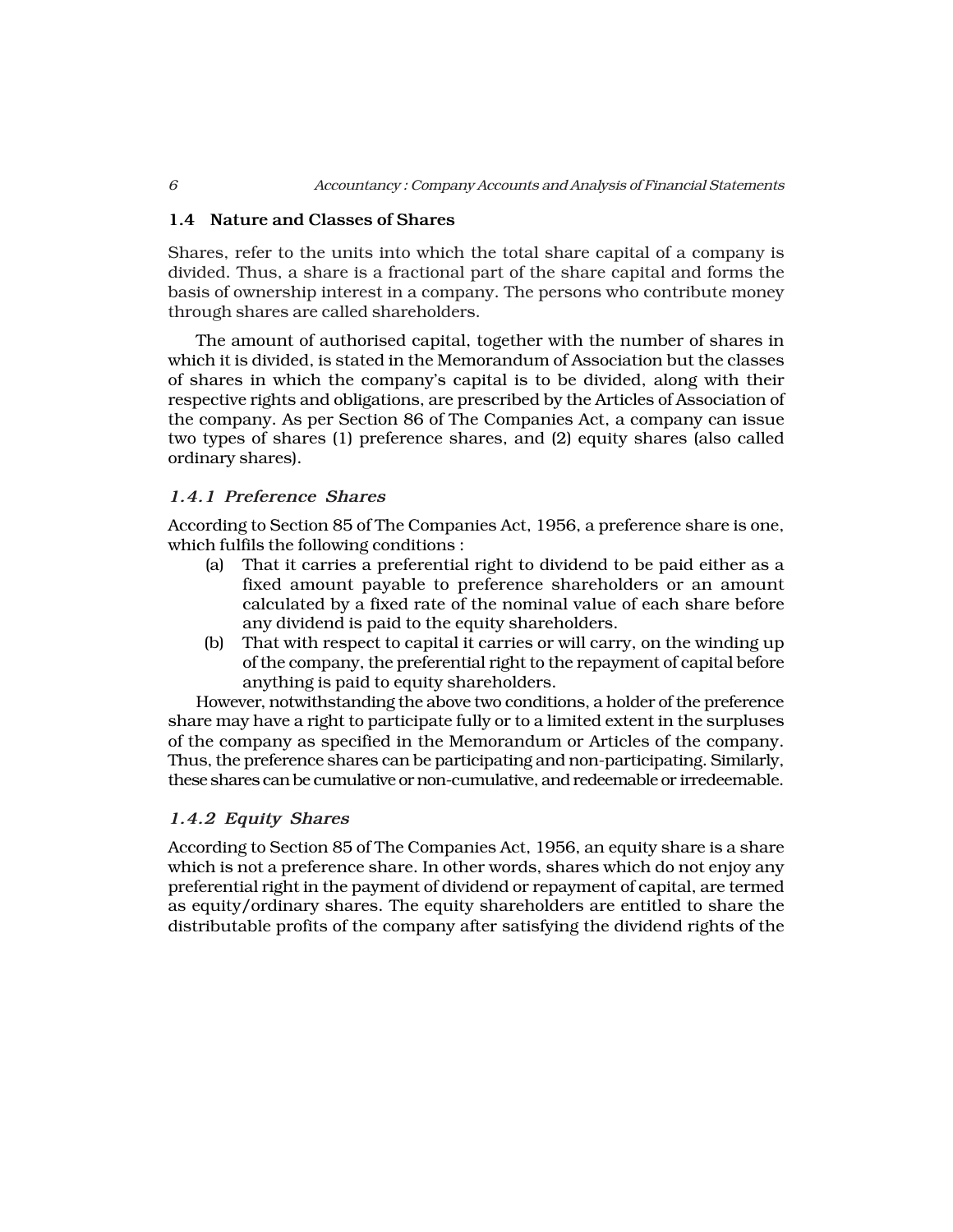preference share holders. The dividend on equity shares is not fixed and it may vary from year to year depending upon the amount of profits available for distribution. The equity share capital may be (i) with voting rights; or (ii) with differential rights as to voting, dividend or otherwise in accordance with such rules and subject to such conditions as may be prescribed.

### **Test your Understanding – I**

State which of the following statements are true :

- (a) A company is an artificial person.
- (b) Shareholders of a company are liable for the acts of the company.
- (c) Every member of a company is entitled to take part in its management.
- (d) Company's shares are generally transferable.
- (e) Share application account is a personal account.
- (f) The director of a company must be a shareholder.
- (g) Paid up capital can exceed called up capital.
- (h) Capital reserves are created from capital profits.
- (i) At the time of issue of shares, the maximum rate of securities premium is 10%.
- (j) The part of capital which is called up only on winding up is called reserve capital.
- (k) The shares originally issued at discount may be re-issued at a premium.

# **1.5 Issue of Shares**

A salient characteristic of the capital of a company is that the amount on its shares can be gradually collected in easy instalments spread over a period of time depending upon its growing financial requirement. The first instalment is collected along with application and is thus, known as application money, the second on allotment (termed as allotment money), and the remaining instalment are termed as first call, second call and so on. The word final is suffixed to the last instalment. However, this in no way prevents a company from calling the full amount on shares right at the time of application.

The important steps in the procedure of share issue are :

- *Issue of Prospectus:* The company first issues the prospectus to the public. Prospectus is an invitation to the public that a new company has come into existence and it needs funds for doing business. It contains complete information about the company and the manner in which the money is to be collected from the prospective investors.
- *Receipt of Applications:* When prospectus is issued to the public, prospective investors intending to subscribe the share capital of the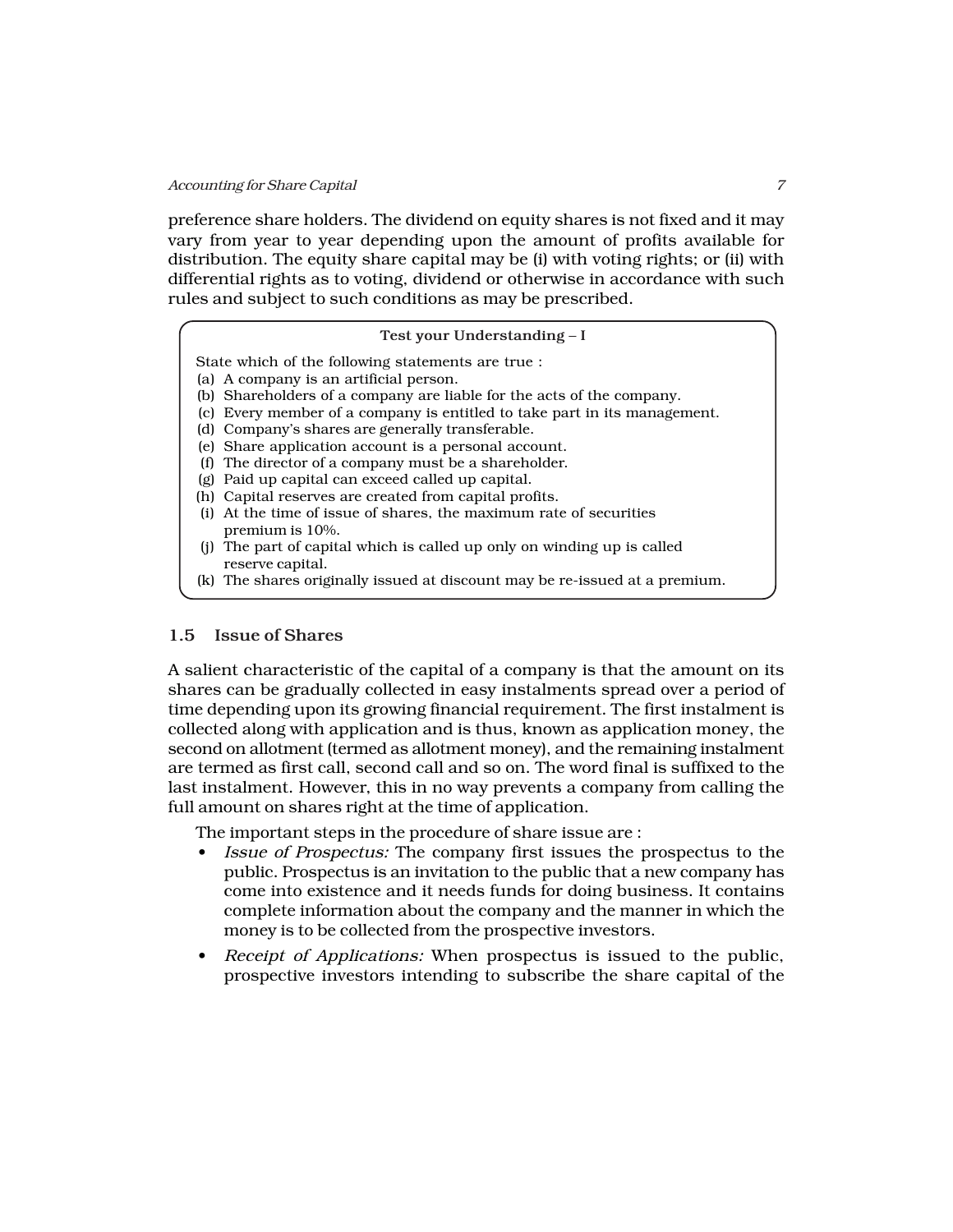company would make an application along with the application money and deposit the same with a scheduled bank as specified in the prospectus. The company has to get minimum subscription within 120 days from the date of the issue of the prospectus. If the company fails to receive the same within the said period, the company cannot proceed for the allotment of shares and application money should be returned within 130 days of the date of issue of prospectus.

• *Allotment of Shares:* If minimum subscription has been received, the company may proceed for the allotment of shares after fulfilling certain other legal formalities. Letters of allotment are sent to those whom the shares have been alloted, and letters of regret to those to whom no allotment has been made. When allotment is made, it results in a valid contract between the company and the applicants who now became the shareholders of the company.

### **Minimum Subscription**

The minimum amount that, in the opinion of directors, must be raised to meet the needs of business operations of the company relating to:

- the price of any property purchased, or to be purchased, which has to be met wholly or partly out of the proceeds of issue;
- preliminary expenses payable by the company and any commission payable in connection with the issue of shares;
- the repayment of any money borrowed by the company for the above two matters;
- working capital; and
- any other expenditure required for the usual conduct of business operations.

It is to be noted that 'minimum subscription' of capital cannot be less than 90% of the issued amount according to SEBI (Disclosure and Investor Protection) Guidelines, 2000 [6.3.8.1 and 6.3.8.2]. If this condition is not satisfied, the company shall forthwith refund the entire subscription amount received. If a delay occurs beyond 8 days from the date of closure of subscription list, the company shall be liable to pay the amount with interest at the rate of 15% [Section 73(2)].

Shares of a company are issued either at par, at a premium or at a discount. Shares are to be issued at *par* when their issue price is exactly equal to their nominal value according to the terms and conditions of issue. When the shares of a company are issued more than its nominal value (face value), the excess amount is called premium . When the shares are issued at a price less than the face value of the share, it is known as shares issued at a discount.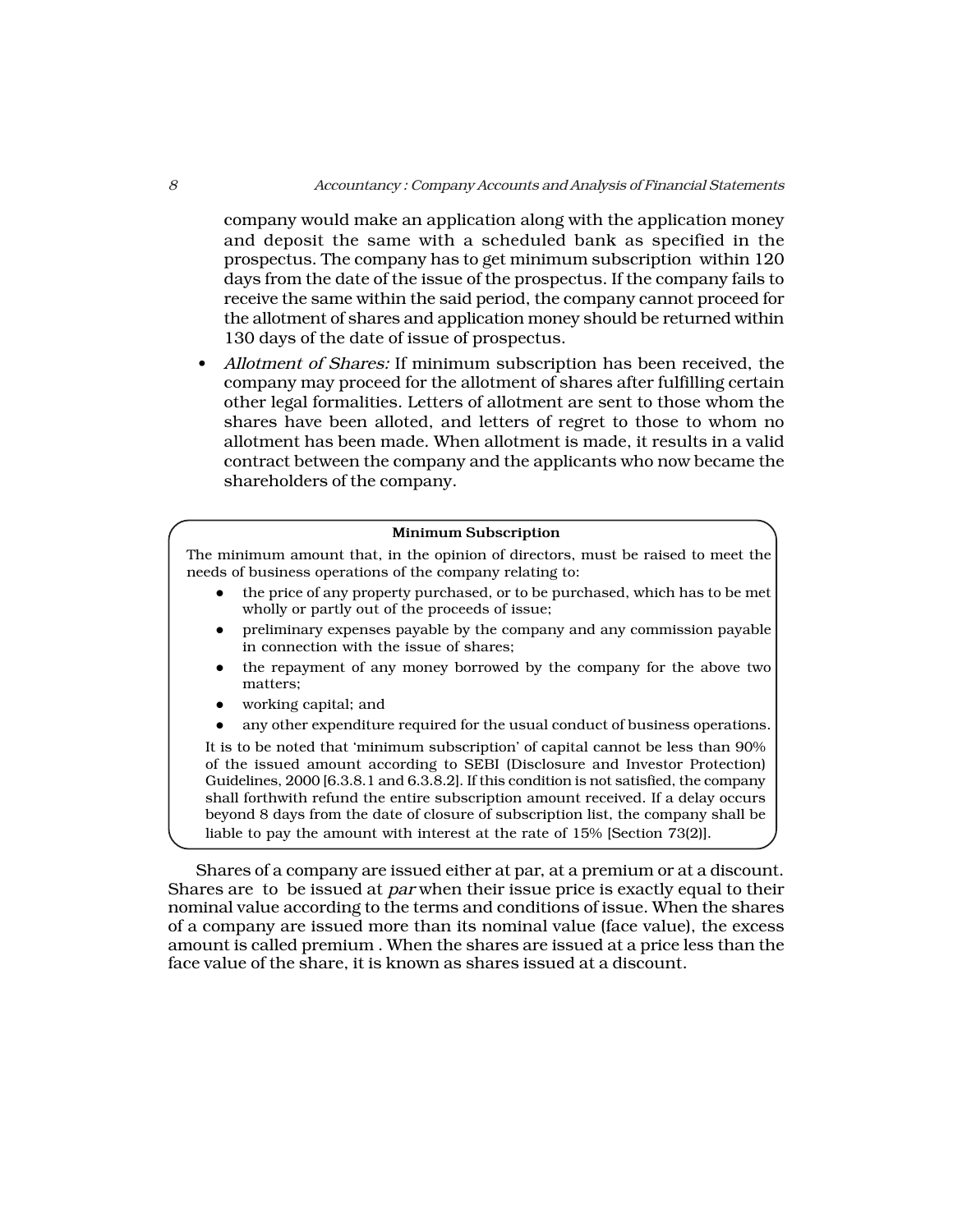Irrespective of the fact that shares are issued at par, premium or discount, the share capital of a company as stated earlier, may be collected in instalments payable at different stages.

### **1.6 Accounting Treatment**

*On application :* The amount of money paid with various instalment represents the contribution to share capital and should ultimately be credited to share capital. However, for the sake of convenience, initially individual accounts are opened for each instalment. All money received along with application is deposited with a scheduled bank in a separate account opened for the purpose. The journal entry is as follows:

Bank A/c Dr. To Share Application A/c (Amount received on application for  $-$  shares  $\mathcal{Q}$  Rs. \_\_\_\_\_ per share)

*On allotment :* When minimum subscription has been received and certain legal formalities on the allotment of shares have been duly compiled with, the directors of the company proceed to make the allotment of shares.

The allotment of shares implies a contract between the company and the applicants who now become the allottees and assume the status of shareholders or members.

### **Allotment of Shares (Implications from accounting point of view)**

- l It is customary to ask for some amount called "Allotment Money" from the allottees on the shares allotted to them as soon as the allotment is made.
- l With the acceptance to the offer made by the applicants, the amount of application money received has to be transferred to share capital account as it has formally become the part of the same.
- The money received on rejected applications should either be fully returned to the applicant within period prescribed by law/SEBI.
- In case lesser number of shares have to be allotted, than those applied for the excess application money must be adjusted towards the amount due on allotment from the allottees.
- The effect of the later two steps is to close the share application account which is only a temporary account for share capital transactions.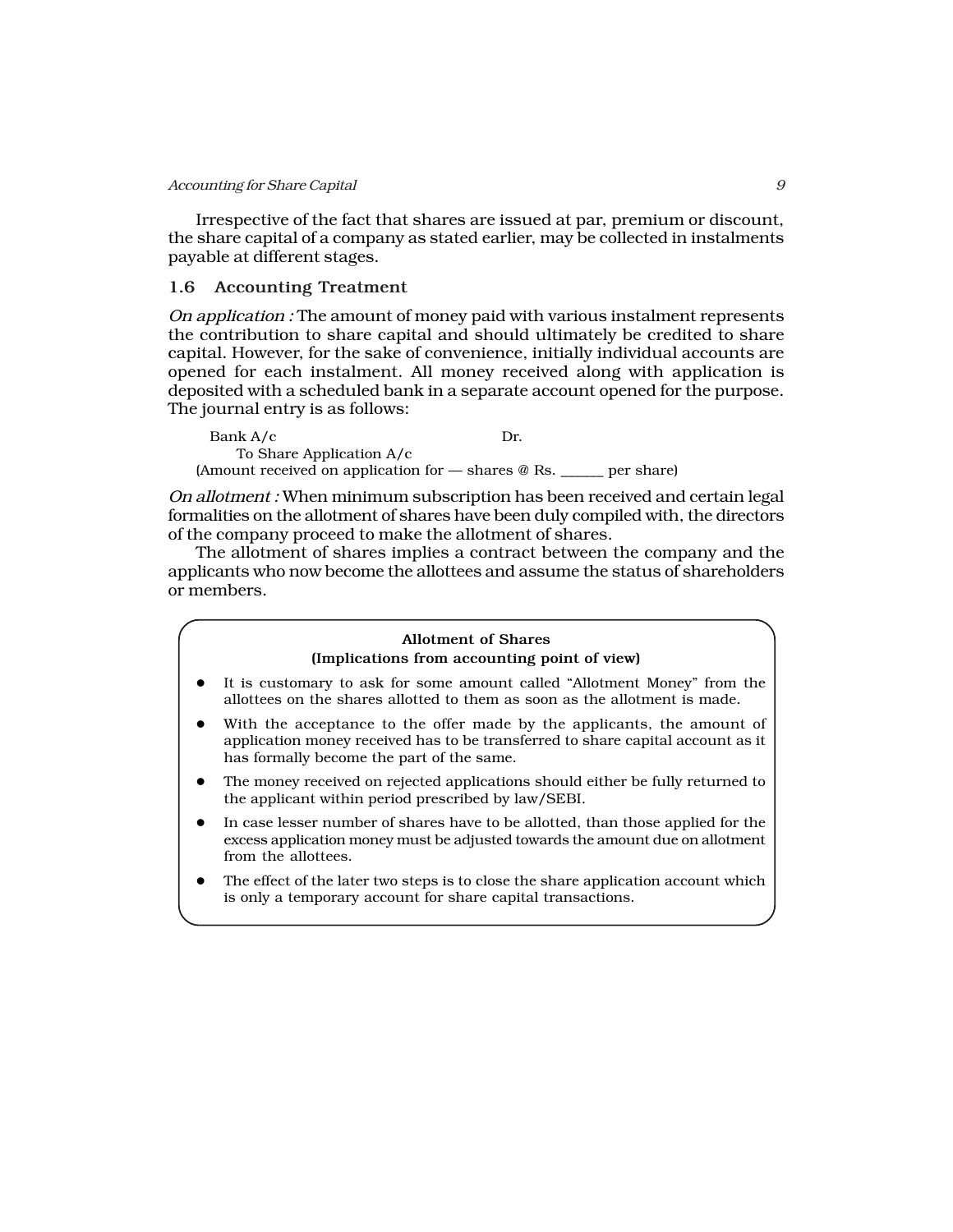The journal entries with regard to allotment of shares are as follows:

| 1. | For Transfer of Application Money                                                 |
|----|-----------------------------------------------------------------------------------|
|    | Share Application A/c<br>Dr.                                                      |
|    | To Share Capital A/c                                                              |
|    | (Application money on ______ Shares allotted/                                     |
|    | transferred to Share Capital)                                                     |
| 2. | For Money Refunded on Rejected Application                                        |
|    | Share Application A/c<br>Dr.                                                      |
|    | To Bank A/c                                                                       |
|    | (Application money returned on rejected application for _________________________ |
| 3. | For Amount Due on Allotment                                                       |
|    | Share Allotment A/c<br>Dr.                                                        |
|    | To Share Capital A/c                                                              |
| 4. | For Adjustment of Excess Application Money                                        |
|    | Share Application A/c<br>Dr.                                                      |
|    | To Share Allotment A/c                                                            |
|    | (Application Money on _Shares @ Rs_per shares                                     |
|    | adjusted to the amount due on allotment).                                         |
| 5. | For Receipt of Allotment Money                                                    |
|    | Bank A/c<br>Dr.                                                                   |
|    | To Share Allotment A/c                                                            |
|    | (Allotment money received on ___Shares @                                          |
|    | Rs. — per share Combined Account)                                                 |
|    | Note:- The journal entries (2) and (4) can also be combined as follows:           |
|    | Share Application A/c                                                             |
|    | To Share Allotment A/c                                                            |
|    | To Bank A/c                                                                       |
|    | (Excess application money adjusted to share                                       |

allotment and balance refunded)

Sometimes *a combined account* for share application and share allotment called 'Share Application and Allotment Account' is opened in the books of a company. The combined account is based on the reasoning that allotment without application is impossible while application without allotment is meaningless. These two stages of share capital are closely inter-related. When a combined account is maintained, journal entries are recorded in the following manner:

1. *For Receipt of Application and Allotment* Bank A/c Dr. To Share Application and Allotment A/c (Money received on applications for shares @ Rs. \_\_\_\_\_ per share).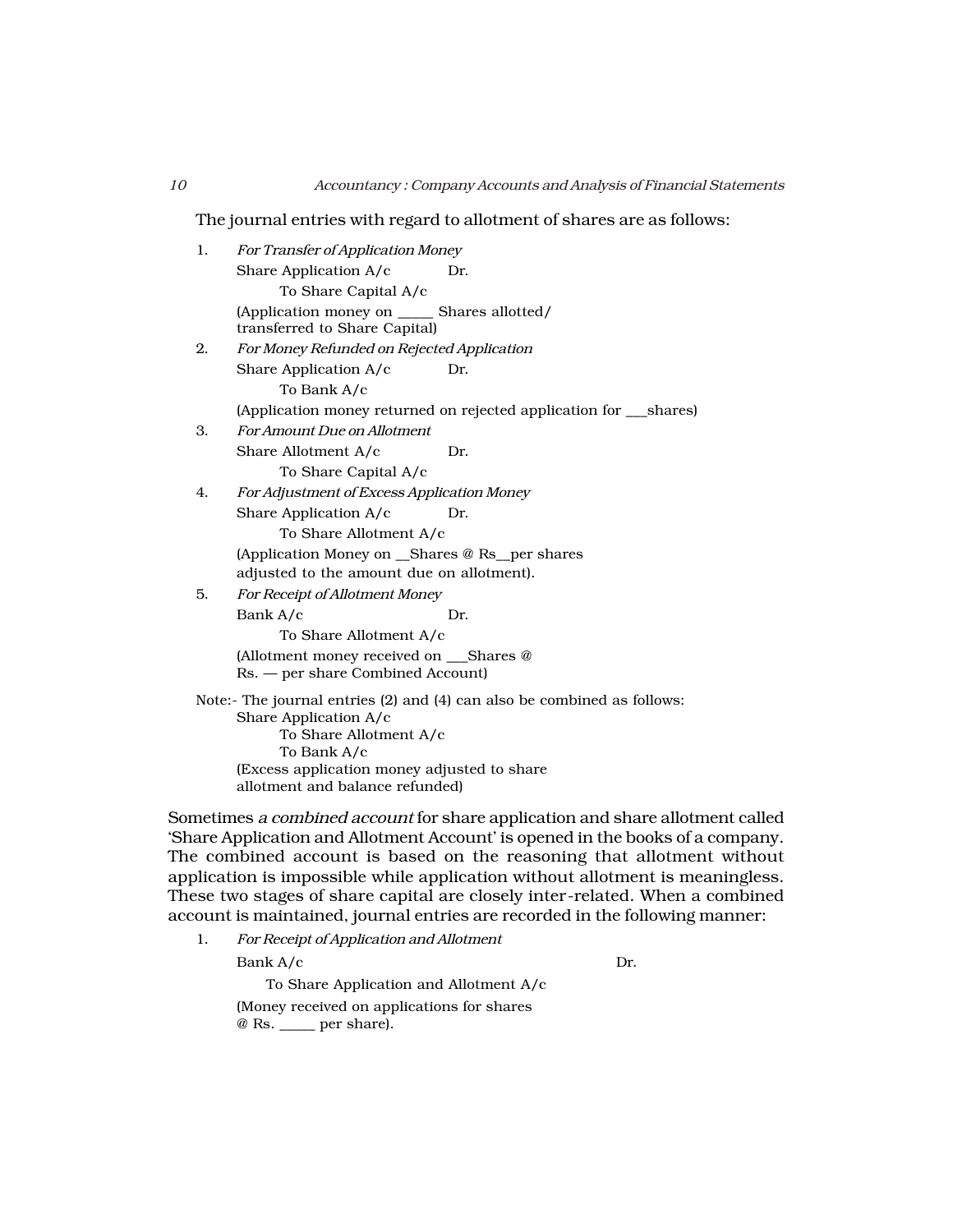| 2. | For Transfer of Application Money and Allotment Amount Due                                                                |     |  |  |
|----|---------------------------------------------------------------------------------------------------------------------------|-----|--|--|
|    | Share Application and Allotment A/c                                                                                       | Dr. |  |  |
|    | To Share Capital A/c                                                                                                      |     |  |  |
|    | (Transfer of application money to Share Capital Account<br>for amount due or allotment of $-$ Share @ Rs. ____ per share) |     |  |  |
| З. | For Money Refunded on Rejected Applications                                                                               |     |  |  |
|    | Share Application and Allotment A/c                                                                                       | Dr. |  |  |
|    | To Bank A/c                                                                                                               |     |  |  |
|    | (Application money returned on rejected application<br>for shares)                                                        |     |  |  |
| 4. | On Receipt of Allotment Amount                                                                                            |     |  |  |
|    | Bank A/c                                                                                                                  | Dr. |  |  |
|    | To Share Application and Allotment A/c                                                                                    |     |  |  |
|    | (Balance of Allotment Money Received)                                                                                     |     |  |  |

*On Calls :* Calls play a vital role in making shares fully paid-up and for realising the full amount of shares from the shareholders. In the event of shares not being fully called up till the completion of allotment, the directors have the authority to ask for the remaining amount on shares as and when they decide about the same. It is also possible that the timing of the payment of calls by the shareholders is determined at the time of share issue itself and given in the prospectus.

Two points are important regarding the calls on shares. First, the amount on any call should not exceed 25% of the face value of shares. Second, there must be an interval of at least one month between the making of two calls unless otherwise provided by the articles of association of the company.

When a call is made and the amount of the same is received, the journal entries are as given below:

| 1. | For Call Amount Due                                |     |  |
|----|----------------------------------------------------|-----|--|
|    | Share Call A/c                                     | Dr. |  |
|    | To Share Capital A/c                               |     |  |
|    | (Call money due on ___Shares @ Rs. ____ per share) |     |  |
| 2. | For Receipt of Call Amount                         |     |  |
|    | Bank A/c                                           | Dr. |  |
|    | To Share Call A/c                                  |     |  |
|    | (Call money received)                              |     |  |

The word/words First, Second, or Third must be added between the words "Share" and 'Call' in the Share Call account depending upon the identity of the call made. For example, in case of first call it will be termed as 'Share First Call Account', in case of second call it will be 'Share Second Call Account' and so on.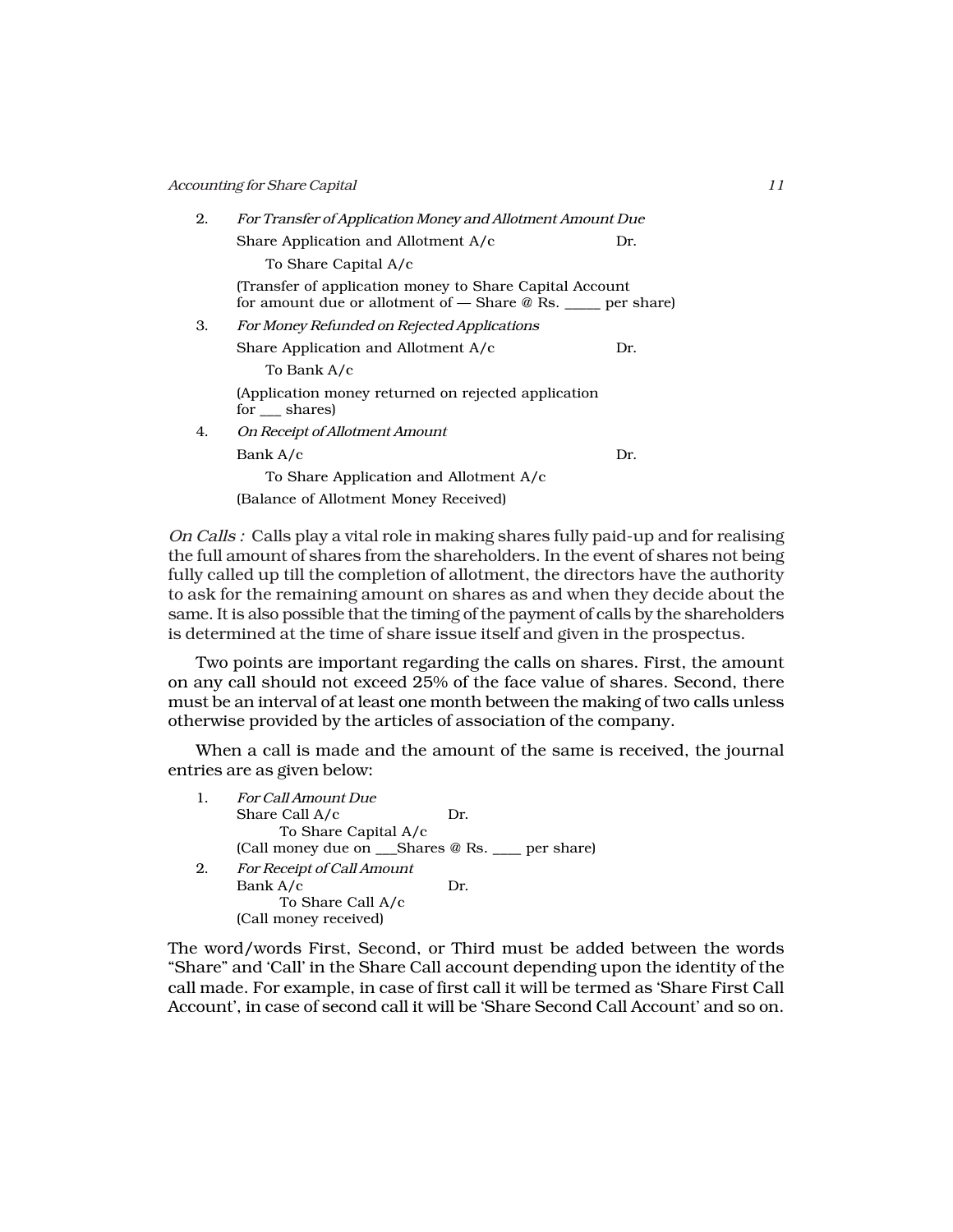Another point to be noted is that the words 'and Final' will also be added to the last call, say, if second call is the last call it will be termed as 'Second and Final Call' and if it is the third call which is the last call, it will be termed as 'Third and Final Call'. It is also possible that the whole balance after allotment may be collected in one call only. In that case the first call itself, shall be termed as the 'First and Final Call'.

The following points should be kept in mind while issuing the share capital for public subscription :

- 1. The application money should be at least 5% of the face value of the share.
- 2. Calls are to be made as per the provisions of the articles of association.
- 3. Where there is no articles of association of its own, the following provisions of Table A will apply:
	- (a) A period of one month must elapse between two calls;
	- (b) The amount of call should not exceed 25% of the face value of the share;
	- (c) A minimum of 14 days' notice is given to the shareholders to pay the amount; and
	- (d) Calls must be made on a uniform basis on all shares within the same class.
- *4.* The procedure for accounting for the issue of both equity and preference shares is the same. To differentiate between the two the words 'Equity' and 'Preference' is prefixed to each and every instalment.

# *Illustration 1*

Mona Earth Mover Limited decided to issue 12,000 shares of Rs.100 each payable at Rs.30 on application, Rs.40 on allotment, Rs.20 on first call and balance on second and final call. Applications were received for 13,000 shares. The directors decided to reject application of 1,000 shares and their application money being refunded in full. The allotment money was duly received on all the shares, and all sums due on calls are received except on 100 shares.

Record the transactions in the books of Mona Earth Movers Limited

## *Solution*

# **Books of Mona Earth Mover Limited Journal**

| Date | Particulars                                                         | L.F. | Debit         | Credit   |
|------|---------------------------------------------------------------------|------|---------------|----------|
|      |                                                                     |      | <i>Amount</i> | Amount   |
|      |                                                                     |      | (Rs.)         | (Rs.)    |
|      | Bank A/c<br>Dr.                                                     |      | 3,90,000      |          |
|      | To Share Application A/c                                            |      |               | 3,90,000 |
|      | (Application money on 13,000 shares @ Rs.30)<br>per share received) |      |               |          |
|      | Share Application A/c<br>Dr.                                        |      | 3,60,000      |          |
|      | To Share Capital A/c                                                |      |               | 3,60,000 |
|      | (Application money transferred to share capital)                    |      |               |          |
|      |                                                                     |      |               |          |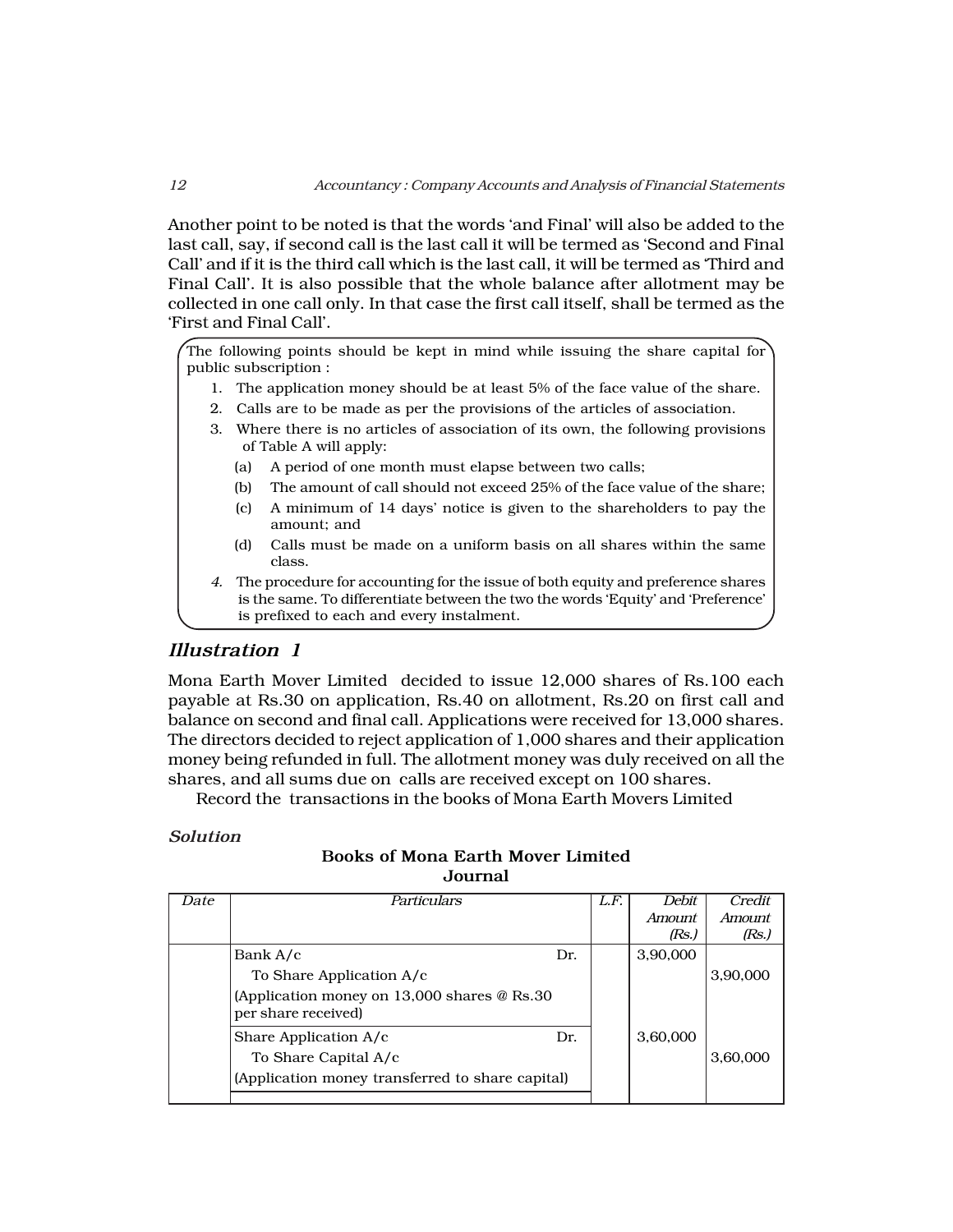| Share Application A/c                                                       | Dr. | 30,000   |          |
|-----------------------------------------------------------------------------|-----|----------|----------|
| To Bank A/c                                                                 |     |          | 30,000   |
| (Application money on 1,000 shares returned)                                |     |          |          |
| Share Allotment A/c                                                         | Dr. | 4,80,000 |          |
| To Share Capital A/c                                                        |     |          | 4,80,000 |
| (Money due on allotment of 12,000)<br>shares @ Rs. 40 per share)            |     |          |          |
| Bank A/c                                                                    | Dr. | 4,80,000 |          |
| To Share Allotment A/c                                                      |     |          | 4,80,000 |
| (Money received on 12,000 shares @ Rs. 40 per                               |     |          |          |
| share on allotment)                                                         |     |          |          |
| Share First Call A/c                                                        | Dr. | 2,40,000 |          |
| To Share Capital A/c                                                        |     |          | 2,40,000 |
| (Money due on 12,000 shares @ Rs. 20 per<br>share on first Call)            |     |          |          |
| Bank A/c                                                                    | Dr. | 2,38,000 |          |
| To Share First Call A/c                                                     |     |          | 2,38,000 |
| (First Call money received except for 100 shares)                           |     |          |          |
| Share Second and Final Call A/c                                             | Dr. | 1,20,000 |          |
| To Share Capital A/c                                                        |     |          | 1,20,000 |
| (Money due on 12,000 shares @ Rs. 10 per<br>share on Second and final Call) |     |          |          |
| Bank A/c                                                                    | Dr. | 1,19,000 |          |
| To Share Second and Final Call A/c                                          |     |          | 1,19,000 |
| (Second and final call money received<br>except for 100 shares)             |     |          |          |
|                                                                             |     |          |          |

# *Illustration 2*

Eastern Company Limited issued 40,000 shares of Rs. 10 each to the public for the subscription out of its share capital, payable as Rs. 4 on application, Rs. 3 on allotment and the balance on Ist and final call. Applications were received for 40,000 shares. The company made the allotment to the applicants in full. All the amounts due on allotment and first and final call were duly received.

Give the journal entries in the books of the company.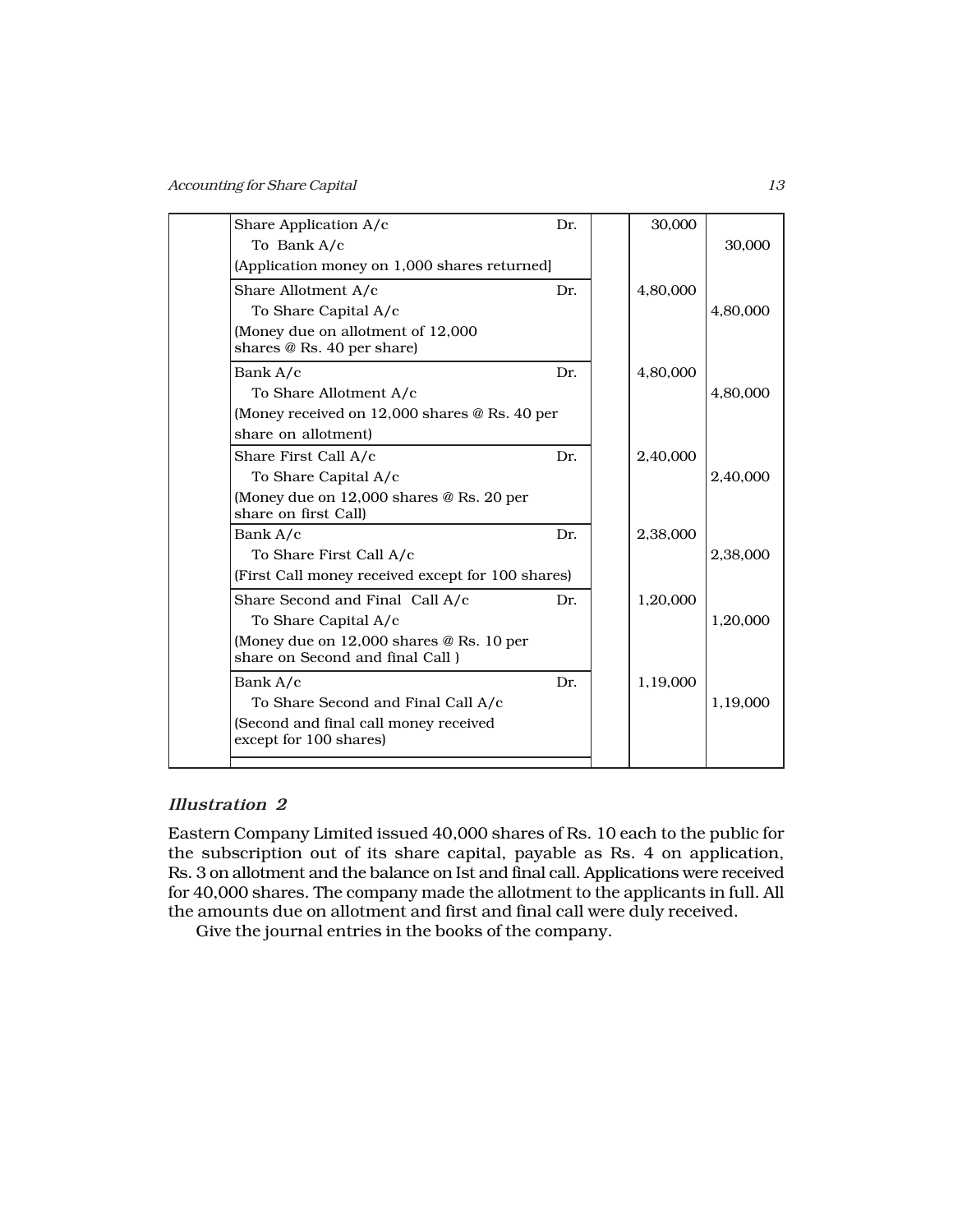### *Solution*

# **Books of Eastern Company Limited Journal**

| Date | Particulars                                                                                                                         |     | L.F. | <b>Debit</b> | Credit        |
|------|-------------------------------------------------------------------------------------------------------------------------------------|-----|------|--------------|---------------|
|      |                                                                                                                                     |     |      | Amount       | <i>Amount</i> |
|      |                                                                                                                                     |     |      | (Rs.)        | (Rs.)         |
|      | Bank A/c<br>To Share Application A/c<br>(Application money on 40,000 shares @<br>Rs.4 per share received)                           | Dr. |      | 1,60,000     | 1,60,000      |
|      | Share Application A/c<br>To Share Capital A/c<br>(Application money transferred to share capital)                                   | Dr. |      | 1,60,000     | 1,60,000      |
|      | Share Allotment A/c<br>To Share Capital A/c<br>(Money due on allotment of 40,000 shares @<br>Rs. 3 per share)                       | Dr. |      | 1,20,000     | 1,20,000      |
|      | Bank A/c<br>To Share allotment A/c<br>(Money received on 40,000 shares @ Rs. 3 per<br>share on allotment)                           | Dr. |      | 1,20,000     | 1,20,000      |
|      | Share First and Final Call A/c<br>To Share Capital A/c<br>(Money due on 40,000 shares @ Rs. 3 per share<br>on First and final call) | Dr. |      | 1,20,000     | 1,20,000      |
|      | Bank A/c<br>To Share First and Final Call A/c<br>(First and final call money received)                                              | Dr. |      | 1,20,000     | 1,20,000      |
|      |                                                                                                                                     |     |      |              |               |

### **Do it Yourself**

On April 01, 2015, a limited company was incorporated with an authorised capital of Rs. 40,000 divided into shares of Rs. 10 each. It offered to the public for subscription of 3,000 shares payable as follows:

| On Application                            | Rs. 3 per share    |
|-------------------------------------------|--------------------|
| On Allotment                              | Rs. 2 per share    |
| On First Call (One month after allotment) | Rs. 2.50 per share |
| On Second and Final Call                  | Rs. 2.50 per share |

The shares were fully subscribed for by the public and application money duly received on April 15, 2015. The directors made the allotment on May 1, 2015.

How will you record the share capital transactions in the books of a company if the amounts due has been duly received, and the company maintains the combined account for application and allotment.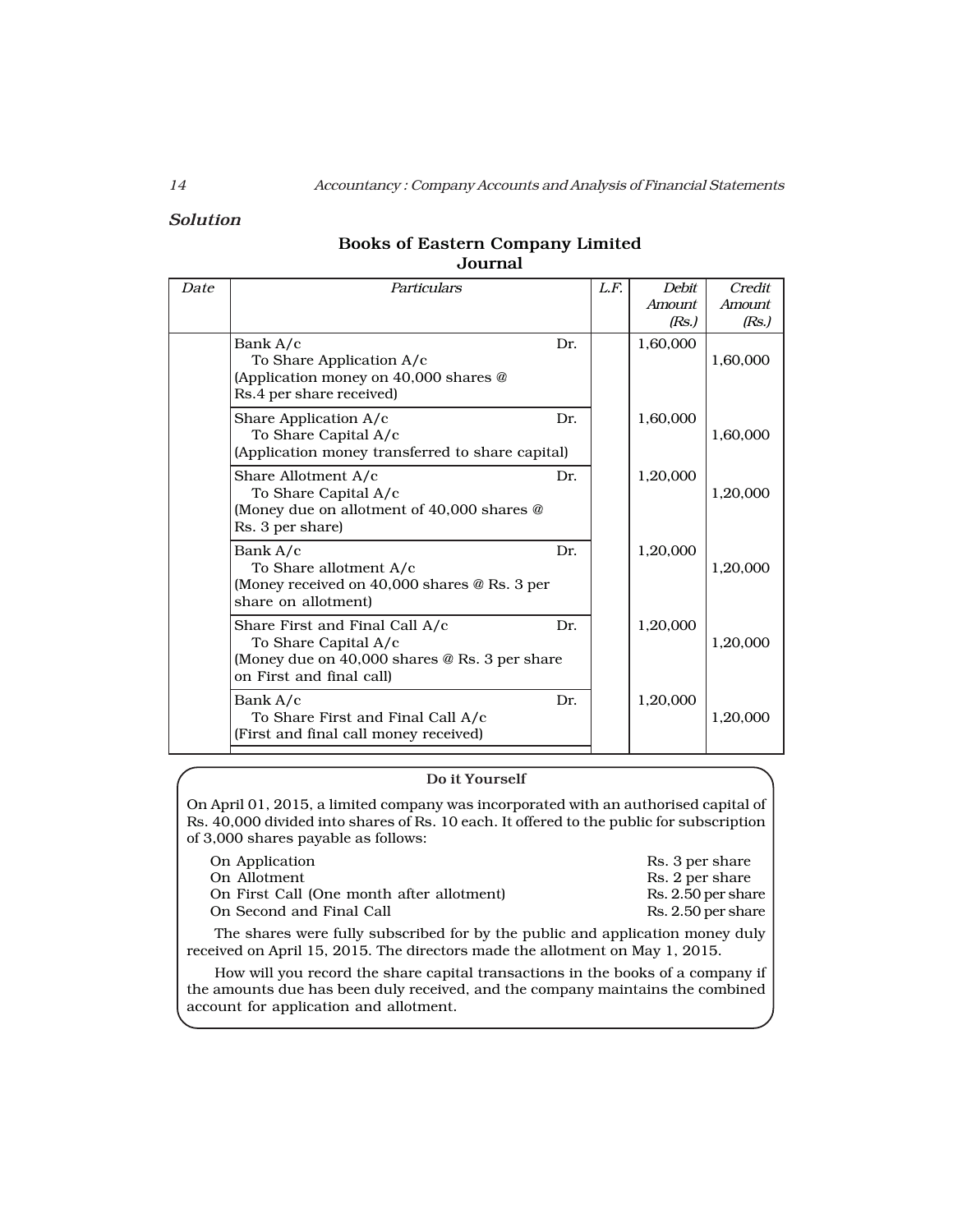# *1.6.1 Calls in Arrears*

It may happen that shareholders do not pay the call amount on due date. When any shareholder fails to pay the amount due on allotment or on any of the calls, such amount is known as 'Calls in Arrears'/'Unpaid Calls'. Calls in Arrears represent the debit balance of all the calls account. Such amount shall appear as 'Note to Accounts (Refer Chapter 3). However, where a company maintains 'Calls in Arrears' Account, it needs to pass the following additional journal entry:

Calls in Arrears A/c Dr. To Share First Call Account A/c To Share Second and Final Call Account A/c (Calls in arrears brought into account)

The Articles of Association of a company may empower the directors to charge interest at a stipulated rate on calls in arrears. If the articles are silent in this regard, the rule contained in Table A shall be applicable which states that the interest at a rate not exceeding 5% p.a. shall have to be paid on all unpaid amounts on shares for the period intervening between the day fixed for payment and the time of actual payment thereof.

On receipt of the call amount together with interest, the amount of interest shall be credited to interest account while call money shall be credited to the respective call account or to calls in arrears account. When the shareholder makes the payment of calls in arrears together with interest, the entry will be as follows:

Bank A/c Dr.

To Calls in Arrears A/c To Interest A/c

(Calls in arrears received with interest)

*Note:* If nothing is specified, there is no need to take the interest on calls in arrears account and record the above entry

## *Illustration 3*

Cronic Limited issued 10,000 equity shares of Rs. 10 each payable at Rs. 2.50 on application, Rs. 3 on allotment, Rs. 2 on first call, and the balance of Rs. 2.50 on second and final call. All the shares were fully subscribed and paid except of a shareholder having 100 shares who could not pay for second and final call. Give journal entries to record these transactions.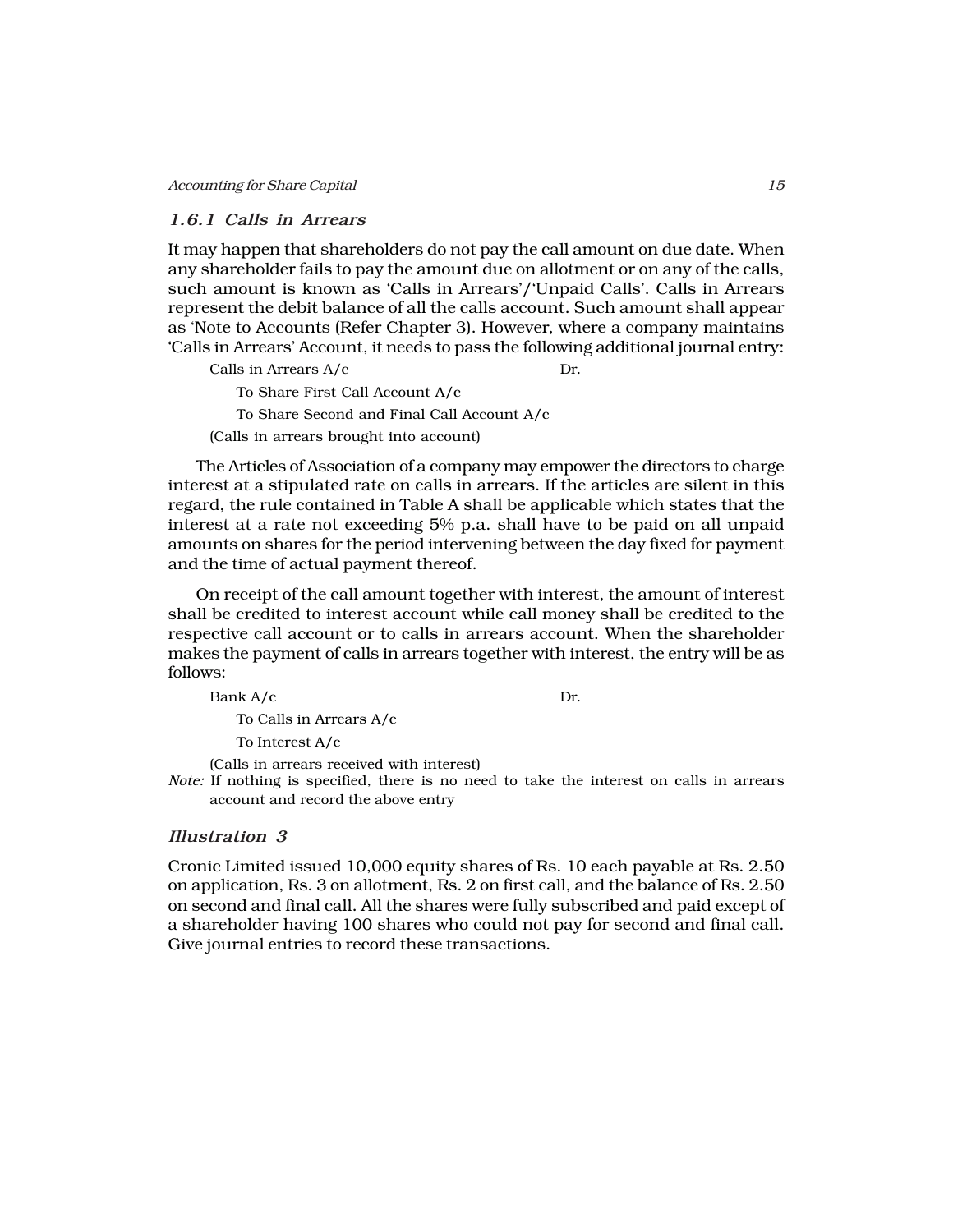# *Solution:*

# **Books of Cronic Limited Journal**

| Date | Particulars                                                                                                                       |            | L.F. | Debit<br>Amount<br>(Rs.) | Credit<br>Amount<br>(Rs.) |
|------|-----------------------------------------------------------------------------------------------------------------------------------|------------|------|--------------------------|---------------------------|
|      | Bank A/c<br>To Share Application A/c<br>(Money received on applications for<br>10,000 shares @ Rs. 2.50 per share)                | Dr.        |      | 25,000                   | 25,000                    |
|      | Equity Share Application A/c<br>To Share Capital A/c<br>(Transfer of application money on 10,000<br>shares to share capital)      | Dr.        |      | 25,000                   | 25,000                    |
|      | Equity Share Allotment A/c<br>To Share Capital A/c<br>(Amount due on the allotment of 10,000<br>shares @ Rs. 3 per share)         | Dr.        |      | 30,000                   | 30,000                    |
|      | Bank A/c<br>To Share Allotment A/c<br>(Allotment money received)                                                                  | Dr.        |      | 30,000                   | 30,000                    |
|      | Share First Call A/c<br>To Share Capital A/c<br>(First call money due on 10,000 shares<br>@ Rs. 2 per share)                      | Dr.        |      | 20,000                   | 20,000                    |
|      | Bank A/c<br>To Share First Call A/c<br>(First call money received)                                                                | Dr.        |      | 20,000                   | 20,000                    |
|      | Share Second and Final Call A/c<br>To Share Capital A/c<br>(Final call money due)                                                 | Dr.        |      | 25,000                   | 25,000                    |
|      | Bank A/c<br>Call in Arrears A/c<br>To Share Second and Final Call A/c<br>(Final call money received except that<br>of 100 shares) | Dr.<br>Dr. |      | 24,750<br>250            | 25,000                    |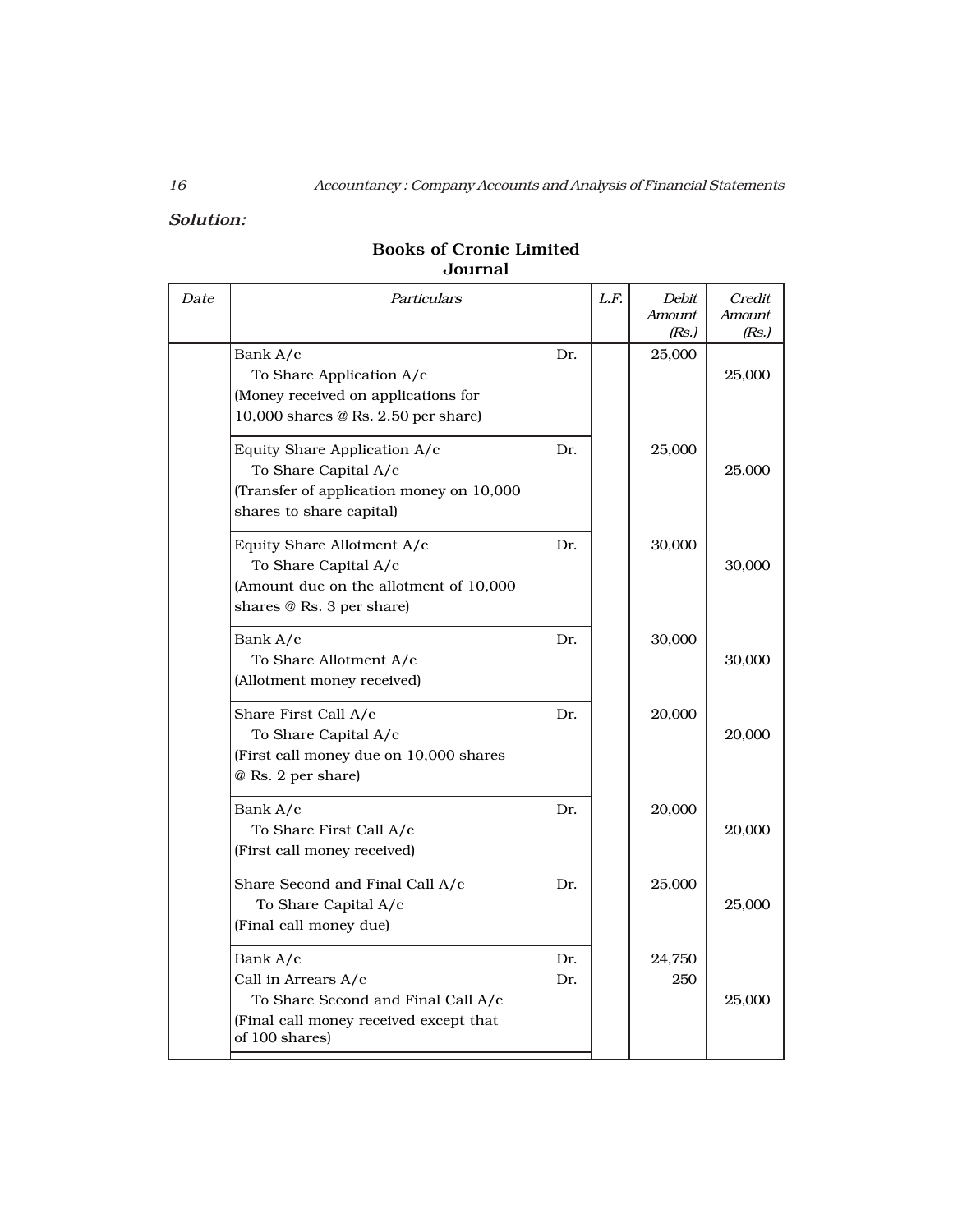# *1.6.2 Calls in Advance*

Sometimes shareholders pay a part or the whole of the amount of the calls not yet made. The amount so received from the shareholders is known as "Calls in Advance". The amount received in advance is a liability of the company and should be credited to 'Call in Advance Account." The amount received will be adjusted towards the payment of calls as and when they becomes due. Table A of the Companies Act provides for the payment of interest on calls in advance at a rate not exceeding 6% per annum.

The following journal entry is recorded for the amount of calls received in advance.

Bank A/c Dr.

To Calls in Advance A/c

(Amount received on call in advance)

On the due date of the calls, the amount of 'Calls in Advance' is adjusted by the following entry :

| Calls in Advance A/c   | Dr. |  |
|------------------------|-----|--|
| To Particular Call A/c |     |  |

(Calls in advance adjusted with the call money due)

The balance in 'Calls in Advance' account is shown as a separate item under the title *Equity and Liabilities* in the company's balance sheet under the head *'current liabilities'*, as sub-head *'others current liabilities'.* It is not added to the amount of paid-up capital.

As 'Calls in Advance' is a liability of the company, it is under obligation, if provided by the Articles, to pay interest on such amount from the date of its receipt up to the date when appropriate call is due for payment. A stipulation is generally made in the Articles regarding the rate at which interest is payable. However, if Articles are silent on this account, Table A is applicable which provides for interest on calls in advance at a rate not exceeding 6% per annum.

The accounting treatment of interest on Calls in Advance is as follows:

| <b>For Payment of Interest</b>      |      |
|-------------------------------------|------|
| Interest on Calls in Advance A/c    | 1 )r |
| To Bank A/c                         |      |
| (Interest paid on Calls in Advance) |      |
| Оr                                  |      |
| 2. (a) For Interest due             |      |
| Interest on Calls in Advance A/c    | Dr   |
| To Sundry Shareholder's A/c         |      |
| (Interest paid on Calls in Advance) |      |
| 2. (b) For Interest Paid            |      |
| Sundry Shareholder's A/c            | l )r |
| To Bank A/c                         |      |
|                                     |      |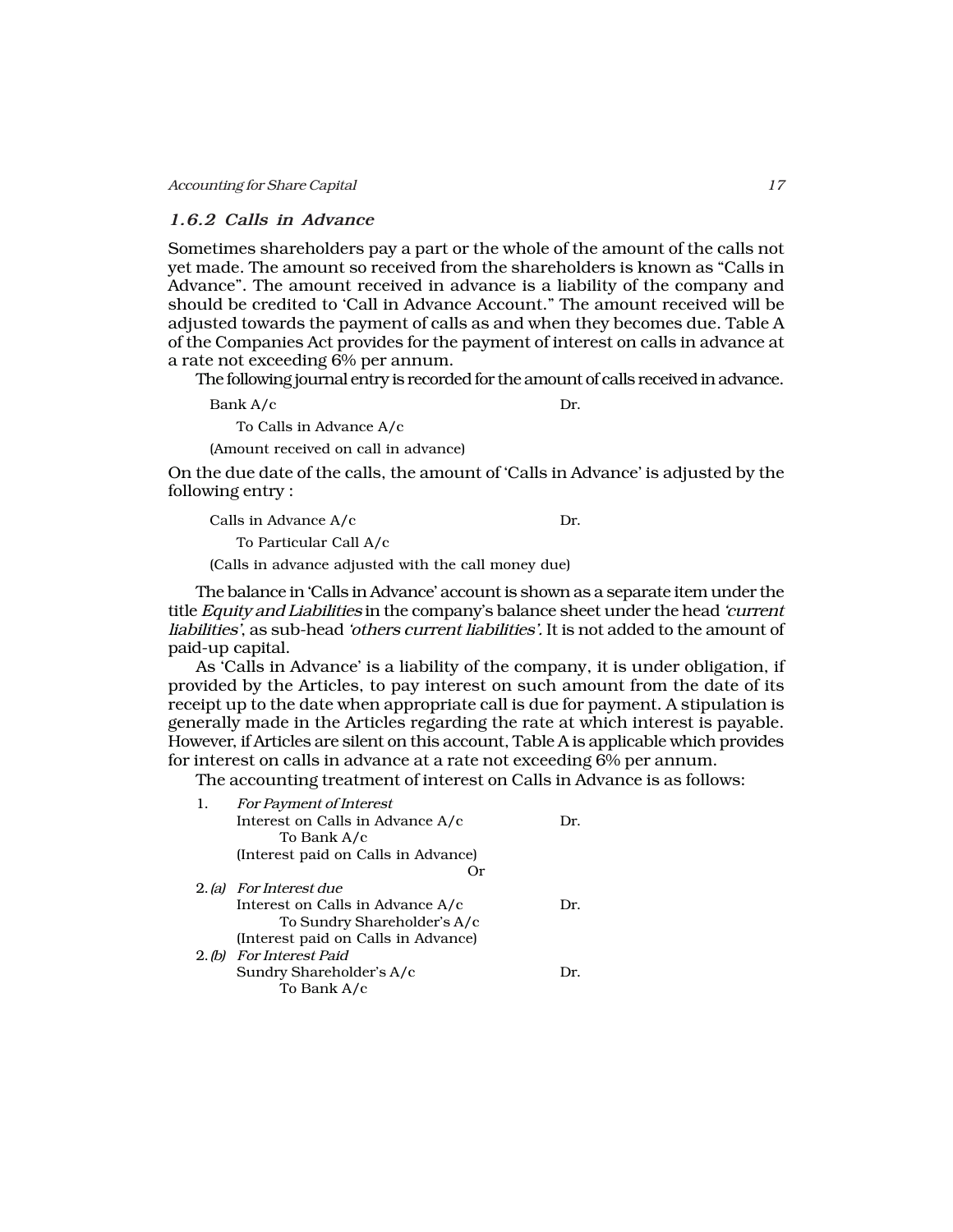### *Illustration 4*

Konica Limited registered with an authorised equity capital of Rs. 2,00,000 divided into 2,000 shares of Rs. 100 each, issued for subscription of 1,000 shares payable at Rs. 25 per share on application, Rs. 30 per share on allotment, Rs. 20 per share on first call and the balance as and when required.

Application money on 1,000 shares was duly received and allotment was made to them. The allotment amount was received in full, but when the first call was made, one shareholder failed to pay the amount on 100 shares held by him and another shareholder with 50 shares, paid the entire amount on his shares. The company did not make any other call.

Give the necessary journal entries in the books of the company to record these share capital transactions.

# *Solution*

# **Books of Konica Limited Journal**

| Date | Particulars                                                                                                                                                                                                                                                             | L.F. | Debit<br>Amount | Credit<br>Amount |
|------|-------------------------------------------------------------------------------------------------------------------------------------------------------------------------------------------------------------------------------------------------------------------------|------|-----------------|------------------|
|      |                                                                                                                                                                                                                                                                         |      | (Rs.)           | (Rs.)            |
|      | Bank A/c<br>Dr.<br>To Equity Share Application A/c<br>(Money received on application for 1,000<br>shares @ Rs. 25 per share)                                                                                                                                            |      | 25,000          | 25,000           |
|      | Dr.<br>Equity Share Application A/c<br>To Equity Share Capital A/c<br>(Transfer of application money on 1,000 shares<br>to share capital)                                                                                                                               |      | 25,000          | 25,000           |
|      | Dr.<br>Equity Share Allotment A/c<br>To Equity Share Capital A/c<br>(Amount due on the allotment of 1,000<br>shares @ Rs. 30 per share)                                                                                                                                 |      | 30,000          | 30,000           |
|      | Bank A/c<br>Dr.<br>To Equity Share Allotment A/c<br>(Allotment money received)                                                                                                                                                                                          |      | 30,000          | 30,000           |
|      | Equity Share First Call A/c<br>Dr.<br>To Equity Share Capital A/c<br>(First call money due on 1,000 shares @<br>Rs. 20 per share)                                                                                                                                       |      | 20,000          | 20,000           |
|      | Bank A/c<br>Dr.<br>Calls in Arrears A/c<br>Dr.<br>To Equity Share First Call A/c<br>To Calls in Advance A/c<br>(First call money received on 900 shares, calls in<br>arrears for 100 shares @ Rs.20 per share and calls<br>in advance for 50 shares @ Rs.25 per share.) |      | 19,250<br>2,000 | 20,000<br>1,250  |
|      |                                                                                                                                                                                                                                                                         |      |                 |                  |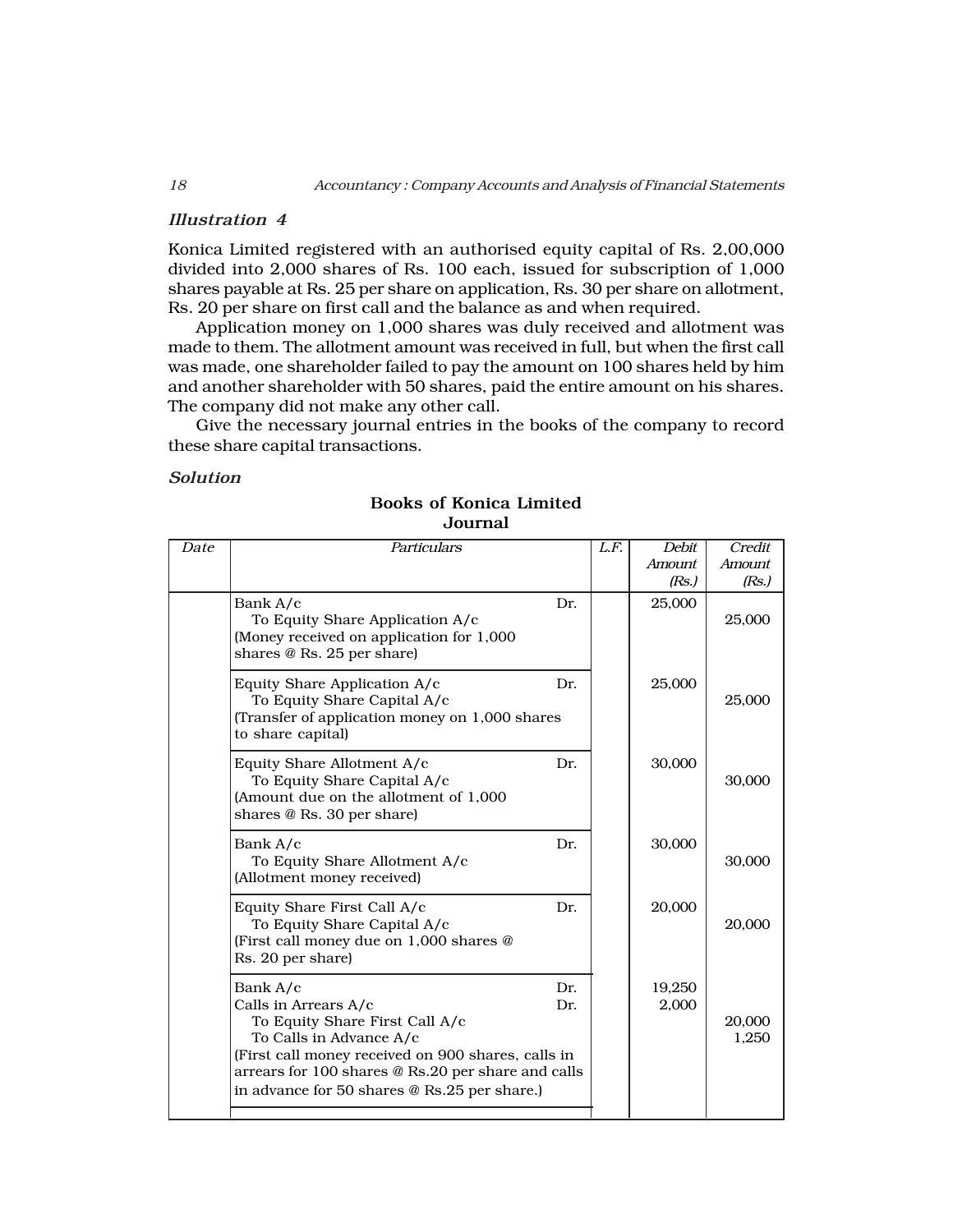In practice the entries for the amount received are recorded in the cash book and not in the journal (See Illustration 5).

# *Illustration 5*

Unique Pictures Limited was registered with an authorised capital of Rs. 5,00,000 divided into 20,000, 5% preference shares of Rs. 10 each and 30,000 equity shares of Rs. 10 each. The company issued 10,000 preference and 15,000 equity shares for public subscription. Calls on shares were made as under

|                       | <b>Equity Shares</b> | Preference Shares |
|-----------------------|----------------------|-------------------|
|                       | (Rs.)                | (Rs.)             |
| Application           |                      |                   |
| Allotment             | 3                    | 3                 |
| <b>First Call</b>     | 2.50                 | 2.50              |
| Second and Final Call | 2.50                 | 2.50              |

All these shares were fully subscribed. All the dues were received except the second and final call on 100 equity shares and on 200 preference shares. Record these transactions in the journal. You are also required to prepare the cash book and balance sheet.

### *Solution*

# **Books of Unique Pictures Limited Journal**

| Date | Particulars                                                                                                                                                                               |            | L.F. | <b>Debit</b><br><i>Amount</i> | Credit<br><i>Amount</i> |
|------|-------------------------------------------------------------------------------------------------------------------------------------------------------------------------------------------|------------|------|-------------------------------|-------------------------|
|      |                                                                                                                                                                                           |            |      | (Rs.)                         | (Rs.)                   |
|      | Equity Share Application A/c<br>5% Preference Share Application A/c<br>To Equity Share Capital A/c<br>To 5% Preference Share Capital A/c<br>(Transfer of application money)               | Dr.<br>Dr. |      | 30,000<br>20,000              | 30,000<br>20,000        |
|      | Equity Share Allotment A/c<br>5% Preference Share Allotment A/c<br>To Equity Share Capital A/c<br>To 5% Preference Share Capital A/c<br>(Amount due on allotment)                         | Dr.<br>Dr. |      | 45,000<br>30,000              | 45,000<br>30,000        |
|      | Equity Share First Call A/c<br>5% Preference Share First Call A/c<br>To Equity Share Capital A/c<br>To 5% Preference Share Capital A/c<br>(First call money due)                          | Dr.<br>Dr. |      | 37,500<br>25,000              | 37,500<br>25,000        |
|      | Equity Share Second and Final Call A/c<br>5% Preference Share Second and final Call A/cDr.<br>To Equity Share Capital A/c<br>To 5% Preference Share Capital A/c<br>(First call money due) | Dr.        |      | 37,500<br>25.000              | 37.500<br>25,000        |
|      | Call in Arrears A/c<br>To Equity Share Second and Final Call A/c<br>To 5% Preference Share Final Call A/c<br>(For Calls in Arrears)                                                       | Dr.        |      | 750                           | 250<br>500              |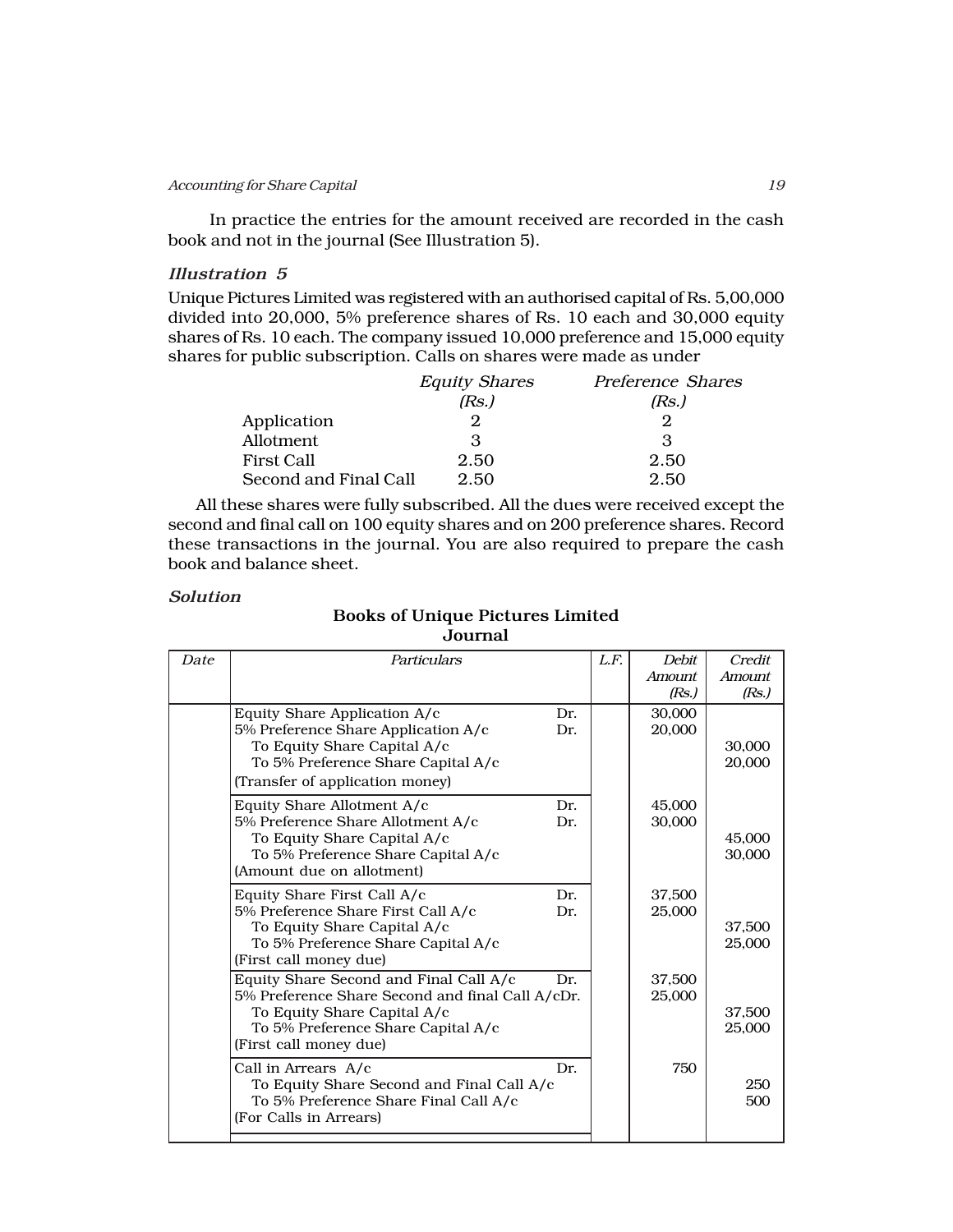| Dr.  |                                              |      |                      |             |      | Cr.             |
|------|----------------------------------------------|------|----------------------|-------------|------|-----------------|
| Date | Receipts                                     | L.F. | Amount Date<br>(Rs.) | Payments    | L.F. | Amount<br>(Rs.) |
|      | <b>Equity Share</b><br>Application           |      | 30,000               | Balance c/d |      | 2,49,250        |
|      | 5% Preference Share<br>Application           |      | 20,000               |             |      |                 |
|      | <b>Equity Share</b><br>Allotment             |      | 45,000               |             |      |                 |
|      | 5% Preference<br>Share Allotment             |      | 30,000               |             |      |                 |
|      | <b>Equity Share First</b><br>Call            |      | 37,500               |             |      |                 |
|      | 5% Preference Share<br>First Call            |      | 25,000               |             |      |                 |
|      | <b>Equity Share Second</b><br>and Final Call |      | 37,250               |             |      |                 |
|      | 5% Preference Share<br>Second and Final Call |      | 24,500               |             |      |                 |
|      |                                              |      | 2,49,250             |             |      | 2,49,250        |

# **Cash Book (Bank Column)**

# **Balance Sheet of unique pictures as at . . . . .**

| l Particulars                | Note | Amount   |
|------------------------------|------|----------|
|                              | No.  | (Rs.)    |
| I. Equity and Liabilities    |      |          |
| 1. Shareholders' Funds       |      |          |
| a) Share capital             |      | 2,49,250 |
|                              |      | 2,49,250 |
| III. Assets                  |      |          |
| Current assets               |      |          |
| a) Cash and Cash Equivalents | 2    | 2,49,250 |
|                              |      | 2,49,250 |

# Notes to Accounts

| 1. Share Capital                           |          |
|--------------------------------------------|----------|
| Authorised Capital                         |          |
| 30,000 Equity Shares of Rs. 10 each        | 3,00,000 |
| 20,000 5% Preference Shares of Rs. 10 each | 2,00,000 |
|                                            | 5,00,000 |
| <i><b>Issued Capital</b></i>               |          |
| 15,000 Equity Shares of Rs. 10 each        | 1,50,000 |
| 10,000 5% Preference Shares of Rs. 10 each | 1,00,000 |
|                                            | 2,50,000 |
|                                            |          |
|                                            |          |
|                                            |          |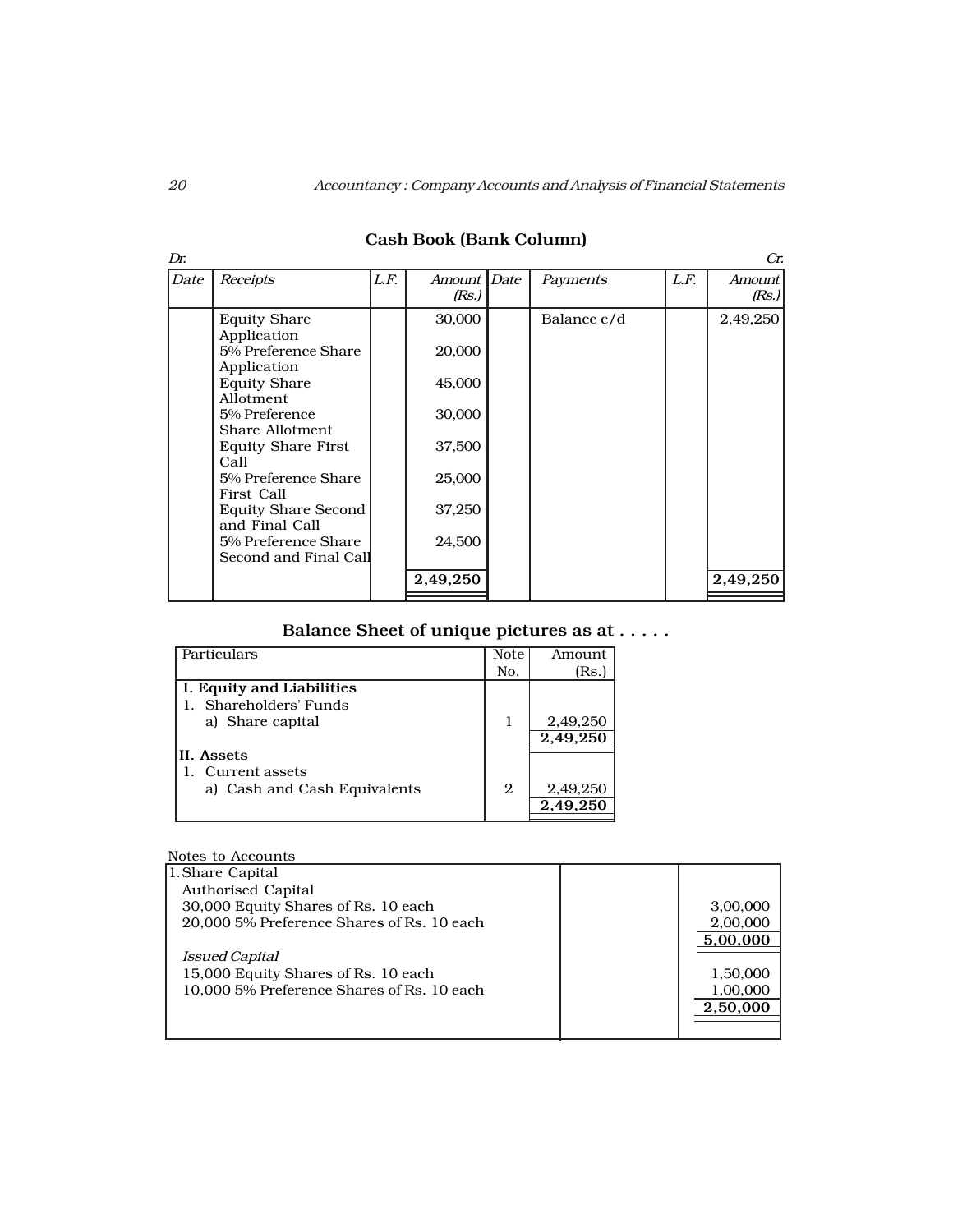| <b>Subscribed Capital</b>                  |          |          |
|--------------------------------------------|----------|----------|
| Subscribed and fully paid-up               |          |          |
| 14,900 Equity Shares of Rs. 10 each        | 1,49,000 |          |
| 9,800, 5% Preference Shares of Rs. 10 each | 98,000   |          |
|                                            |          | 2,47,000 |
| Subscribed but not fully paid-up           |          |          |
| 100 Equity Shares of Rs. 10 each           | 1.000    |          |
| Less: Calls in Arreras                     | $-250$   | 750      |
|                                            |          |          |
| 200, 5% Preference Shares of Rs. 10 each   | 2.000    |          |
| Less : Calls in Arrers                     | $-500$   | 1.500    |
|                                            |          | 2.49.250 |

# *Illustration 6*

Rohit & Company issued 30,000 shares of Rs.10 each payable Rs.3 on application, Rs.3 on allotment and Rs.2 on first call after two months. All money due on allotment was received, but when the first call was made a shareholder having 400 shares did not pay the first call and a shareholder of 300 shares paid the money for the second and final call of Rs.2 which had not been made as yet.

Give the necessary journal entries in the books of the company.

# *Solution:*

# **Books of Rohit & Company Journal**

| Date | Particulars                                                                                                  |     | L.F. | Debit<br><i>Amount</i><br>(Rs.) | Credit<br><i>Amount</i><br>(Rs.) |
|------|--------------------------------------------------------------------------------------------------------------|-----|------|---------------------------------|----------------------------------|
|      | Bank A/c<br>To Share Application A/c<br>(Application money received on 30,000)<br>shares @ Rs.3 per share)   | Dr. |      | 90,000                          | 90,000                           |
|      | Share Application A/c<br>To Share Capital A/c<br>(Application money transferred to share<br>capital account) | Dr. |      | 90,000                          | 90,000                           |
|      | Share Allotment A/c<br>To Share Capital A/c<br>(Allotment money due on 30,000 shares)<br>@ Rs.3 per share)   | Dr. |      | 90,000                          | 90,000                           |
|      | Bank A/c<br>To Share Allotment A/c<br>(Allotment money received)                                             | Dr. |      | 90,000                          | 90,000                           |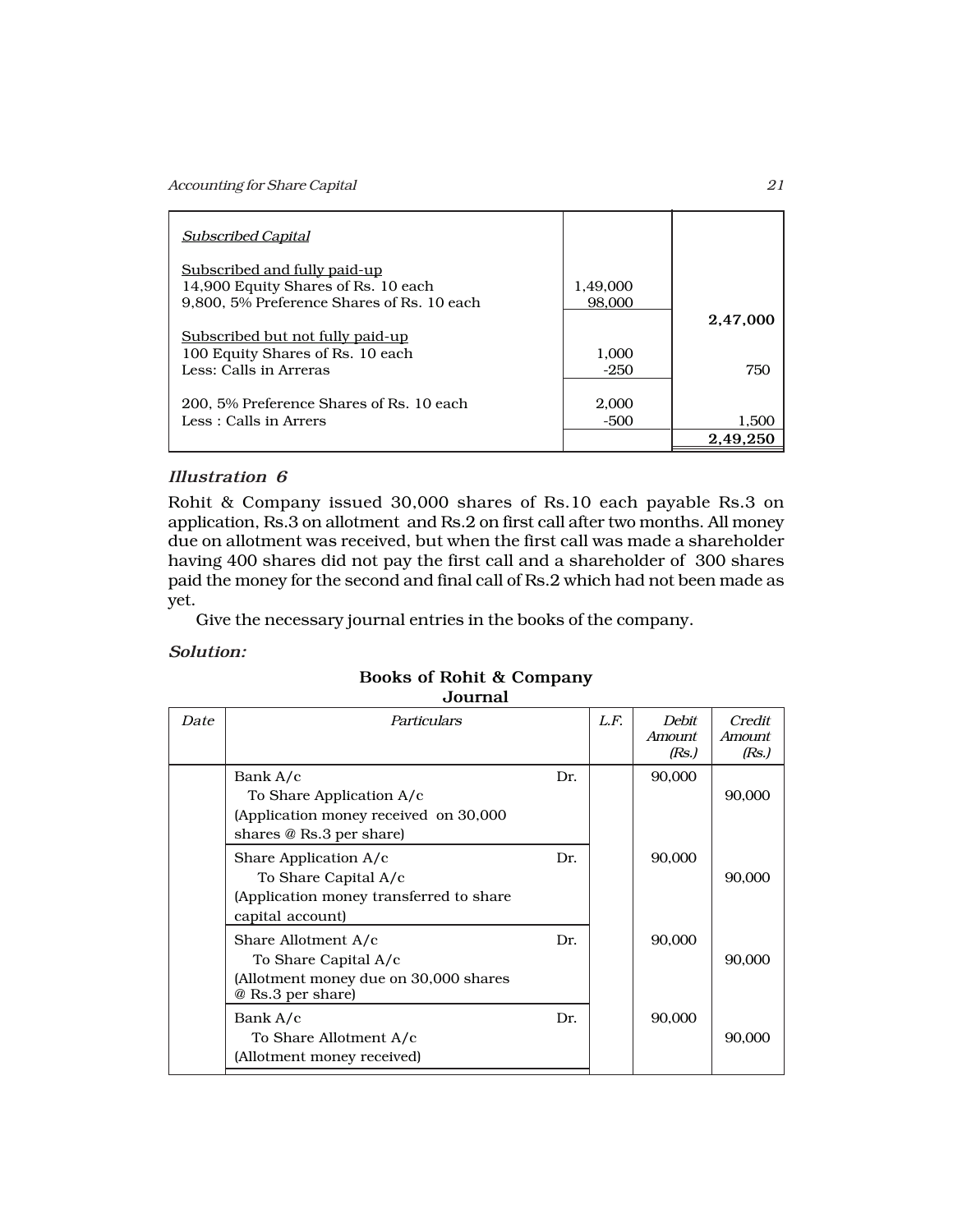| Share First Call A/c                                                                                        | Dr. | 60,000 |        |
|-------------------------------------------------------------------------------------------------------------|-----|--------|--------|
| To Share Capital A/c                                                                                        |     |        | 60.000 |
| (First call money due on 30,000 shares<br>@ Rs.2 per share)                                                 |     |        |        |
| Bank A/c                                                                                                    | Dr. | 59,800 |        |
| Call in Arrears A/c                                                                                         | Dr. | 800    |        |
| To Share First Call A/c                                                                                     |     |        | 60,000 |
| To Calls in Advance A/c                                                                                     |     |        | 600    |
| (Calls in arrears for 400 shares @Rs.2 per share)<br>and calls in advance on 300 shares<br>@Rs.2 per share) |     |        |        |

#### **Do it Your self**

- 1. A company issued 20,000 equity shares of Rs.10 each payable Rs.3 on application, Rs.3 on allotment, Rs.2 on first call and Rs.2 on second and the final call. The allotment money was payable on or before May 01, 2015; first call money on or before August Ist, 2015; and the second and final call on or before October Ist, 2015; 'X', whom 1,000 shares were allotted, did not pay the allotment and call money; 'Y', an allottee of 600 shares, did not pay the two calls; and 'Z', whom 400 shares were allotted, did not pay the final call. Pass journal entries and prepare the balance sheet of the company.
- 2. Alfa Company Ltd. issued 10,000 shares of Rs.10 each for cash payable Rs.3 on application, Rs.2 on allotment and the balance in two equal instalments. The allotment money was payable on or before March 31, 2015; the first call money on or before 30 June, 2015; and the final call money on or before August, 31. 2015. Mr. 'A', to whom 600 shares were allotted, paid the entire remaining face value of shares allotted to him on allotment. Record journal entries in company's books and also exhibit the share capital in the balance sheet on the date.

# *1.6.3 Over Subscription*

There are instances when applications for more shares of a company are received than the number offered to the public for subscription. This usually happens in respect of shares issue of well-managed and financially strong companies and is said to be a case of 'Over Subscription'.

In such a condition, three alternatives are available to the directors to deal with the situation: (1) they can accept some applications in full and totally reject the others; (2) they can make a pro-rata allotment to all; and (3) they can adopt a combination of the above two alternatives which happens to be the most common course adopted in practice.

The problem of over subscription is resolved with the allotment of shares. Therefore, from the accounting point of view, it is better to place the situation of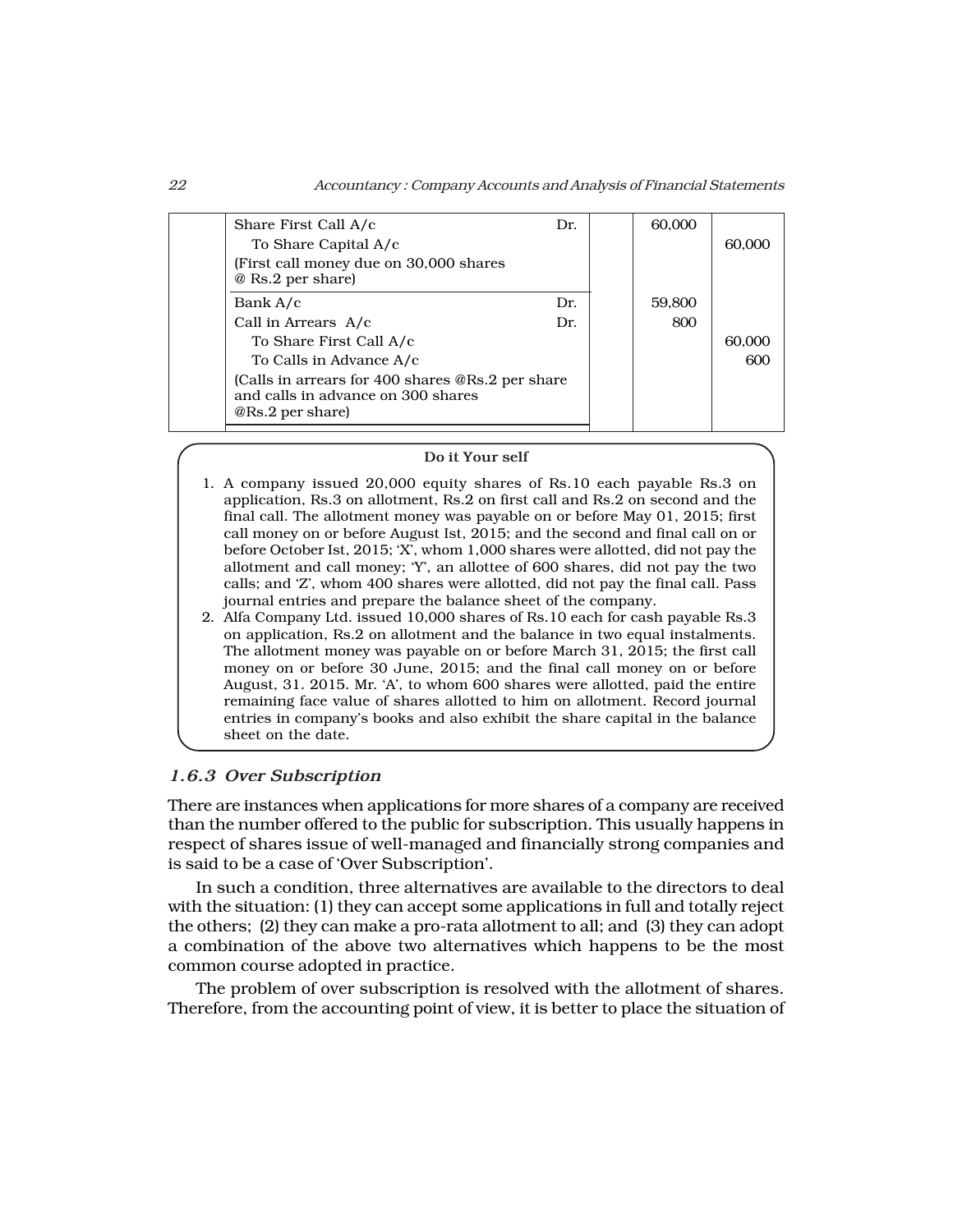over subscription within the total frame of application and allotment, i.e. receipt of application amount, amount due on allotment and its receipt from the shareholders, and the same has been observed in the pattern of entries.

*First Alternative :* When the directors decide to fully accept some applications and totally reject the others, the application money received on rejected applications is fully refunded. For example, a company invited applications for 20,000 shares and received the applications for 25,000 shares. The directors rejected the applications for 5,000 shares which are in excess of the required number and refunded their application money in full. In this case, the journal entries on application and allotment will be as follows :

The journal entries on application and allotment according to this alternative are as follows:

| 1 | Bank A/c                                                                                                                          | Dr. |
|---|-----------------------------------------------------------------------------------------------------------------------------------|-----|
|   | To Share Application A/c<br>(Money received on application for 25,000)<br>shares $@$ Rs. per share)                               |     |
| 2 | Share Application A/c<br>To Share Capital A/c<br>To Bank A/c                                                                      | Dr. |
|   | (Transfer of application for money 20,000 for<br>shares allotted and money refunded on<br>applications for 5,000 shares rejected) |     |
| 3 | Share Allotment A/c<br>To Share Capital A/c<br>(Amount due on the allotment of 20,000)<br>shares @ Rs. per share)                 | Dr. |
| 4 | Bank A/c<br>To Share Allotment A/c<br>(Allotment money received)                                                                  | Dr. |

*Second Alternative :* When the directors opt to make a proportionate allotment to all applicants (called 'pro-rata' allotment), the excess application money received is normally adjusted towards the amount due on allotment. In case, the excess application money received is more than the amount due on allotment of shares, such excess amount may either be refunded or credited to calls in advance.

For example, in the event of applications for 20,000 shares being invited and those received are for 25,000 shares, it is decieded to allot shares in the ratio of 4:5 to all applicants. It is a case of pro-rata allotment and the excess application money received on 5,000 shares would be adjusted towards the amount due on the allotment of 20,000 shares. In this case, the journal entries on application and allotment will be as follows.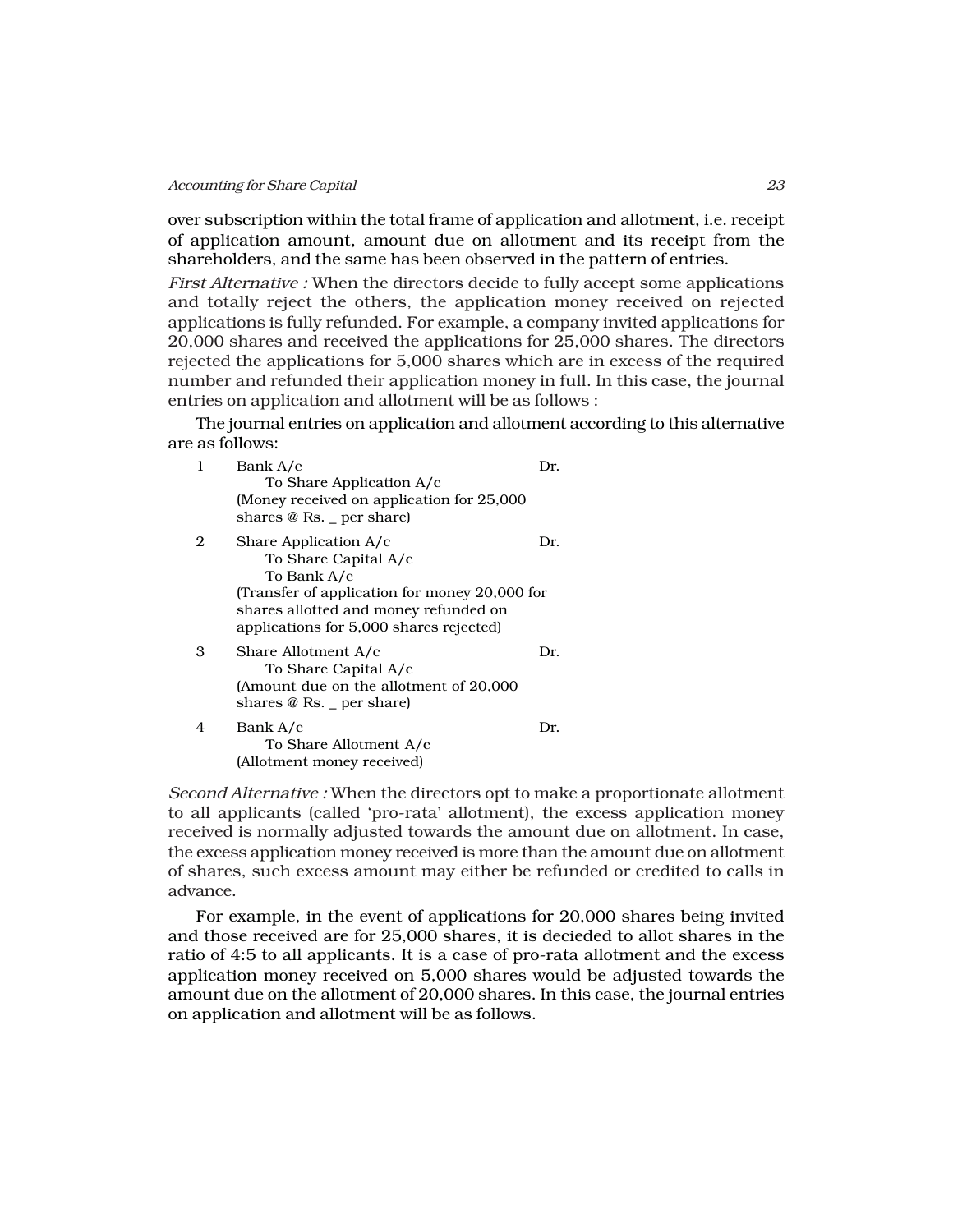1 Bank A/c Dr. To Share Application A/c (Application money received on 25,000 shares @ Rs. \_ per Share) 2 Share Application A/c Dr. To Share Capital A/c To Share Allotment A/c (Transfer of application money to share capital and the excess application money on 5,000 shares credited to share allotment account) 3 Share Allotment A/c Dr. To Share Capital A/c (Amount due on allotment of 25,000 share @ Rs. \_ per share) 4 Bank A/c Dr. To Share Allotment A/c (Allotment money received after adjusting the amount already received as excess application money)

*Third Alternative :* When the application for some shares are rejected outrightly; and pro-rata allotment is made to the remaining applicants, the money on rejected applications is refunded and the excess application money received from applicants to whom pro-rata allotment has been made is adjusted towards the amount due on the allotment of shares allotted.

For example, a company invited applications for 10,000 shares and received applications for 15,000 shares. The directors decided to reject the applications for 2,500 shares outright and to make a pro-rata allotment of 10,000 shares to the applicants for the remaining 12,500 shares so that four shares are allotted for every five shares applied. In this case, the money on applications for 2,500 shares rejected would be refunded fully and that on the remaining 2,500 shares (12,500 shares – 10,000 shares) would be adjusted against the allotment amount due on 10,000 shares allotted and credited to share allotment account, the journal entries on application and allotment recorded as follows:

1 Bank A/c Dr. To Share Application A/c (Money received on application for 15,000 shares @ Rs. \_ per share)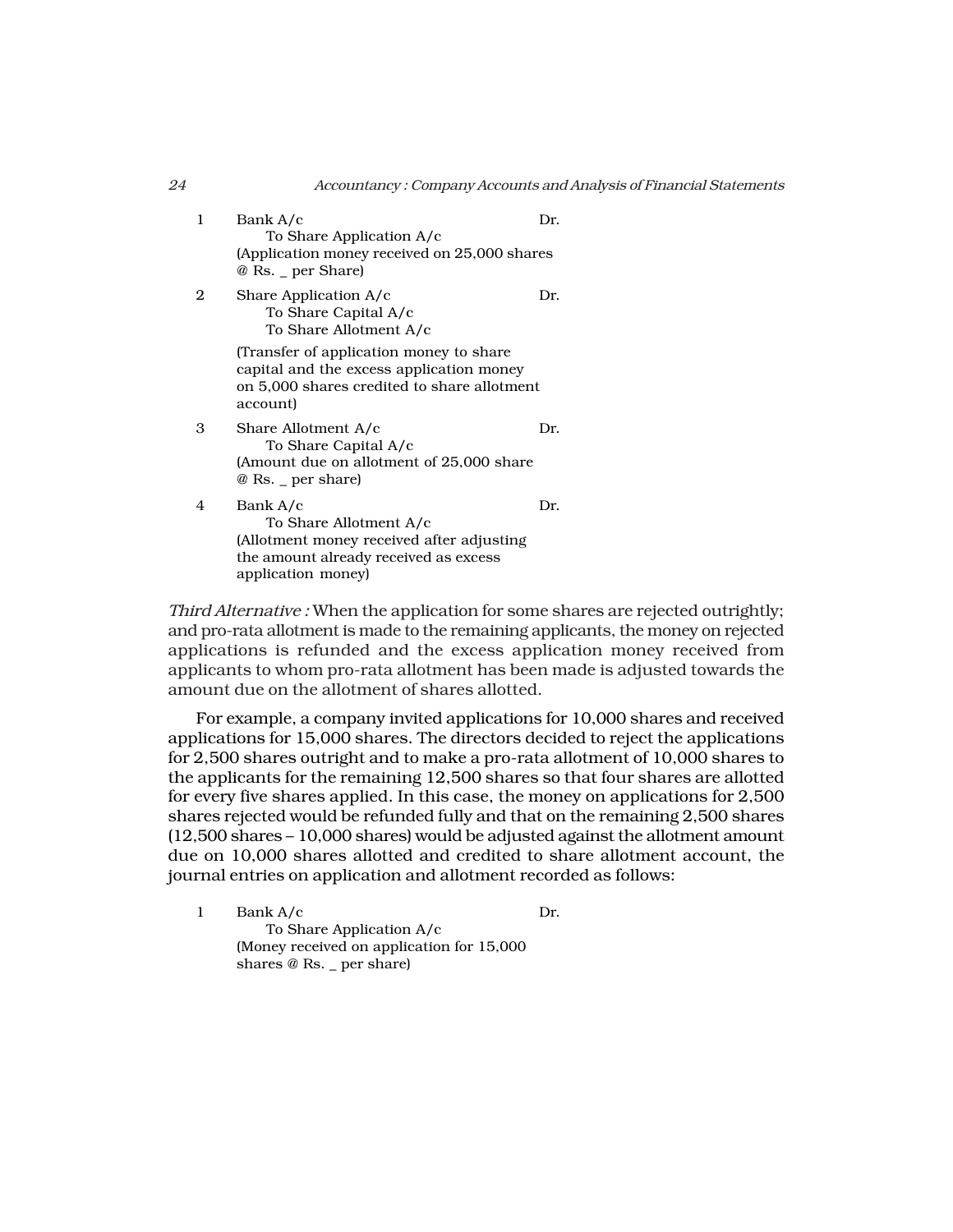- 2 Share Application A/c Dr. To Share Capital A/c To Share Allotment A/c To Bank A/c (Transfer of application money to share capital, and the excess application amount of pro-rata allottees credited to share allotment and the amount on rejected applications refunded)
- 3 Share Allotment A/c Dr. To Share Capital A/c (Amount due on the Allotment of 10,000 shares @ Rs. \_ per share)
- 4 Bank A/c Dr. To Share Allotment A/c (Allotment money received after adjusting the amount already received as excess application money)

# *Illustration 7*

Janta Papers Limited invited applications for 1,00,000 equity shares of Rs. 25 each payable as under:

| On Application                                                | Rs. 5.00 per share |
|---------------------------------------------------------------|--------------------|
| On Allotment                                                  | Rs. 7.50 per share |
| On First Call<br>(due two months after allotment)             | Rs. 7.50 per share |
| On Second and Final Call<br>(due two months after First Call) | Rs. 5.00 per share |

Applications were received for 4,00,000 shares on January 01, 2014 and allotment was made on February 01, 2014.

Record journal entries in the books of the company to record these share capital transactions under each of the following circumstances:

- 1 The directors decide to allot 1,00,000 shares in full to selected applicants and the applications for the remaining 3,00,000 shares were rejected outright.
- 2 The directors decide to make a pro-rata allotment of 25 per cent of the shares applied for to every applicant; to apply the balance of application money towards amount due on allotment; and to refund the amount remaining thereafter.
- 3 The directors totally reject applications for 2,00,000 shares, accept full applications for 80,000 shares and make a pro-rata allotment of the 20,000 shares to remaining applicants and the excess application money is to be adjusted towards allotment and calls to be made.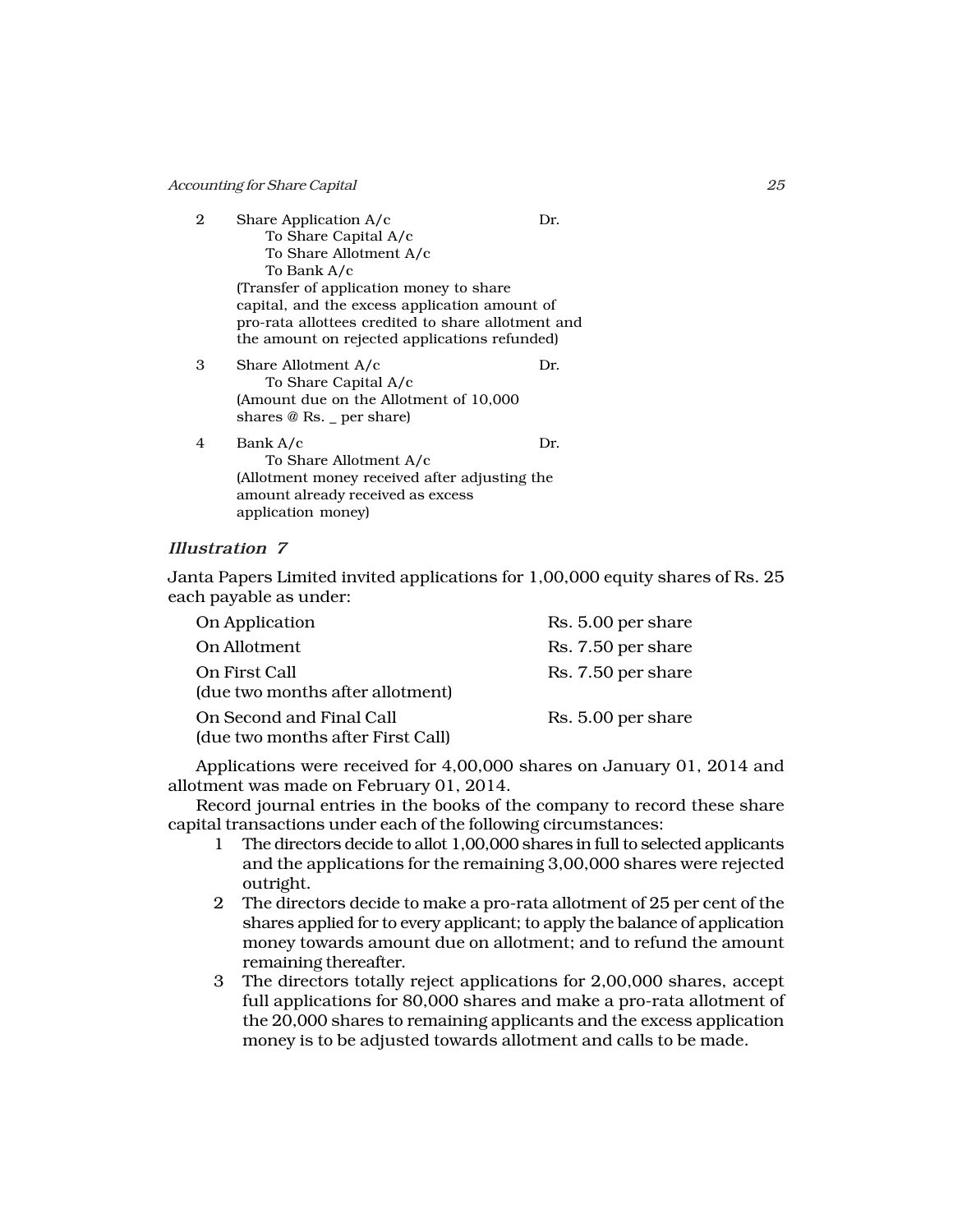# *Solution*

# **Books of Janta Papers Limited Journal**

# *First Alternative*

| Date               | Particulars                                                                                                                                                                                                            | L.F. | Debit<br>Amount<br>(Rs.) | Credit<br>Amount<br>(Rs) |
|--------------------|------------------------------------------------------------------------------------------------------------------------------------------------------------------------------------------------------------------------|------|--------------------------|--------------------------|
| 2014<br>January 01 | Bank A/c<br>Dr.<br>To Equity Share Application A/c<br>(Money received on applications for 4,00,000<br>shares @ Rs. 5 per share)                                                                                        |      | 20,00,000                | 20,00,000                |
|                    | Dr.<br>February 01 Equity Share Application A/c<br>To Equity Share Capital A/c<br>To Bank A/c<br>(Transfer of application money on 1,00,000<br>shares to share capital and money refunded<br>on rejected applications) |      | 20,00,000                | 5,00,000<br>15,00,000    |
|                    | February 01 Equity Share Allotment A/c<br>Dr.<br>To Equity Share Capital A/c<br>(Amount due on the allotment of 1,00,000<br>shares @ Rs 7.50 per share)                                                                |      | 7,50,000                 | 7,50,000                 |
|                    | Bank A/c<br>Dr.<br>To Equity Share Allotment A/c<br>(Allotment money received)                                                                                                                                         |      | 7,50,000                 | 7,50,000                 |
| April 01           | Equity Share First Call A/c<br>Dr.<br>To Equity Share Capital A/c<br>(First call money due on 1,00,000 shares @<br>Rs. 7.50 per share)                                                                                 |      | 7,50,000                 | 7,50,000                 |
| April 01           | Dr.<br>Bank A/c<br>To Equity Share First Call A/c<br>(First call money received)                                                                                                                                       |      | 7,50,000                 | 7,50,000                 |
| June 01            | Equity Share Second and Final Call A/c Dr.<br>To Equity Share Capital A/c<br>(Final Call money due on 1,00,000 shares<br>@ Rs. 5 per share)                                                                            |      | 5,00,000                 | 5,00,000                 |
| June 01            | Bank A/c<br>Dr.<br>To Equity Share Second and Final Call A/c<br>(Final call money received)                                                                                                                            |      | 5,00,000                 | 5,00,000                 |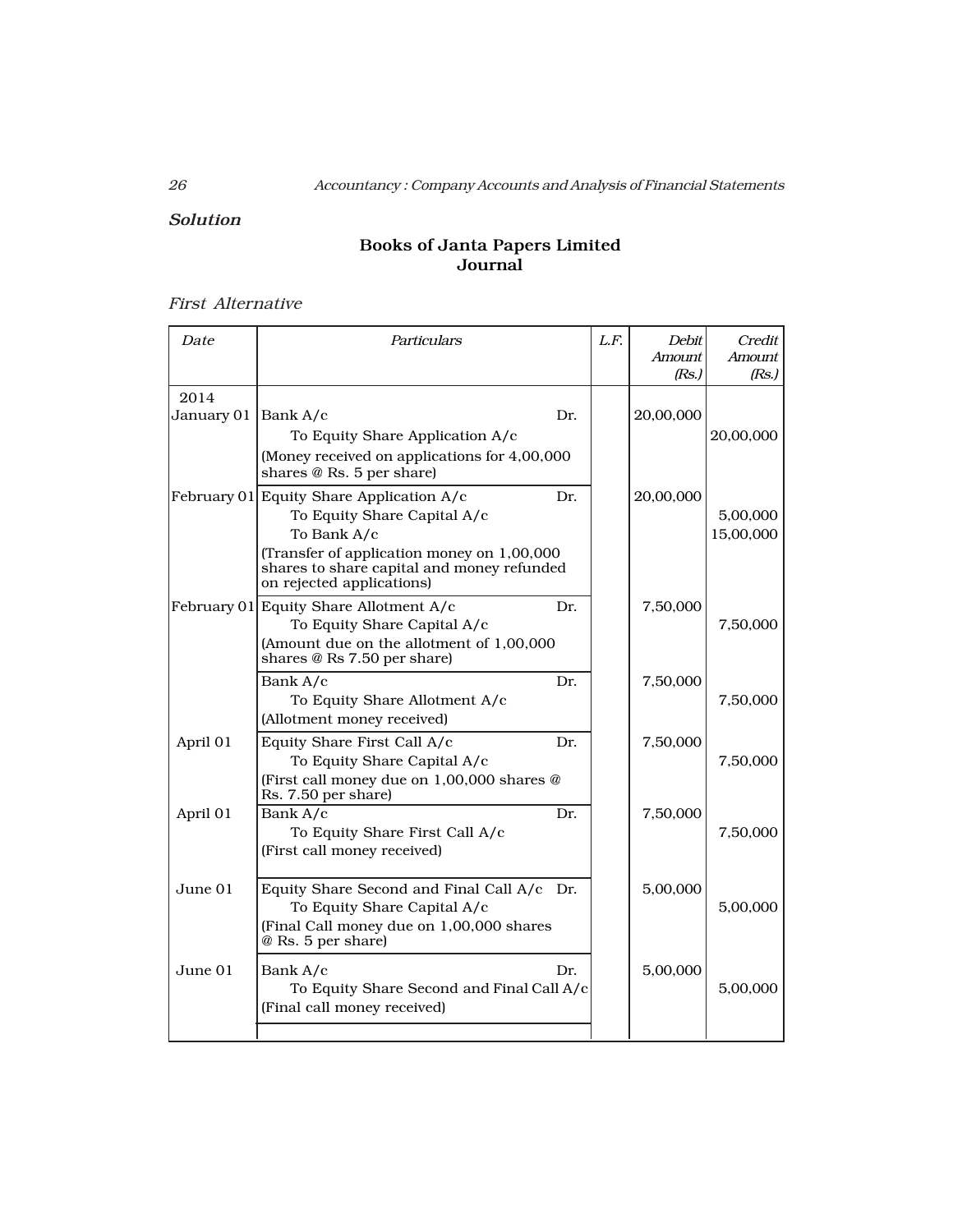# *Accounting for Share Capital 27*

# *Second Alternative*

| Date               | Particulars                                                                                                                                                                                                                                                                                                         | L.F. | Debit.<br><i>Amount</i><br>(Rs.) | Credit<br>Amount<br>(Rs.)        |
|--------------------|---------------------------------------------------------------------------------------------------------------------------------------------------------------------------------------------------------------------------------------------------------------------------------------------------------------------|------|----------------------------------|----------------------------------|
| 2014<br>January 01 | Dr.<br>Bank A/c<br>To Equity Share Application A/c<br>(Money received on applications for 4,00,000<br>shares @ Rs. 5 per share)                                                                                                                                                                                     |      | 20,00,000                        | 20,00,000                        |
|                    | February 01 Equity Share Application A/c<br>Dr.<br>To Equity Share Capital A/c<br>To Equity Share Allotment A/c<br>To Bank A/c<br>(Transfer of application money on Shares<br>allotted to share capital, excess application<br>amount credited to allotment account and<br>money refunded on rejected applications) |      | 20,00,000                        | 5,00,000<br>7,50,000<br>7,50,000 |
|                    | February 01 Equity Share Allotment A/c<br>Dr.<br>To Equity Share Capital A/c<br>(Amount due on the allotment of Rs. 1,00,000)<br>shares $@$ Rs 7.50 per share)                                                                                                                                                      |      | 7,50,000                         | 7,50,000                         |

*Note :* The entries regarding the two calls would be the same as given in preceding method.

| Date       | Particulars                                                               |     | L.F. | <b>Debit</b> | Credit    |
|------------|---------------------------------------------------------------------------|-----|------|--------------|-----------|
|            |                                                                           |     |      | Amount       | Amount    |
|            |                                                                           |     |      | (Rs.)        | (Rs.)     |
| 2014       |                                                                           |     |      |              |           |
| January 01 | Bank A/c                                                                  | Dr. |      | 20,00,000    |           |
|            | To Equity Share Application A/c                                           |     |      |              | 20,00,000 |
|            | (Money received on applications for 4,00,000<br>shares @ Rs. 5 per share) |     |      |              |           |
|            |                                                                           |     |      |              |           |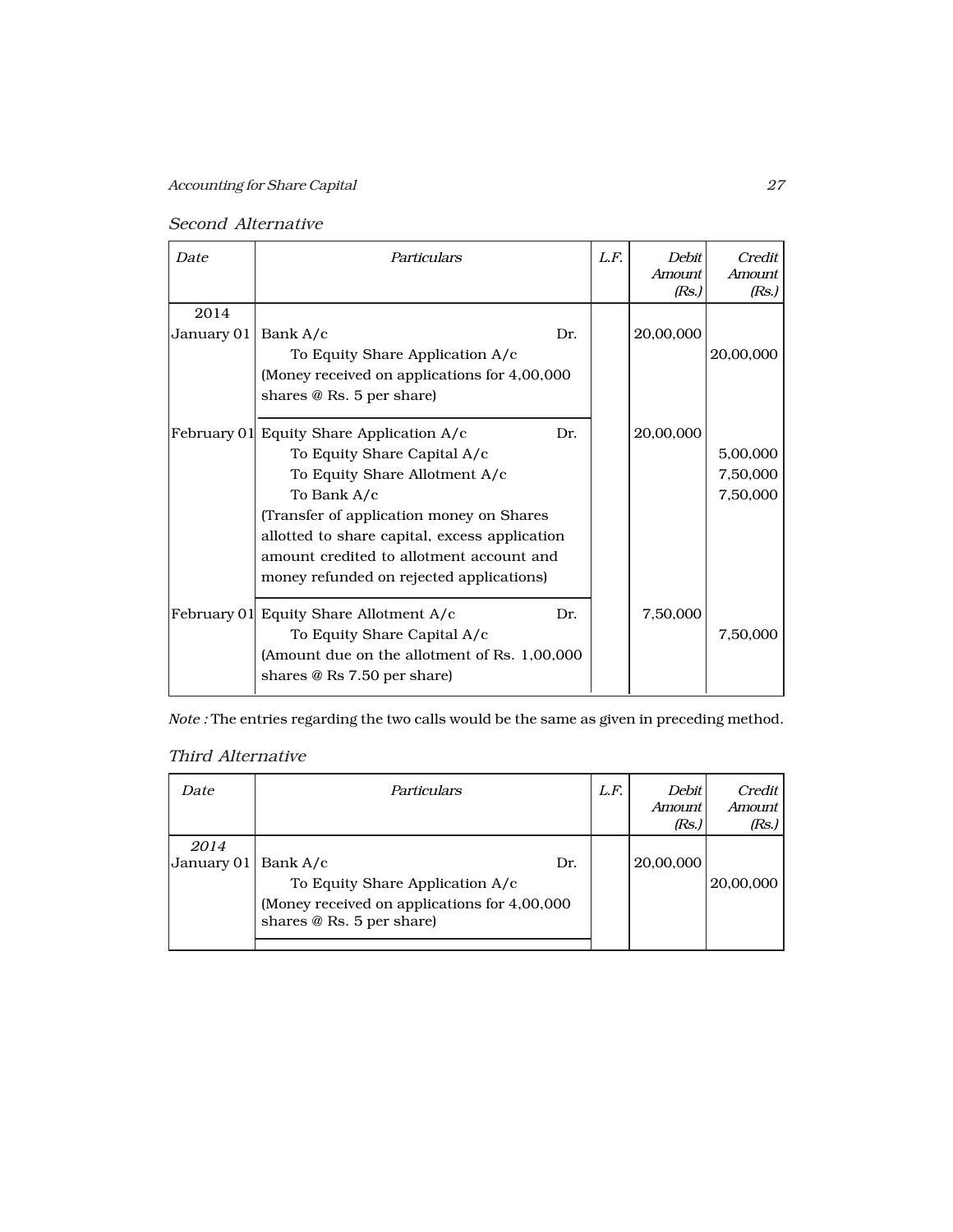$\overline{\phantom{0}}$ 

 $\overline{\phantom{0}}$ 

٦

| February $01$ | Equity Share Application A/c<br>To Equity Share Capital A/c<br>To Equity Share Allotment A/c<br>To Calls-in-Advance A/c<br>To Bank A/c                                                                            | Dr.        | 20,00,000            | 5,00,000<br>1,50,000<br>2,50,000<br>11,00,000 |
|---------------|-------------------------------------------------------------------------------------------------------------------------------------------------------------------------------------------------------------------|------------|----------------------|-----------------------------------------------|
|               | (Amount on share application adjusted to<br>share capital, share allotment and calls in<br>advance and the balance refunded including<br>the money on rejected applications)                                      |            |                      |                                               |
| February 01   | Equity Share Allotment A/c<br>To Equity Share Capital A/c<br>(Transfer of application money on shares<br>allotted to share capital and amount due<br>on the allotment of 1,00,000 shares @<br>Rs. 7.50 per share) | Dr.        | 7,50,000             | 7,50,000                                      |
|               | Bank A/c<br>To Equity Share Allotment A/c<br>(Allotment money received)                                                                                                                                           | Dr.        | 6,00,000             | 6,00,000                                      |
| April 01      | Equity Share First Call A/c<br>To Equity Share Capital A/c<br>(First Call money due on 1,00,000<br>shares @ Rs. 7.50 per share)                                                                                   | Dr.        | 7,50,000             | 7,50,000                                      |
| April 01      | Bank A/c<br>Calls in Advance A/c<br>To Equity Share First Call A/c<br>(Calls-in-advance adjusted against first call<br>and the balance money on call received)                                                    | Dr.<br>Dr. | 6,00,000<br>1,50,000 | 7,50,000                                      |
| June 01       | Equity Share Second and Final Call A/c<br>To Equity Share Capital A/c<br>(Final Call money due on 1,00,000<br>shares @ Rs. 5 per share)                                                                           | Dr.        | 5,00,000             | 5,00,000                                      |
| June 01       | Bank A/c<br>Calls in Advance A/c<br>To Equity Share Second and Final Call A/c<br>(Calls-in-advance adjusted against final call<br>and the balance money on call received)                                         | Dr.<br>Dr. | 4,00,000<br>1,00,000 | 5,00,000                                      |

*Note:* The balance of excess application money as a result of pro-rata distribution in journal entry 3 above is large enough to meet the demands on allotted shares in respect of the allotment and the two call money, as well as to leave an amount to be refunded along with that on the rejected applications.

г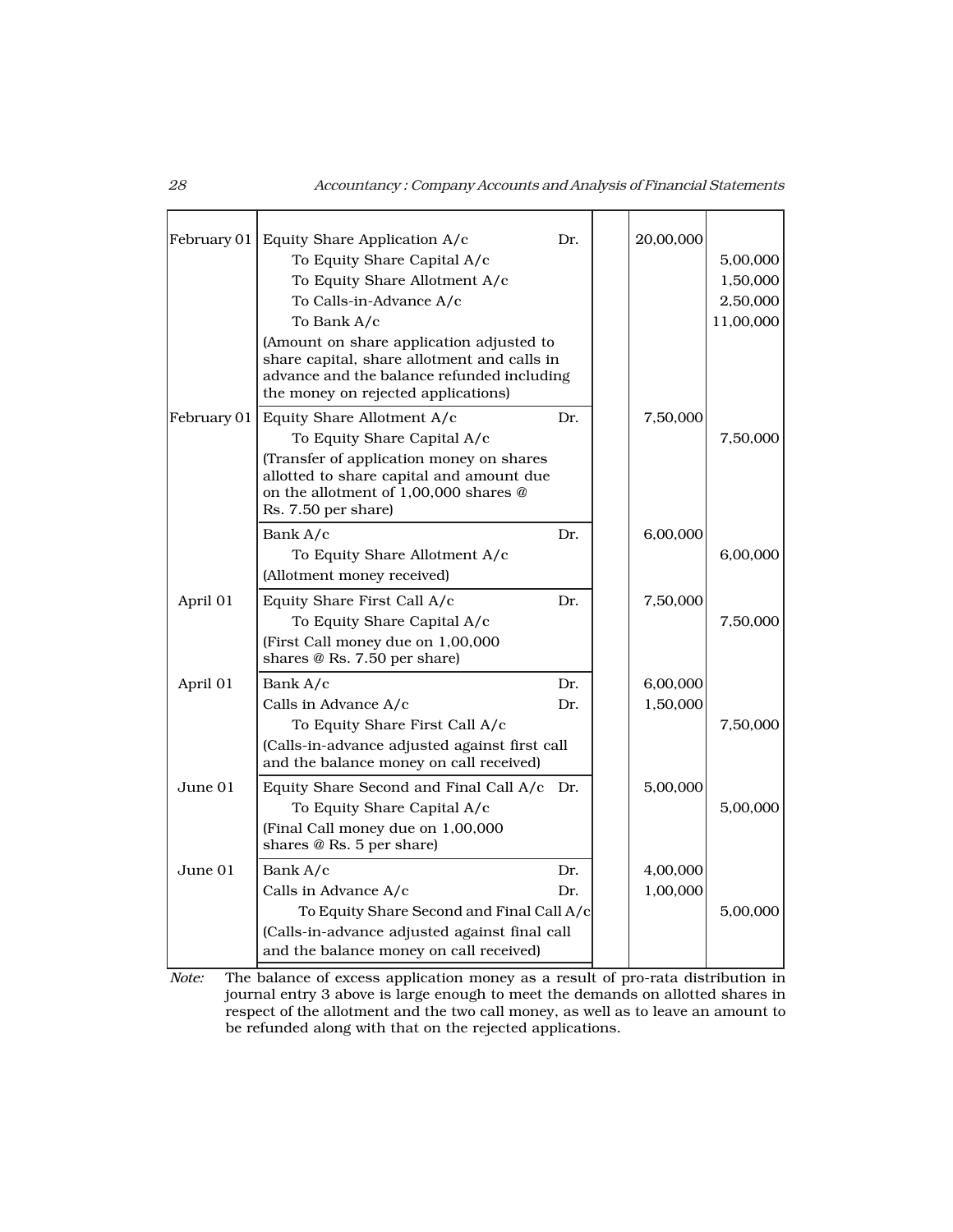*Accounting for Share Capital 29*

### *Working Notes:*

|                                                                        | (Rs.)    | (Rs.)     |
|------------------------------------------------------------------------|----------|-----------|
| <b>Excess Application Money</b>                                        |          | 15,00,000 |
| Less Transfers :                                                       |          |           |
| Share Allotment $-$                                                    |          |           |
| 20,000 shares @ Rs. 7.50                                               | 1,50,000 |           |
| Share Calls $-$                                                        |          |           |
| 20,000 shares @ Rs. 12.50                                              | 2.50.000 | 4.00.0001 |
| Amount to be refunded (including that on<br>the rejected applications) |          | 11,00,000 |

# *1.6.4 Under Subscription*

Under subscription is a situation where number of shares applied for is less than the number for which applications have been invited for subscription. For example, a comapny offered 2 lakh shares for subscription to the public but the applications were received for 1,90,000 shares, only. In such a situation, the allotment will be confirmed to 1,90,000 shares and entries shall be made accordingly. However, as stated earlier, it must be ensured that the company has received the minimum subscriptions (not less than 90% of the offer otherwise the procedure for issue of shares cannot proceed further and the company will have to refund the entire subscription amount received.

### *1.6.5 Issue of Shares at a Premium*

It is quite common for the shares of financially strong and well-managed companies to be issued at a premium, i.e. at an amount more than the nominal or par value of shares. Thus, when a share of the nominal value of Rs. 100 is issued at Rs. 105, it is said to have been issued at a premium of 5 per cent.

When the issue of shares is at a premium, the amount of premium may technically be called at any stage of the issue of shares. However, premium is generally called with the amount due on allotment, sometimes with the application money and rarely with the call money. The premium amount is credited to a separate account called 'Securities Premium Account' and is shown under the title *'Equity and Liabilities'* of the company's balance sheet under the head *'Reserves and Surpluses'*. It can be used only for the following four purposes as laid down by Section 78 of The Companies Act 1956:

- (a) to issue fully paid bonus shares to the extent not exceeding unissued share capital of the company;
- (b) to write-off preliminary expenses of the company;
- (c) to write-off the expenses of, or commission paid, or discount allowed on any of the shares or debentures of the company; and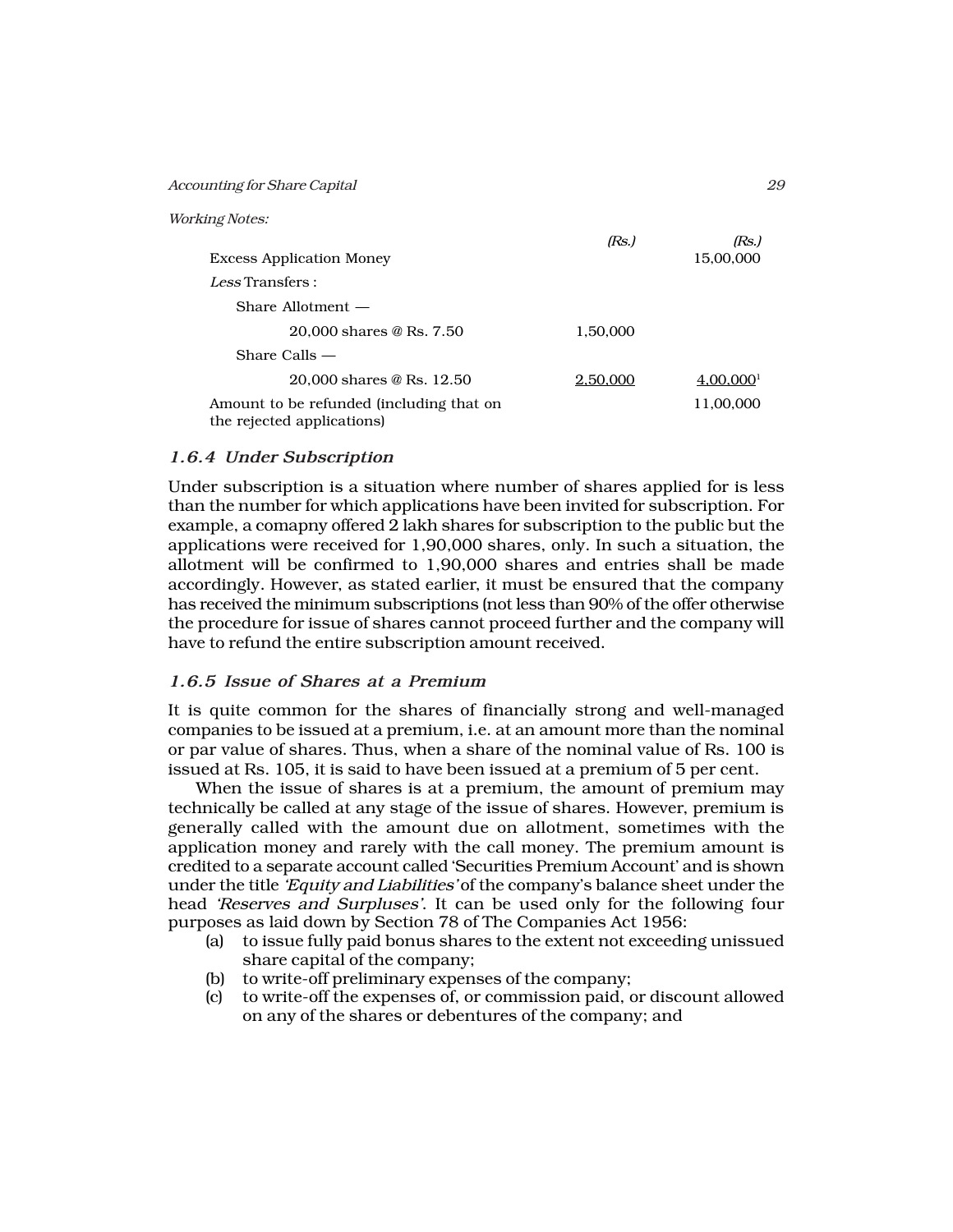(d) to pay premium on the redemption of preference shares or debentures of the company.

The journal entries for shares issued at a premium are as follows:

1. For *Premium Amount called with Application money*

| (a) Bank $A/c$ | Dr. |
|----------------|-----|
|----------------|-----|

To Share Application A/c

(Money received on application for shares @ Rs. — per share including premium)

(b) Share Application A/c Dr. To Share Capital A/c To Securities Premium A/c (Transfer of application money to share capital and securities premium account)

# 2. *Premium Amount called with Allotment Money*

- (a) Share Allotment A/c Dr. To Share Capital A/c To Securities Premium A/c (Amount due on allotment of shares @ Rs — per share including premium) (b) Bank  $A/c$  Dr. To Share Allotment A/c
	- (Allotment money received including premium)
- 3. *Premium Amount called with Call Money* (a) Share Application A/c To Share Capital A/c To Securities Premium A/c (Amount due on I<sup>st</sup>/2<sup>nd</sup> call @Rs— per share including premium)<br>Bank A/c **Dr.** (b) Bank  $A/c$ To Share Call A/c (Call money received including premium)

# *Illustration 8*

Jupiter Company Limited issued 35,000 equity shares of Rs. 10 each at a premium of Rs.2 payable as follows:

> On Application Rs. 3 On Allotment Rs. 5 (including premium)

Balance on First and Final Call

The issue was fully subscribed. All the money was duly received. Record journal entries in the books of the Company.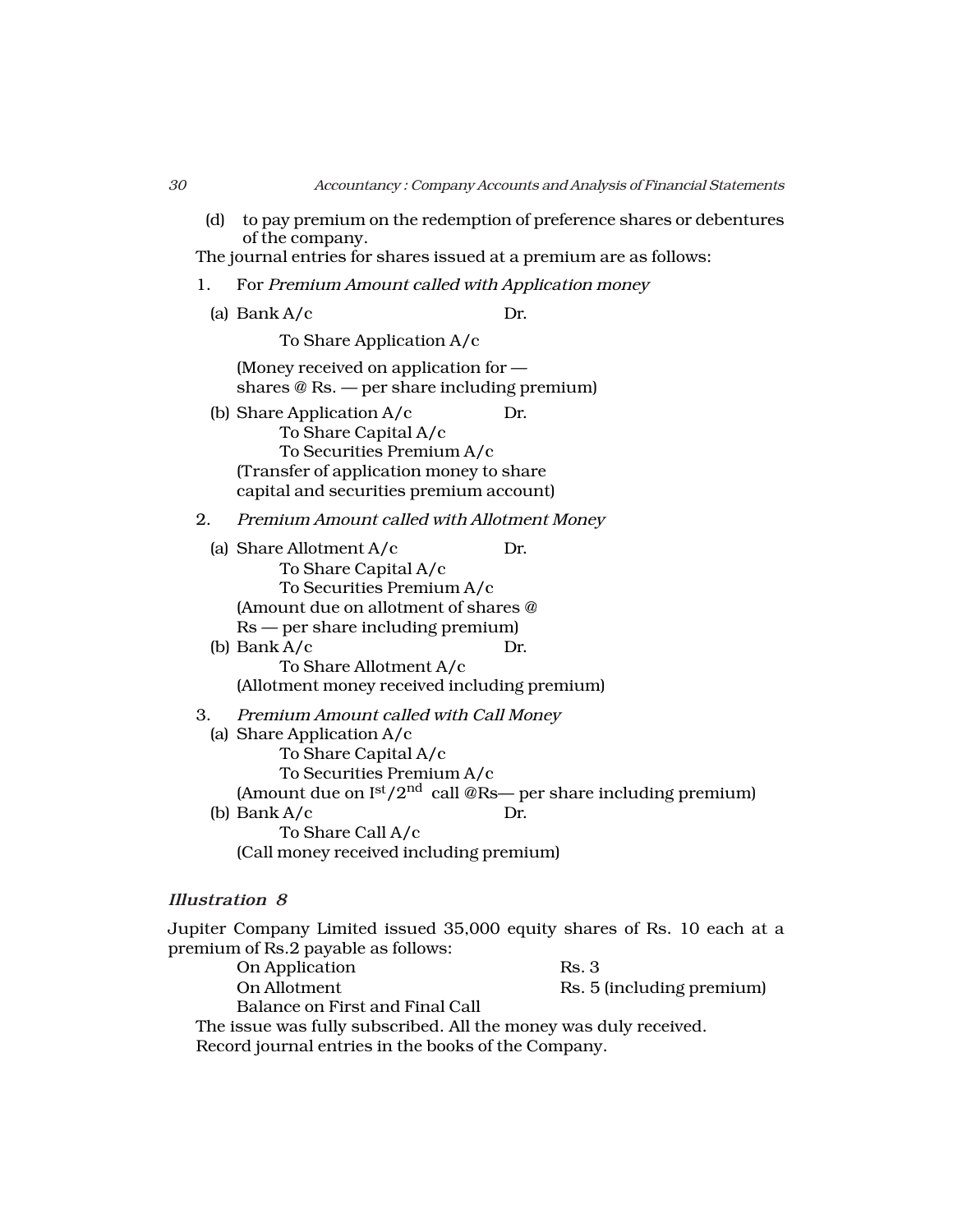# *Solution:*

# **Books of Jupiter Company Limited Journal**

| Date | Particulars                                                                                                                                                                 |     | L.F. | <b>Debit</b><br>Amount<br>(Rs.) | Credit<br><i>Amount</i><br>(Rs.) |
|------|-----------------------------------------------------------------------------------------------------------------------------------------------------------------------------|-----|------|---------------------------------|----------------------------------|
|      | Bank A/c<br>To Equity Share Application A/c<br>(Money received on applications for 35,000 shares<br>@ Rs. 3 per share)                                                      | Dr. |      | 1,05,000                        | 1,05,000                         |
|      | Equity Share Application A/c<br>To Equity Share Capital A/c<br>(Transfer of application money on allotment<br>to share capital)                                             | Dr. |      | 1,05,000                        | 1,05,000                         |
|      | Equity Share Allotment A/c<br>To Equity Share Capital A/c<br>To Securities Premium A/c<br>(Amount due on allotment of 35,000 shares @<br>Rs. 5 per share including premium) | Dr. |      | 1,75,000                        | 1,05,000<br>70,000               |
|      | Bank A/c<br>To Equity Share Allotment A/c<br>(Money received including premium)                                                                                             | Dr. |      | 1,75,000                        | 1,75,000                         |
|      | Equity Share First and Final Call A/c<br>To Equity Share Capital A/c<br>(Amount due on First and Final Call of Rs. 4)<br>per share on 35,000 shares)                        | Dr. |      | 1,40,000                        | 1,40,000                         |
|      | Bank A/c<br>To Equity Share First and Final Call A/c<br>(Money received on First and Final Call)                                                                            | Dr. |      | 1,40,000                        | 1,40,000                         |

# *1.6.6 Issue of Shares at a Discount*

There are instances when the shares of a company are issued at a discount, i.e. at an amount less than the nominal or par value of shares, the difference between the nominal value and issue price representing discount on the issue of shares. For example, when a share of the nominal value of Rs. 100 is issued at Rs. 98, it is said to have been issued at a discount of two per cent.

As a general rule, a company cannot ordinarily issue shares at a discount. It can do so only in cases such as 'reissue of forfeited shares' (to be discussed later) and in accordance with the provisions of Section 79 of the Companies Act, 1956.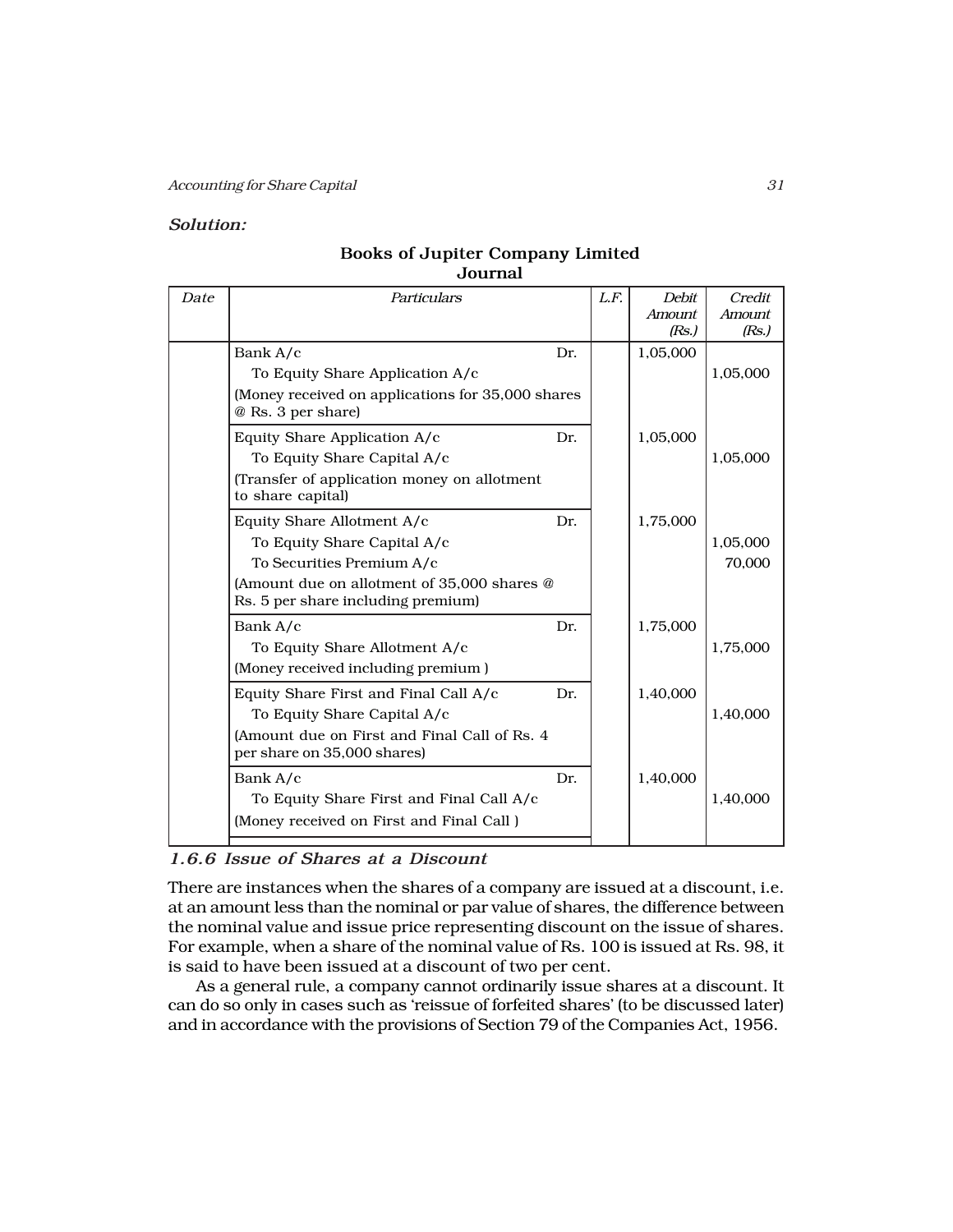Section 79 of the Companies Act, 1956 states that a company is permitted to issue shares at a discount provided the following conditions are satisfied:

- (a) The issue of shares at a discount is authorised by an ordinary resolution passed by the company at its general meeting and sanctioned by the Company Law Board now Central Government.
- (b) The resolution must specify the maximum rate of discount at which the shares are to be issued but the rate of discount must not exceed 10 per cent of the nominal value of shares. The rate of discount can be more than 10 per cent if the Government is convinced that a higher rate is called for under special circumstances of a case.
- (c) At least one year must have elapse since the date on which the company became entitled to commence the business.
- (d) The shares are of a class which has already been issued.
- (e) The shares issued within two months from the date of receiving sanction for the same from the Government or within such extended period as the Government may allow.

Whenever shares are issued at a discount, the amount of discount is brought into the books at the time of allotment by debiting an account called 'Discount on the Issue of Shares Account'. The journal entry to be passed for the purpose is as given below:

| Share Allotment A/c                    | Dr. |
|----------------------------------------|-----|
| Discount on the Issue of Shares A/c    | Dr. |
| Share Capital A/c                      |     |
| (Amount due on allotment of – shares   |     |
| @ Rs — per share and discount on issue |     |
| brought into account)                  |     |

Discount on the Issue of Shares, being a loss of capital nature to the company, will be set off from 'Securities Premium' or written-off through 'Statement of Profit and Loss, over a period of 3 to 5 years as per the guidlines of ICAI.

# *Illustration 9*

Fine Arts Limited issued to the public for subscription of 10,000 shares of Rs.10 each at a discount of 10% payable at Rs. 4 on application, Rs. 3 on allotment and Rs.2 on Ist and the final call. The issue was fully subscribed and all the money was duly received.

Record journal entries for the above in the books of the company.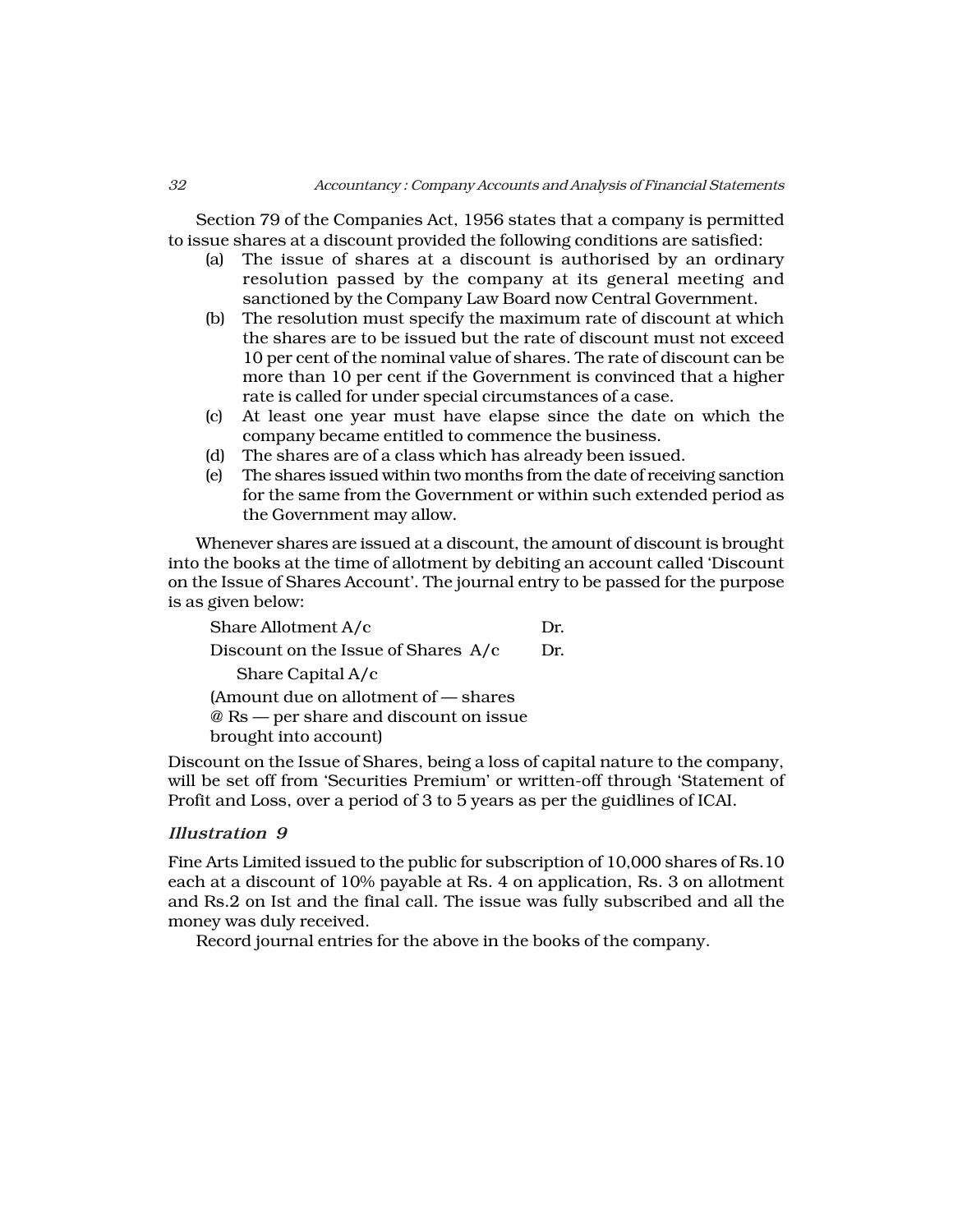# *Solution:*

# **Books of Fine Arts Limited Journal**

| Date | Particulars                                                                                                                                                                                 |            | L.F. | <b>Debit</b><br>Amount | Credit<br>Amount |
|------|---------------------------------------------------------------------------------------------------------------------------------------------------------------------------------------------|------------|------|------------------------|------------------|
|      |                                                                                                                                                                                             |            |      | (Rs.)                  | (Rs.)            |
|      | Bank A/c<br>To Share Application A/c<br>(Application money received on 10,000 shares @<br>Rs. 4 per share)                                                                                  | Dr.        |      | 40,000                 | 40,000           |
|      | Share Application A/c<br>To Share Capital A/c<br>(Application money transferred to Share Capital)                                                                                           | Dr.        |      | 40,000                 | 40,000           |
|      | Share Allotment A/c<br>Discount on Issue of Share A/c<br>To Share Capital A/c<br>(Amount due @ Rs. 3 per share on Allotment<br>and @ Re. 1 per share discount on<br>10,000 shares allotted) | Dr.<br>Dr. |      | 30,000<br>10,000       | 40,000           |
|      | Bank A/c<br>To Share Allotment A/c<br>(Allotment money received on 10,000 shares)                                                                                                           | Dr.        |      | 30,000                 | 30,000           |
|      | Share First and Final call A/c<br>To Share Capital A/c<br>(Final Call of Rs. 2 per share due on<br>10,000 shares)                                                                           | Dr.        |      | 20,000                 | 20,000           |
|      | Bank A/c<br>To Share First and Final Call A/c<br>(Final call money received on 10,000 shares)                                                                                               | Dr.        |      | 20,000                 | 20,000           |

# *1.6.7 Issue of Shares for Consideration other than Cash*

There are instances where a company enters into an arrangement with the vendors from whom it has purchased assets, whereby the latter agrees to accept, the payment in the form of fully paid shares of the company issued to them. Normally, no such cash is received for issue of shares. These shares can also be issued either at par, at premium or at discount, and the number of shares to be issued will depend upon the price at which the shares are issued and the amount payable to the vendor. The number of shares to be issued to the vendor will be calculated as follows: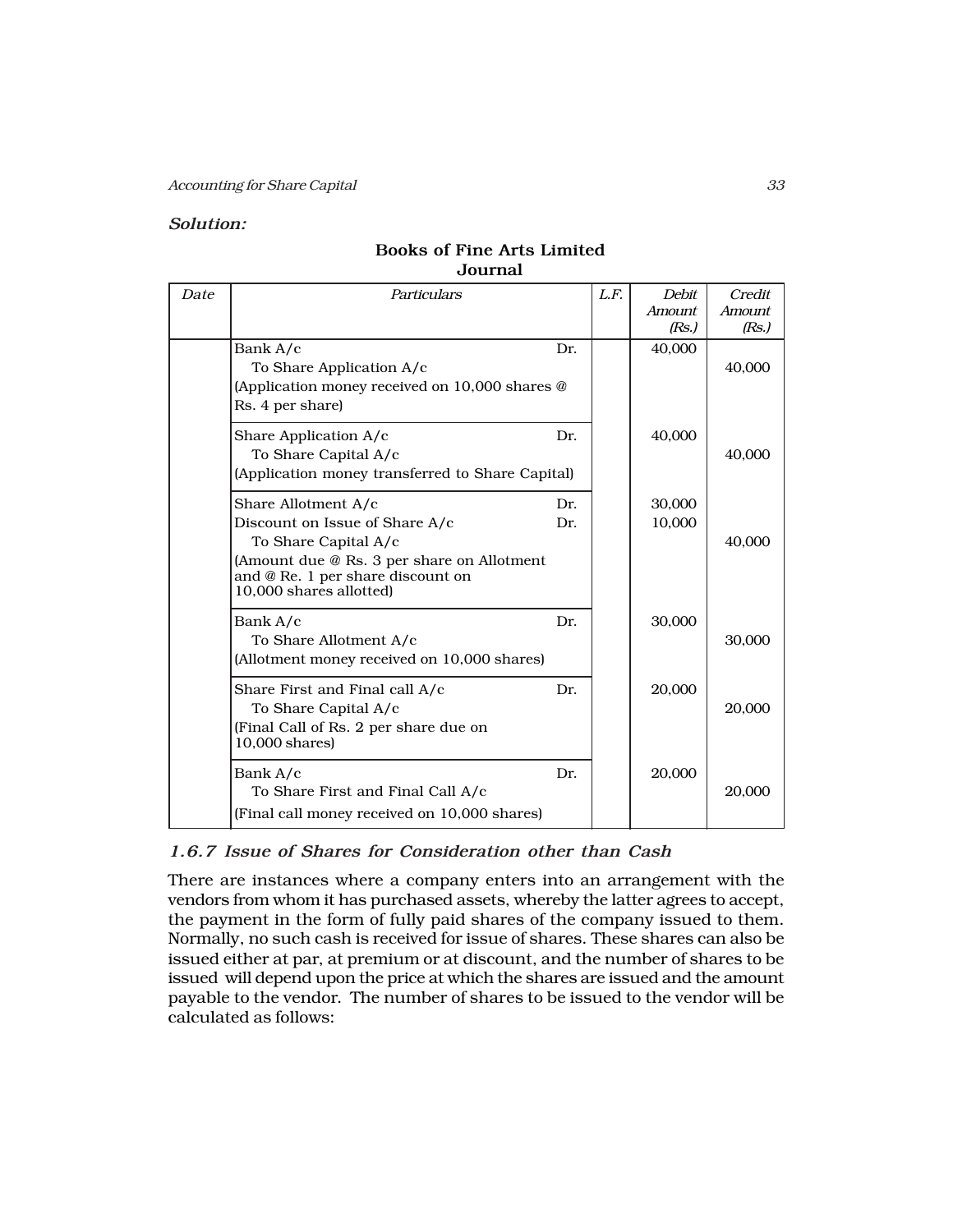Number of shares to be issued  $=$  Amount Payable

Issue Price

For example, Rahul Limited purchased building from Handa Limited for Rs.5,40,000 and the payment is to be made by the issue of shares of Rs.100 each. The number of shares to be issued shall be worked out as follows in different situations:

| (a) | When shares are issued at par, i.e. at Rs.100                     |                    |                       |
|-----|-------------------------------------------------------------------|--------------------|-----------------------|
|     | Number of shares to be issued                                     | $\equiv$           | <b>Amount Payable</b> |
|     |                                                                   |                    | <b>Issue Price</b>    |
|     |                                                                   | =                  | Rs. 5,40,000          |
|     |                                                                   |                    | Rs. 100               |
|     |                                                                   | =                  | $5,400$ shares        |
| (b) | When shares issued at a discount of 10%, i.e. at Rs.90 (100 – 10) |                    |                       |
|     | Number of shares to be issued                                     |                    | <b>Amount Payable</b> |
|     |                                                                   | <b>Issue Price</b> |                       |
|     |                                                                   | =                  | Rs. 5,40,000          |
|     |                                                                   |                    | Rs. 90                |
|     |                                                                   | =                  | 6,000 shares          |
| (c) | When shares issued at premium of 20%, i.e. at Rs. 120 (100 + 20)  |                    |                       |
|     | Number of shares to be issued                                     |                    | <b>Amount Payable</b> |
|     |                                                                   |                    | <b>Issue Price</b>    |
|     |                                                                   | Ξ                  | Rs. 5,40,000          |
|     |                                                                   |                    | Rs. 120               |

= 4,500shares

The journal entries recorded for the shares issued for consideration other than cash in above situations will be as follows :

# **Books of Rahul Limited Journal**

| Date |                      | Particulars | L.F. | Debit           | Credit   |
|------|----------------------|-------------|------|-----------------|----------|
|      |                      |             |      | Amount<br>(Rs.) | Amount   |
|      |                      |             |      |                 | (Rs.)    |
|      | Building A/c         | Dr.         |      | 5,40,000        |          |
|      | To Handa Limited     |             |      |                 | 5,40,000 |
|      | (Building purchased) |             |      |                 |          |
|      |                      |             |      |                 |          |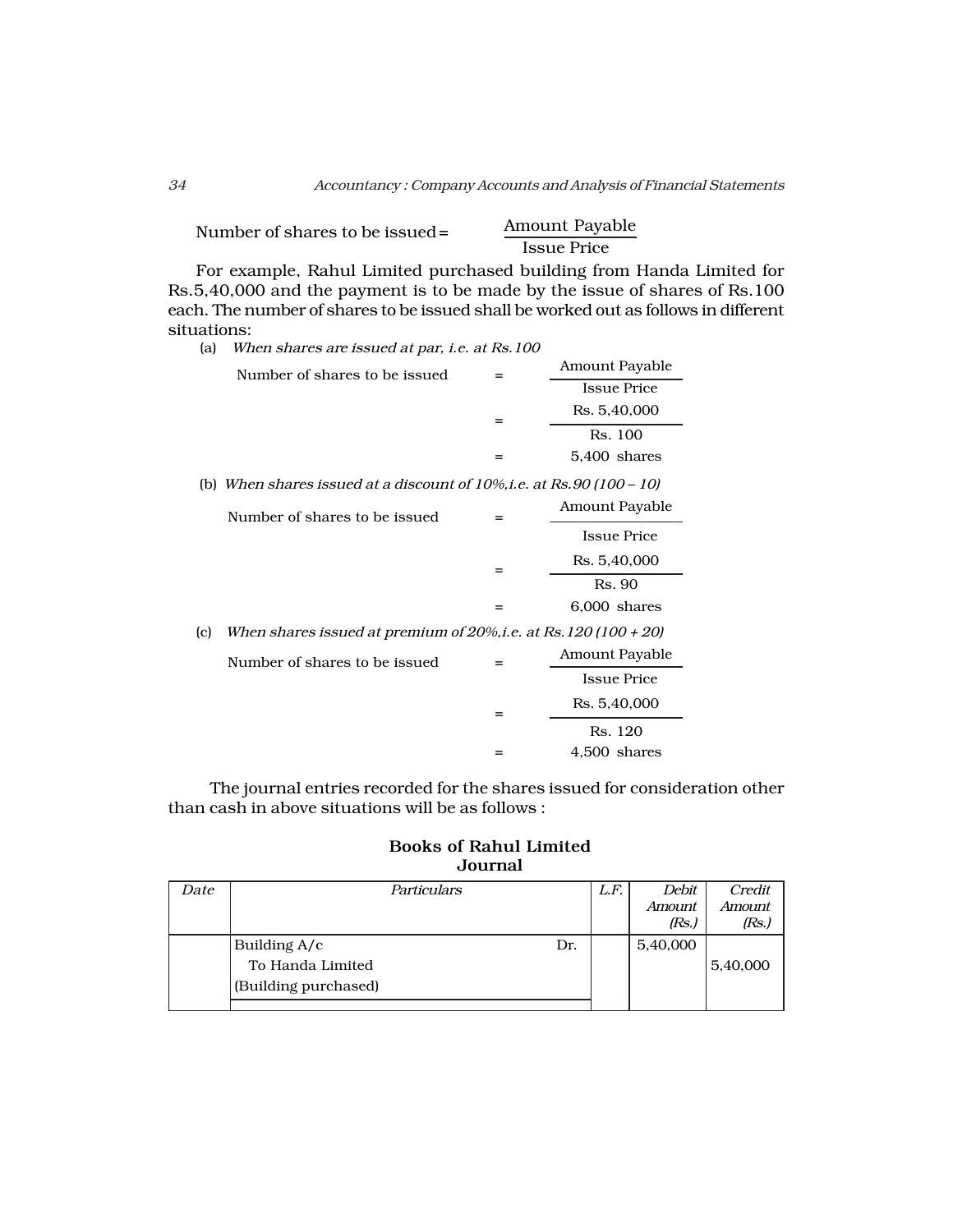| (a) | When shares are issued at par             |     |          |          |
|-----|-------------------------------------------|-----|----------|----------|
|     | Handa Limited                             | Dr. | 5,40,000 |          |
|     | To Share Capital A/c                      |     |          | 5,40,000 |
|     | (5,400 Shares issued at par)              |     |          |          |
| (b) | When shares are issued at Discount of 10% |     |          |          |
|     | Handa Limited                             | Dr. | 5,40,000 |          |
|     | Discount on Issue of Shares A/c           | Dr. | 60,000   |          |
|     | To Share Capital A/c                      |     |          | 6,00,000 |
|     | (6,000 shares issued at Rs.90 per share)  |     |          |          |
| (c) | When shares are issued at premium of 20%  |     |          |          |
|     | Handa Limited                             | Dr. | 5,40,000 |          |
|     | To Share Capital A/c                      |     |          | 4,50,000 |
|     | To Securities Premium A/c                 |     |          | 90,000   |
|     | (4,500 shares issued at Rs.120 per share) |     |          |          |
|     |                                           |     |          |          |

# *Illustration 10*

Jindal and Company purchased a machine from High Life Machine Limited for Rs.3,80,000. As per purchase agreement, Rs. 20,000 were paid in cash and balance by issue of shares of Rs.100 each. What will be the entries passed if the shares are issued :

(a) at par

- (b) at 10% discount
- (c) at 20% premium

# *Solution:*

Number of shares will be calculated as follows:

(i) When shares issued at par

$$
\frac{\text{Rs. }3,60,000}{\text{Rs. }100} = 3,600 \text{ shares}
$$

# (ii) When shares issued at discount Rs. 3,60,000 = 4,000 shares

$$
Rs.90
$$
\n(iii) When shares issued at premium\n
$$
\frac{Rs. 3,60,000}{Rs. 120} = 3,000 \text{ shares}
$$

$$
\rm Rs.120
$$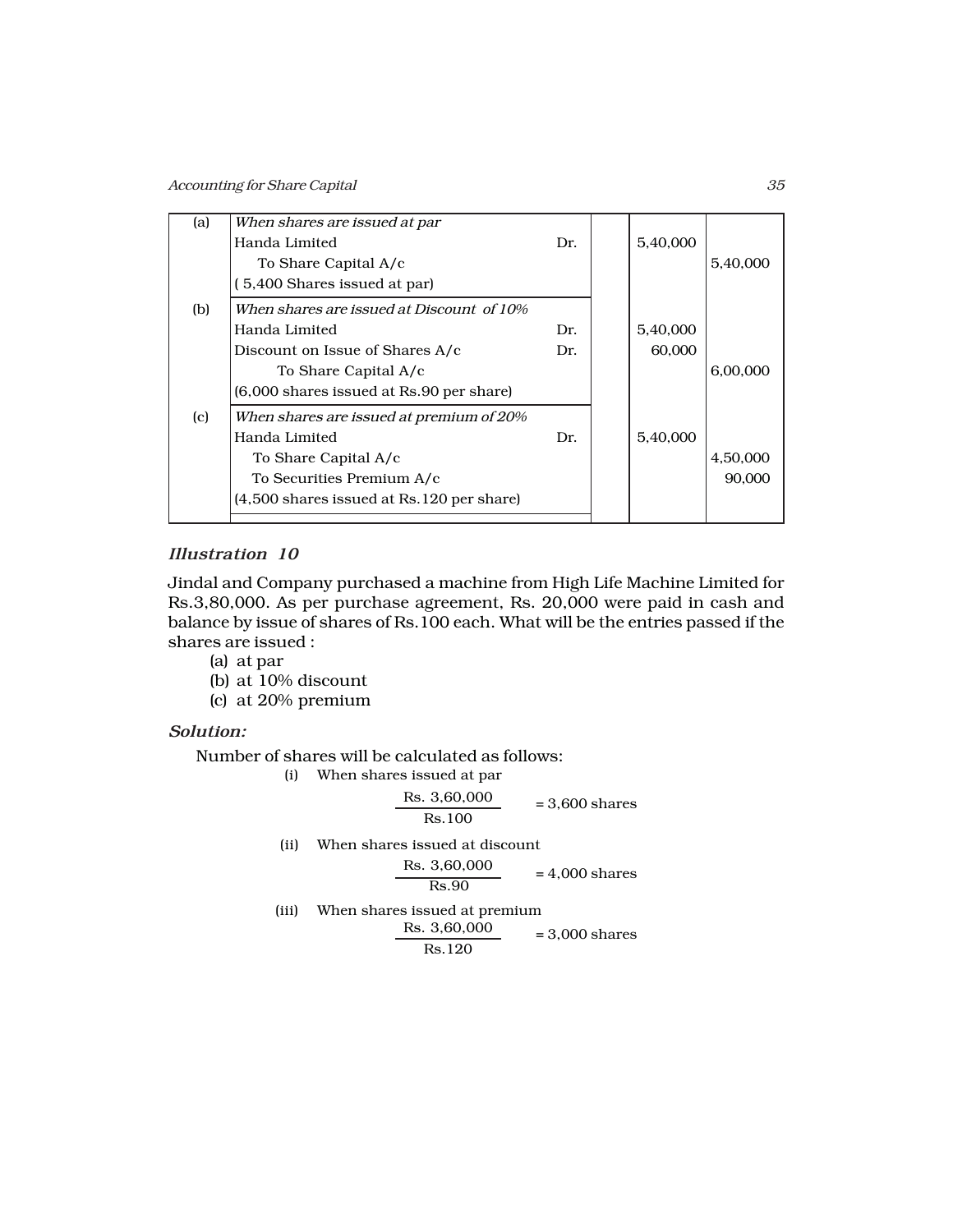| Date | Particulars                                                                                        |            | L.F. | <b>Debit</b>       | Credit             |
|------|----------------------------------------------------------------------------------------------------|------------|------|--------------------|--------------------|
|      |                                                                                                    |            |      | <i>Amount</i>      | <i>Amount</i>      |
|      |                                                                                                    |            |      | (Rs.)              | (Rs.)              |
|      | Machine $A/c$<br>To Bank A/c                                                                       | Dr.        |      | 3,80,000           | 20,000             |
|      | To High Life Machine Limited                                                                       |            |      |                    | 3,60,000           |
|      | (Machine purchased and Rs.20,000 paid in cash)<br>and the balance paid by issue of share)          |            |      |                    |                    |
| (a)  | When shares are issued at par<br>High Life Machine Limited                                         | Dr.        |      | 3,60,000           |                    |
|      | To Share Capital A/c<br>$(3,600$ Shares of Rs. 100 each)                                           |            |      |                    | 3,60,000           |
| (b)  | When shares are issued at discount<br>High Life Machine Limited<br>Discount on Issue of Shares A/c | Dr.<br>Dr. |      | 3,60,000<br>40,000 |                    |
|      | To Share Capital A/c<br>(4,000 shares of Rs.90 per share issued<br>at discount)                    |            |      |                    | 4,00,000           |
| (c)  | When shares are issued at premium<br>High Life Machine Limited                                     | Dr.        |      | 3,60,000           |                    |
|      | To Share Capital A/c<br>To Securities Premium A/c<br>(3,000 shares issued at Rs.120 per share)     |            |      |                    | 3,00,000<br>60,000 |

# **Books of Jindal and Company Journal**

### **Test your Understanding – II**

Choose the correct answer.

- (a) Equity shareholders are:
	- (i) creditors
	- (ii) owners
	- (iii) customers of the company
	- (iv) none of the above
- (b) Nominal share capital is :
	- (i) that part of the authorised capital which is issued by the company.
	- (ii) the amount of capital which is actually applied for by the prospective shareholders.
	- (iii) the maximum amount of share capital which a company is authorised to issue.
	- (iv) the amount actually paid by the shareholders.

(c) Interest on calls in arrears is charged according to "Table A" at :

- (i)  $5\%$ <br>(ii)  $6\%$
- $(ii)$
- (iii) 8%
- (iv) 11%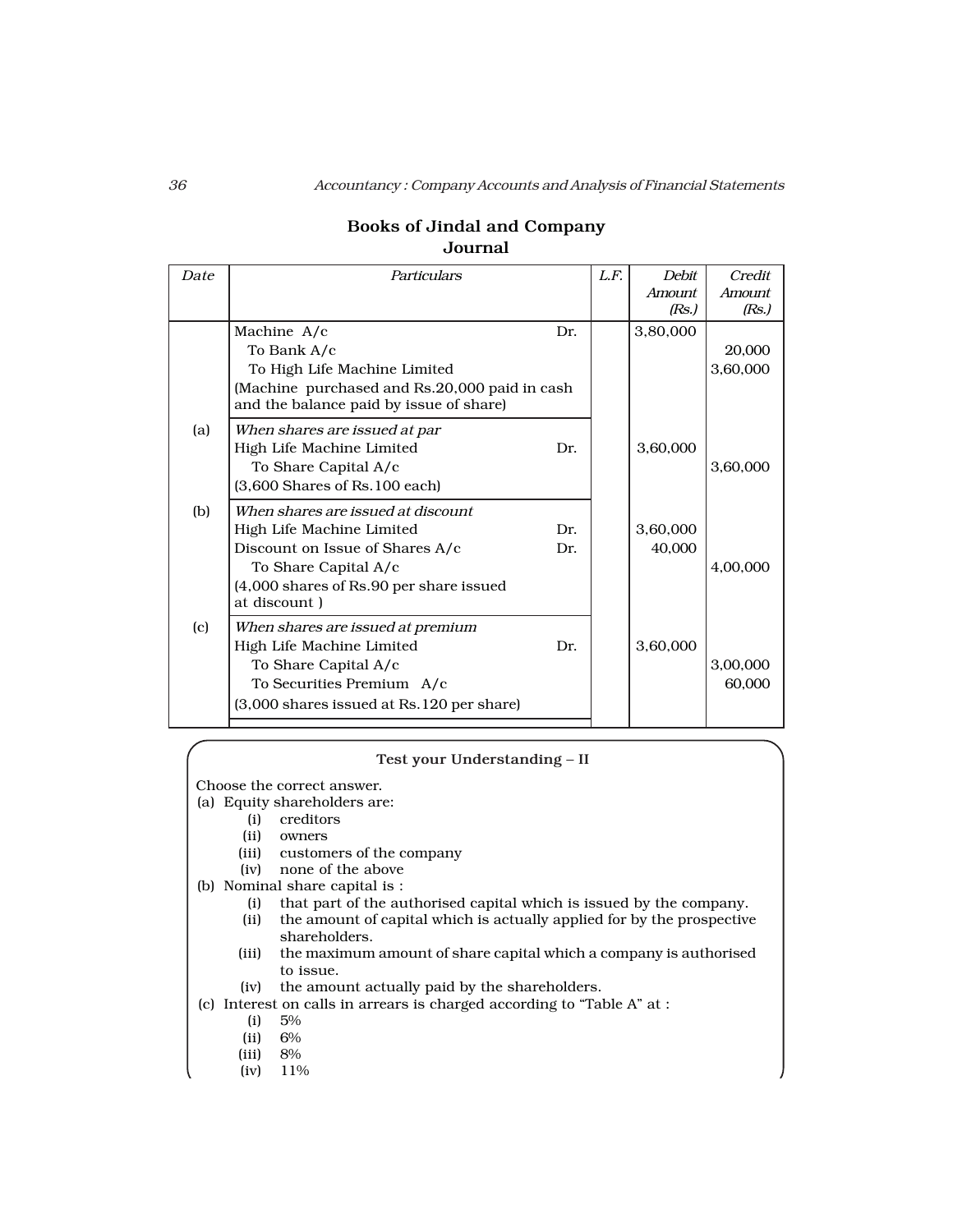- (d) Money received in advance from shareholders before it is actually called-up by the directors is :
	- (i) debited to calls in advance account
	- (ii) credited to calls in advance account
	- (iii) debited to calls account
	- (iv) none of the above
- (e) Shares can be forfeited :
	- (i) for non-payment of call money
	- (ii) for failure to attend meetings
	- (iii) for failure to repay the loan to the bank
	- (iv) for which shares are pledged as a security
- (f) The Profit on reissue of forfeited shares is transferred to :
	- (i) general reserve
	- (ii) capital redemption reserve
	- (iii) capital reserve
	- (iv) reveneue reserve
- (g) Balance of share forfeiture account is shown in the balance sheet under the item :
	- (i) current liabilities and provisions
	- (ii) reserves and surpluses
	- (iii) share capital<br>(iv) unsecured loa
	- unsecured loans

#### **1.7 Forfeiture of Shares**

It may happen that some shareholders fail to pay one or more instalments, viz. allotment money and/or call money. In such circumstances, the company can forfeit their shares, i.e. cancel their allotment and treat the amount already received thereon as forfeited to the company within the framework of the provisions in its articles. These provisions are usually based on Table A which authorise the directors to forefeit the shares for non-payment of calls made. For this purpose, they have to strictly follow the procedure laid down in this regard. Following is the accounting treatment of shares issued at par, premium or at a discount. When shares are forefeited all entries relating to the shares forfeited except those relating to premium, already recorded in the accounting records must be reversed. Accordingly, share capital account is debited with the amount called-up in respect of shares are forfeited and crediting the respective unpaid calls accounts's or calls in arrears account with the amount already received. Thus, the journal entry will be as follows:

(a) *Forfeiture of Shares issued at Par:* Share Capital A/c..........(Called up amount) Dr. To Share Forfeiture A/c...........(Paid up amount) To Share Allotment A/c To Share Calls A/c (individually) (..... shares forfeited for non-payment of allotment money and calls made)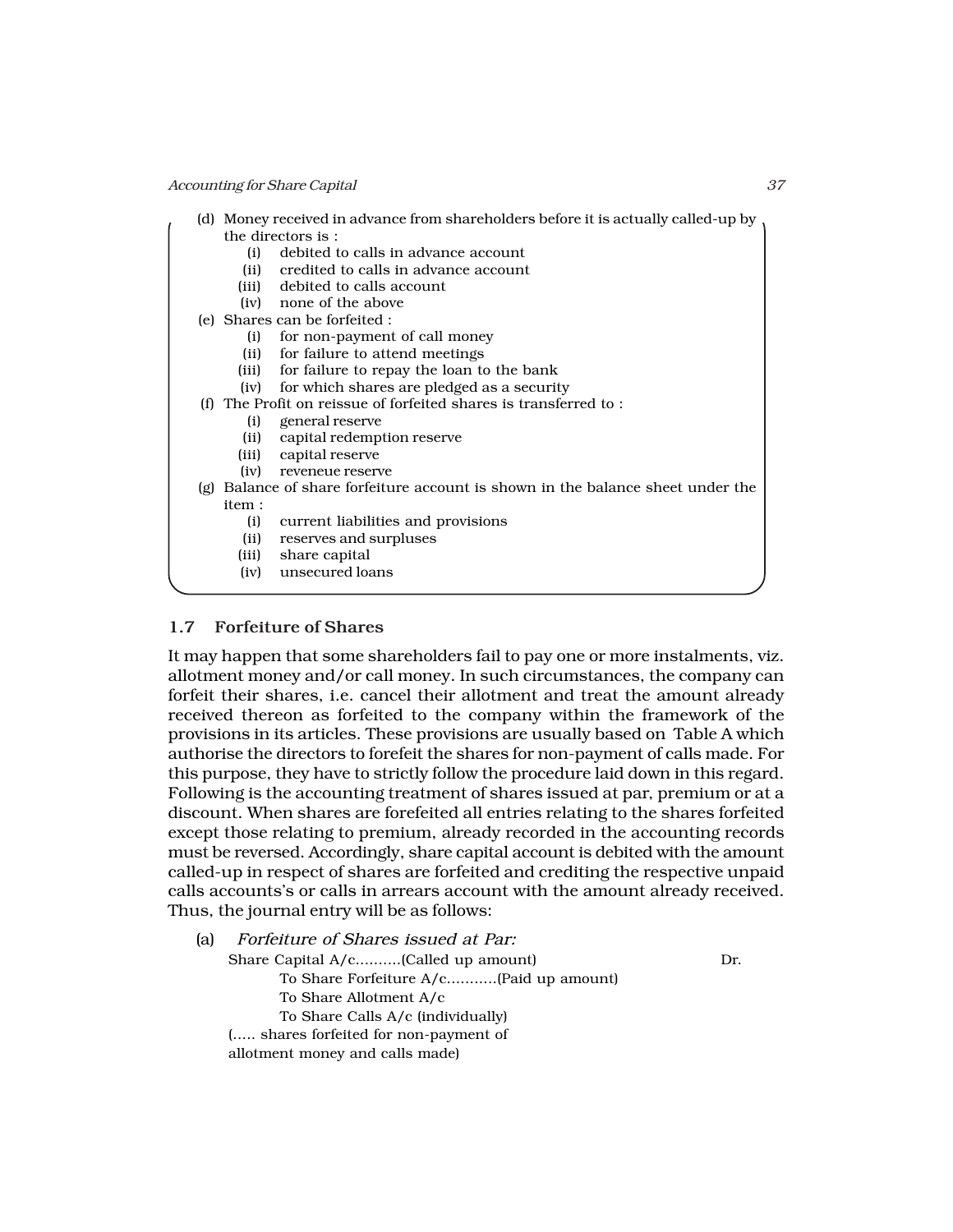It may be noted here that when the shares are forfeited, all entries relating to the forfeited shares must be reversed except the entry relating to share premium received, if any. Accordingly, the share capital is debited to the extent to called-up capital and credited to (i) respective unpaid calls account i.e., calls in arrears and (ii) share forfeiture account with the amount already received on shares.

The balance of shares forfeited account is shown as an addition to the total paid-up capital of the company under the head *'Share Capital'* under title *'Equity and Liabilities'* of the Balance Sheet till the forfeited shares are reissued.

# *Illustration 11*

Honda Limited issued 10,000 equity shares of 100 each payable as follows: Rs. 20 on application, Rs. 30 on allotment, Rs. 20 on first call and Rs. 30 on second and final calls 10,000 shares were applied for and allotted. All money due was received with the exception of both calls on 300 shares held by Supriya. These shares were forfeited. Give necessary journal entries.

## *Solution*

| Date | Particulars                                                                                                    |     | L.F. | <b>Debit</b><br>Amount<br>(Rs.) | Credit<br><i>Amount</i><br>(Rs.) |
|------|----------------------------------------------------------------------------------------------------------------|-----|------|---------------------------------|----------------------------------|
|      | Bank A/c<br>To Share Application A/c<br>(Application money on 10,000 shares<br>@Rs.20 per share received)      | Dr. |      | 2,00,000                        | 2,00,000                         |
|      | Share Application A/c<br>To Share Capital A/c<br>(Application money transferred to<br>share capital)           | Dr. |      | 2,00,000                        | 2,00,000                         |
|      | Share Allotment A/c<br>To Share Capital A/c<br>(Money due on allotment of 10,000 shares<br>@Rs. 30 per share)  | Dr. |      | 3,00,000                        | 3,00,000                         |
|      | Bank A/c<br>To Share Allotment A/c<br>(Allotment Money received on 10,000 shares)<br>@ Rs. 30 per share on )   | Dr. |      | 3,00,000                        | 3.00.000                         |
|      | Share First Call A/c<br>To Share Capital A/c<br>(Money due on 10,000 shares<br>@ Rs. 20 per share on Ist Call) | Dr. |      | 2,00,000                        | 2,00,000                         |
|      |                                                                                                                |     |      |                                 |                                  |

# **Books of Honda Limited Journal**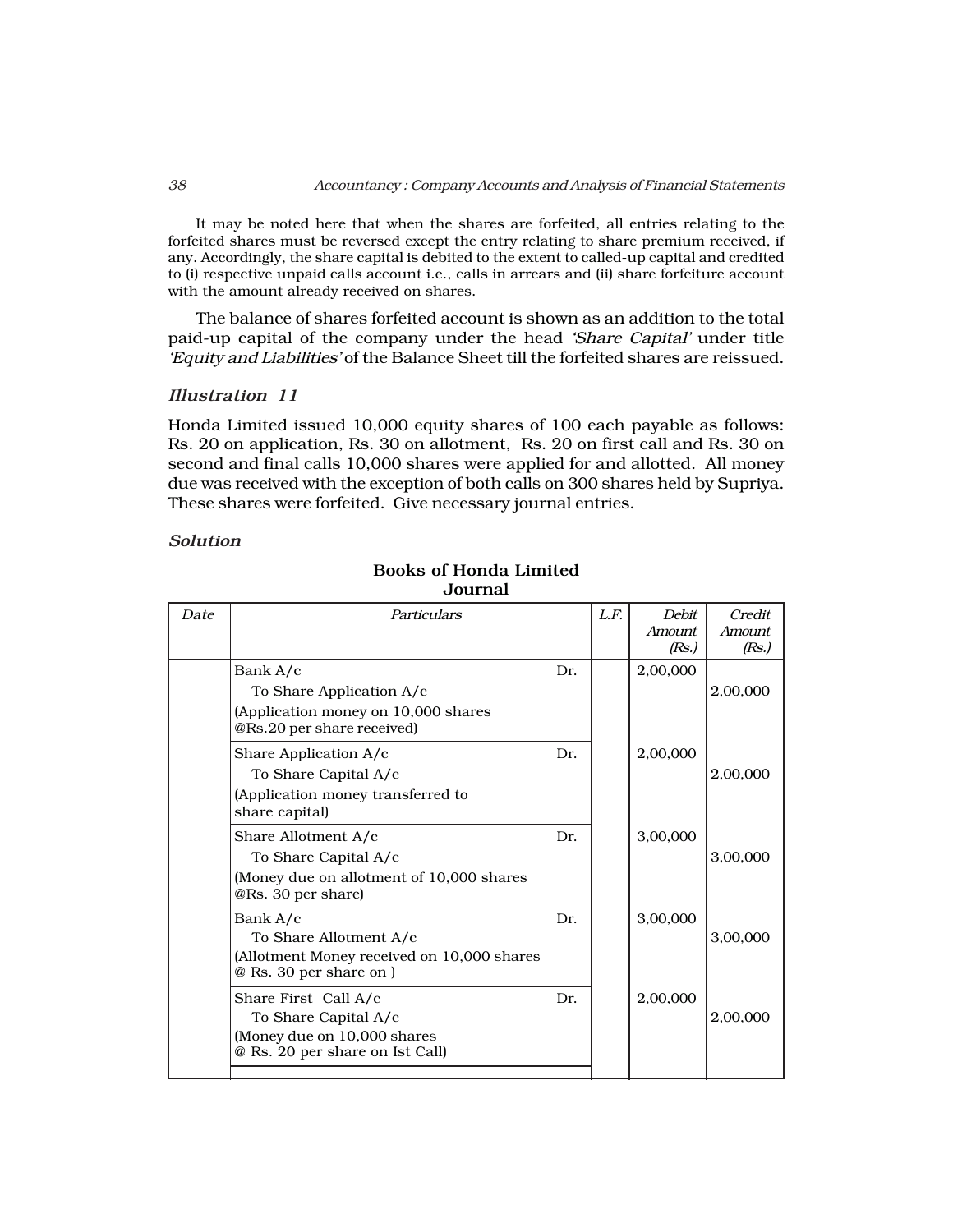| Bank A/c<br>To Share First Call A/c                                                                                                                                                         | Dr. | 1,94,000 | 1,94,000                 |
|---------------------------------------------------------------------------------------------------------------------------------------------------------------------------------------------|-----|----------|--------------------------|
| (First call money received except for 300 shares)<br>Share Second and Final Call A/c<br>To Share Capital A/c<br>(Money due on 10,000 shares @ Rs. 30 per<br>share on Second and Final Call) | Dr. | 3,00,000 | 3,00,000                 |
| Bank A/c<br>To Share Second and Final Call A/c<br>(Second and Final Call money received except)<br>for 300 shares)                                                                          | Dr. | 2,91,000 | 2,91,000                 |
| Share Capital A/c<br>To Share First Call A/c<br>To Share Second and Final Call A/c<br>To Share Forfeiture A/c<br>(300 shares Forfeited)                                                     | Dr. | 30,000   | 6,000<br>9,000<br>15,000 |
|                                                                                                                                                                                             |     |          |                          |

*Forfeiture of Shares issued at a Premium:* If shares were initially issued at a premium and the premium amount has been fully realised, but some of the shares are forfeited due to non-payment of call money, the accounting for treatment forfeiture shall be on the same pattern as in the case of shares issued at par. The important point to be noted in this context is that the securities premium account is not to be debited at the time of forfeiture if the premium has been received in respect of the forefeited shares and the amount of forfeiture shall be excluding premium amount.

In case, however, if the premium amount has not been received, either wholly or partially, in respect of the shares forfeited, the Securities Premium Account will also be debited with the amount of premium not received along with the Share Capital Account at the time forfeiture. This will usually be the case when even the amount due on allotment has not been received. Thus, the journal entry to record the forfeiture of shares issued at a premium on which premium has not been fully received, will be :

| Share Capital A/c                      | Dr. |
|----------------------------------------|-----|
| Securities Premium A/c                 | Dr. |
| To Share Forfeiture A/c                |     |
| To Share Allotment A/c                 |     |
| and/or                                 |     |
| To Share Calls A/c (individually)      |     |
| ( shares forefeited for non-payment of |     |
| allotment money and calls made)        |     |

*Note:* If Calls in Arrears Account is maintained, Calls in Arrears Account is credited and not the Share Allotment and/or Share Call/Calls Accounts.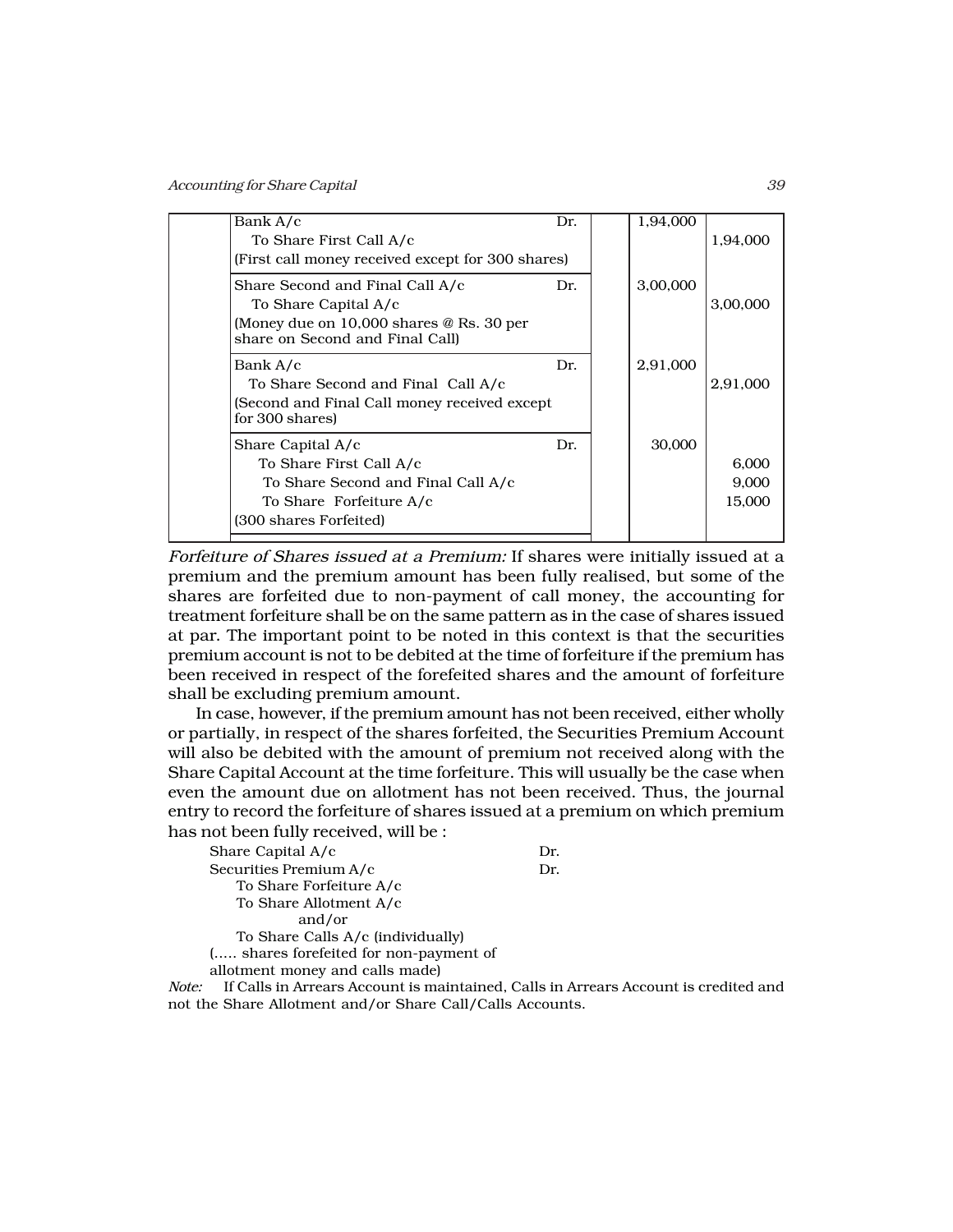# *Illustration 12*

Sahil, a share holder, failed to pay the money for second and final call of Rs. 20 on 1,000 shares issued to him at Rs. 120 (face value of Rs. 100 per share). His shares were forfeited after the second and final call. Give the necessary journal entry for forefeiture of the shares.

# *Solution:*

| Date | Particulars                                  |     | L.F. | <i>Debit</i>  | Credit |
|------|----------------------------------------------|-----|------|---------------|--------|
|      |                                              |     |      | <i>Amount</i> | Amount |
|      |                                              |     |      | (Rs.)         | (Rs.)  |
|      | Share Capital A/c                            | Dr. |      | 1,00,000      |        |
|      | To Share second and Final Call A/c           |     |      |               | 20,000 |
|      | To Share Forfeiture A/c                      |     |      |               | 80,000 |
|      | (Forfeiture of 1,000 shares for non-payment) |     |      |               |        |
|      | of the second and final call)                |     |      |               |        |
|      |                                              |     |      |               |        |

# *Illustration 13*

Sunena, a shareholder holding 500 shares of Rs.10 each, did not pay the allotment money of Rs. 4 per share (including a premium of Rs. 2) and the first and final call of Rs. 3. Her shares were forfeited after the first and final call. Give journal entry for forefeiture of the shares.

## *Solution:*

| Date | Particulars                                                                                                                                                                                                     |            | L.F. | <i>Debit</i><br>Amount<br>(Rs.) | Credit<br><i>Amount</i><br>(Rs.) |
|------|-----------------------------------------------------------------------------------------------------------------------------------------------------------------------------------------------------------------|------------|------|---------------------------------|----------------------------------|
|      | Share Capital A/c<br>Securities Premium A/c<br>To Share Allotment A/c<br>To Share first and final Call A/c<br>To Share Forfeiture A/c<br>(Forfeiture of 500 shares for non-<br>payment of first and final call) | Dr.<br>Dr. |      | 5,000<br>1,000                  | 2,000<br>1,500<br>2,500          |

*Forfeiture of Shares Issued at a Discount:* Where shares forfeited were initially issued at a discount, the discount applicable to such shares must be cancelled or written back. Hence, the Discount on Issue of Shares Account should be credited at the time of forfeiture. Thus, the journal entry to record the forfeiture will be :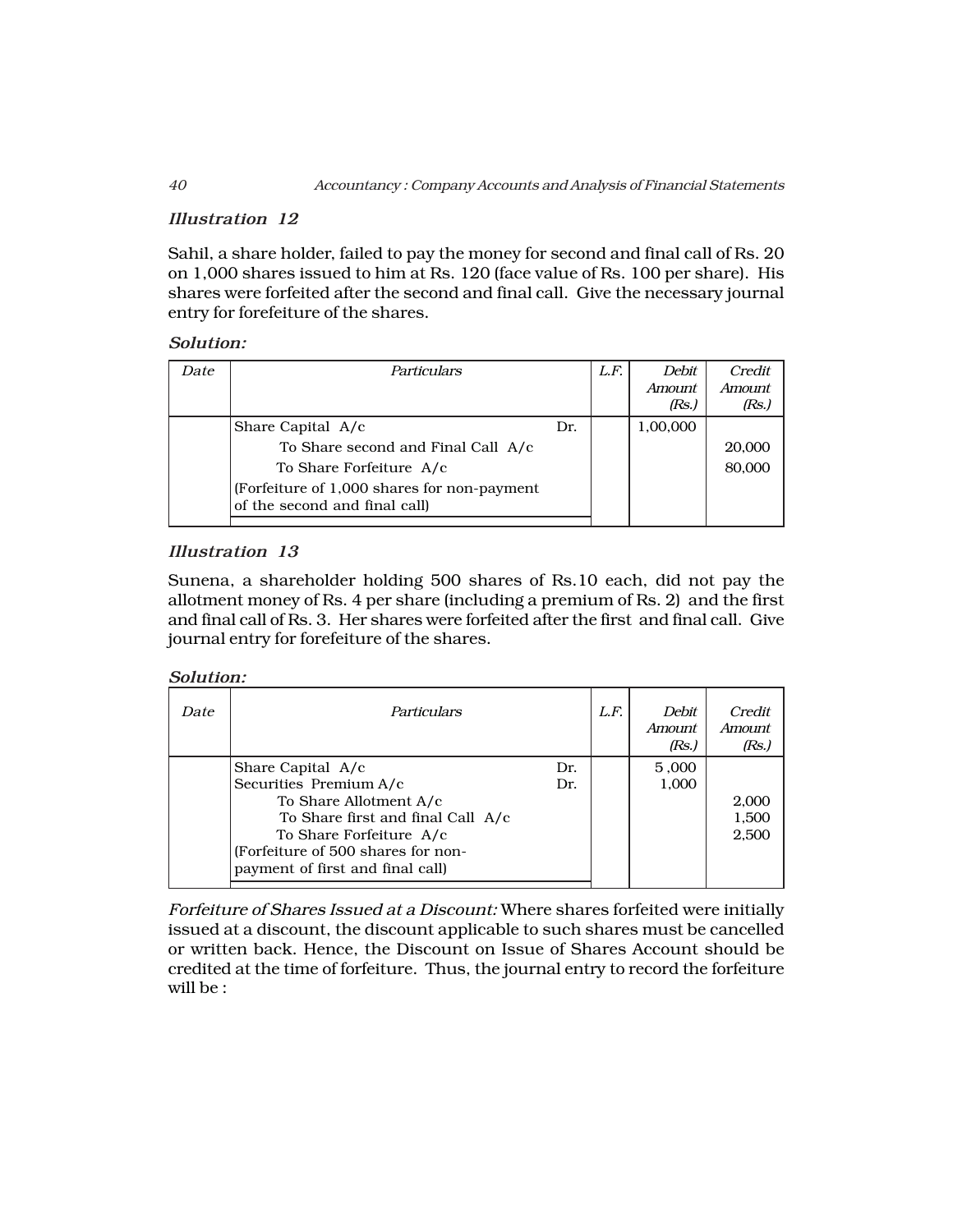Share Capital A/c Dr. To Share Forfeiture A/c To Discount on Issue of Shares A/c To Share Allotment A/c To Share Calls A/c or To Calls in Arrears A/c (Forefeiture of ..... shares for non-payment of allotment money and the calls made).

# *Illustration 14*

Madan Limited invited application for 20,000 shares of Rs. 100 each at a discount of 10%, payable at Rs. 25 on application, Rs. 25 on allotment, Rs. 25 on first call and Rs. 15 on second and final call. *Ritu* who applied for 1,000 shares was allotted 600 shares and the excess application money adjusted against the allotment money on the shares allotted. These shares were forfeited after the first call. Journalise the transaction for forfeiture after she having failed to pay:

- 1. The allotment money and the first call; and
- 2. The first call only.

### *Solution:*

#### **Books of Madan Limited Journal**

1. When the Allotment and first call is not paid

| Date                                                                   | Particulars                                     |     | L.F.   | Debit         | Credit        |
|------------------------------------------------------------------------|-------------------------------------------------|-----|--------|---------------|---------------|
|                                                                        |                                                 |     |        | <i>Amount</i> | <i>Amount</i> |
|                                                                        |                                                 |     |        | (Rs.)         | (Rs.)         |
|                                                                        | Share Capital A/c                               | Dr. |        | 51,000        |               |
|                                                                        | To Discount on Issue of Shares A/c              |     |        |               | 6,000         |
|                                                                        | To Share Allotment A/c                          |     |        |               | 5,000         |
|                                                                        | To Share First Call A/c                         |     |        |               | 15,000        |
|                                                                        | To Share Forfeiture A/c                         |     |        |               | 25,000        |
|                                                                        | (600 shares forfeited after First Call for non- |     |        |               |               |
|                                                                        | payment of allotment and First Call money)      |     |        |               |               |
|                                                                        |                                                 |     |        |               |               |
|                                                                        |                                                 |     |        |               | Rs.           |
| Application money paid by Ritu on 1,000 Shares<br><i>Working Note:</i> |                                                 |     | 25,000 |               |               |

Application money required on  $600$  Shares allotted  $=$  15,000 Excess application money paid by Ritu adjusted  $=$  10,000 against allotment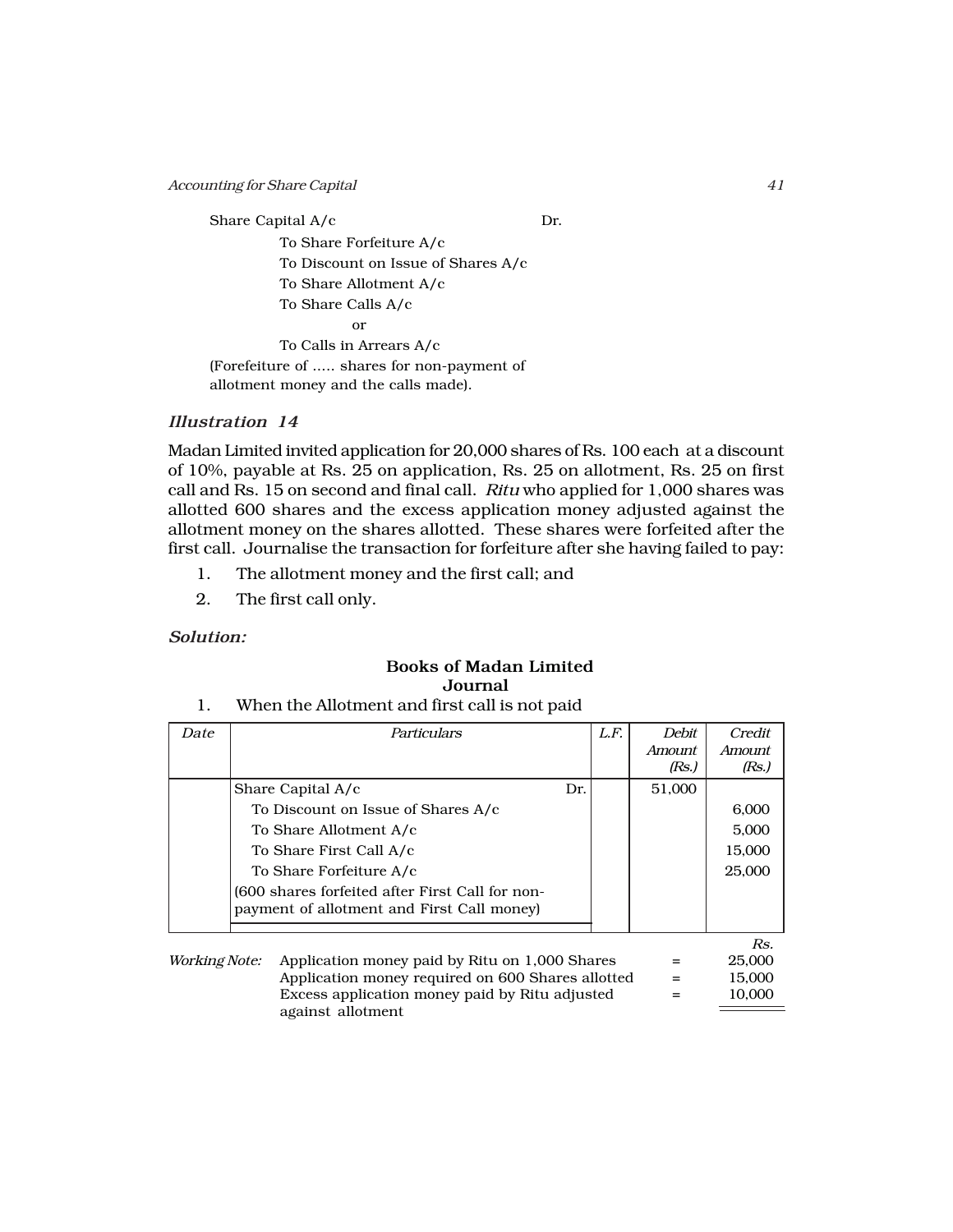| Share Capital A/c<br>Dr.<br>To Discount on issue of shares A/c                | <b>Debit</b> | Credit |
|-------------------------------------------------------------------------------|--------------|--------|
|                                                                               | Amount       | Amount |
|                                                                               | (Rs.)        | (Rs.)  |
|                                                                               | 51,000       |        |
|                                                                               |              | 6,000  |
| To Share First Call A/c                                                       |              | 15,000 |
| To Share Forfeiture A/c                                                       |              | 30,000 |
| (600 shares forfeited after first call on<br>non-payment of first call money) |              |        |

# 2. When only the first call is not paid

## *Illustration 15*

Ashok Limited issued 3,00,000 equity shares of Rs. 10 each at a premium of Rs. 2 per share, payable as Rs. 3 on application, Rs. 5 on allotment (including premium) and the balance in two calls of equal amount.

Applications were received for 4,00,000 shares and pro-rata allotment was made to all the applicants. The excess application money was adjusted towards allotment. Mukesh who was allotted 800 shares failed to pay both the calls and his shares were forfeited after the second call. Record necessary journal entries in the books of Ashok Limited and also show the balance sheet:

## *Solution:*

# **Books of Ashok Limited Journal**

| Date | Particulars                                                                                                                                 |     | L.F. | <b>Debit</b>  | Credit        |
|------|---------------------------------------------------------------------------------------------------------------------------------------------|-----|------|---------------|---------------|
|      |                                                                                                                                             |     |      | <i>Amount</i> | <i>Amount</i> |
|      |                                                                                                                                             |     |      | (Rs.)         | (Rs.)         |
|      | Bank A/c                                                                                                                                    | Dr. |      | 12,00,000     |               |
|      | To Equity Share Application A/c                                                                                                             |     |      |               | 12,00,000     |
|      | (Application money received on<br>4,00,000 shares)                                                                                          |     |      |               |               |
|      | Equity Share Application A/c                                                                                                                | Dr. |      | 12,00,000     |               |
|      | To Equity Share Capital A/c                                                                                                                 |     |      |               | 9,00,000      |
|      | To Equity Share Allotment A/c                                                                                                               |     |      |               | 3,00,000      |
|      | (Application money on 3,00,000 shares transferred<br>to share capital account and the excess amount<br>adjusted to share allotment account) |     |      |               |               |
|      | Equity Share Allotment A/c                                                                                                                  | Dr. |      | 15,00,000     |               |
|      | To Equity Share Capital A/c                                                                                                                 |     |      |               | 9,00,000      |
|      | To Securities Premium A/c                                                                                                                   |     |      |               | 6,00,000      |
|      | (Allotment money due on 3,00,000 shares)                                                                                                    |     |      |               |               |
|      |                                                                                                                                             |     |      |               |               |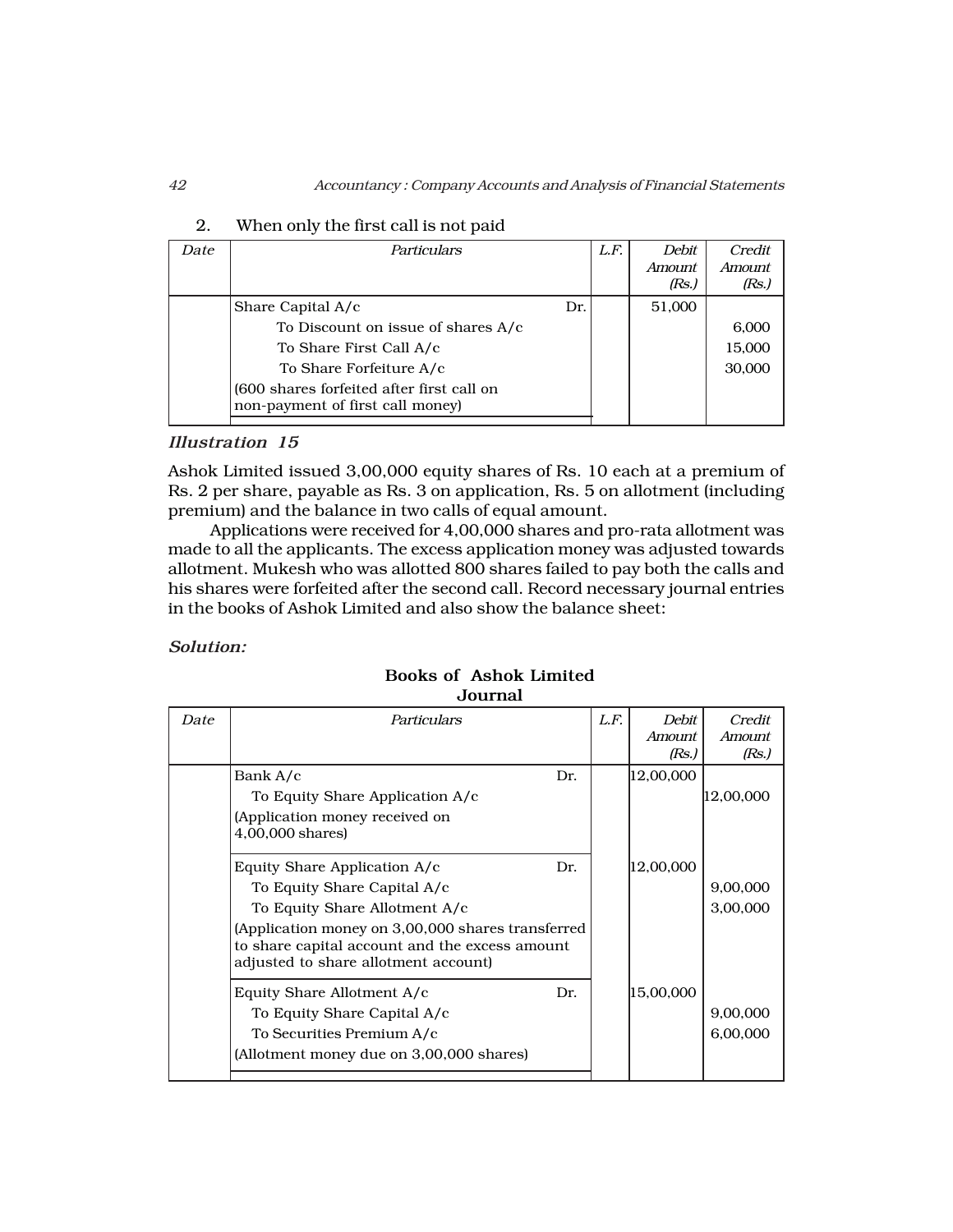| Bank A/c<br>To Equity Share Allotment A/c<br>(Allotment amount received after adjusting) | Dr. | 12,00,000 | 12,00,000 |
|------------------------------------------------------------------------------------------|-----|-----------|-----------|
| excess money received with application)                                                  |     |           |           |
| Equity Share First Call A/c                                                              | Dr. | 6,00,000  |           |
| To Equity Share Capital A/c                                                              |     |           | 6,00,000  |
| (First Call amount due on 3,00,000 shares)                                               |     |           |           |
| Bank A/c                                                                                 | Dr. | 5,98,400  |           |
| Calls in Arrears A/c                                                                     | Dr. | 1,600     |           |
| To Equity Share First Call A/c                                                           |     |           | 6,00,000  |
| (First Call amount received on 2,99,200 shares)                                          |     |           |           |
| Equity Share Second and Final Call A/c                                                   | Dr. | 6,00,000  |           |
| To Equity Share Capital A/c                                                              |     |           | 6,00,000  |
| (Second Call amount due on 3,00,000 Shares)                                              |     |           |           |
| Bank A/c                                                                                 | Dr. | 5,98,400  |           |
| Calls in Arrears A/c                                                                     | Dr. | 1,600     |           |
| To Equity Share Second and Final Call A/c                                                |     |           | 6,00,000  |
| (Amount on 2,99,200 shares received)                                                     |     |           |           |
| Equity Share Capital A/c                                                                 | Dr. | 8,000     |           |
| To Share Forfeiture A/c                                                                  |     |           | 4,800     |
| To Call in Arrears A/c                                                                   |     |           | 3,200     |
| (Forfeiture of 800 shares)                                                               |     |           |           |
|                                                                                          |     |           |           |

# **Balance Sheet of Ashok Limited as on ..............**

| Particulars                             | Note No.       | Amount (Rs.) |
|-----------------------------------------|----------------|--------------|
| <b>EQUITY AND LIABILITIES</b>           |                |              |
| 1. Shareholders' Funds                  |                |              |
| (a) Share Capital                       |                | 29,96,800    |
| (b) Reserves and Surplus                | $\mathfrak{D}$ | 6,00,000     |
|                                         |                | 35,96,800    |
| <b>ASSETS</b><br>Н<br>1. Current Assets |                |              |
| Cash and Cash Equivalents               | 3              | 35,96,800    |
|                                         |                | 35,96,800    |
|                                         |                |              |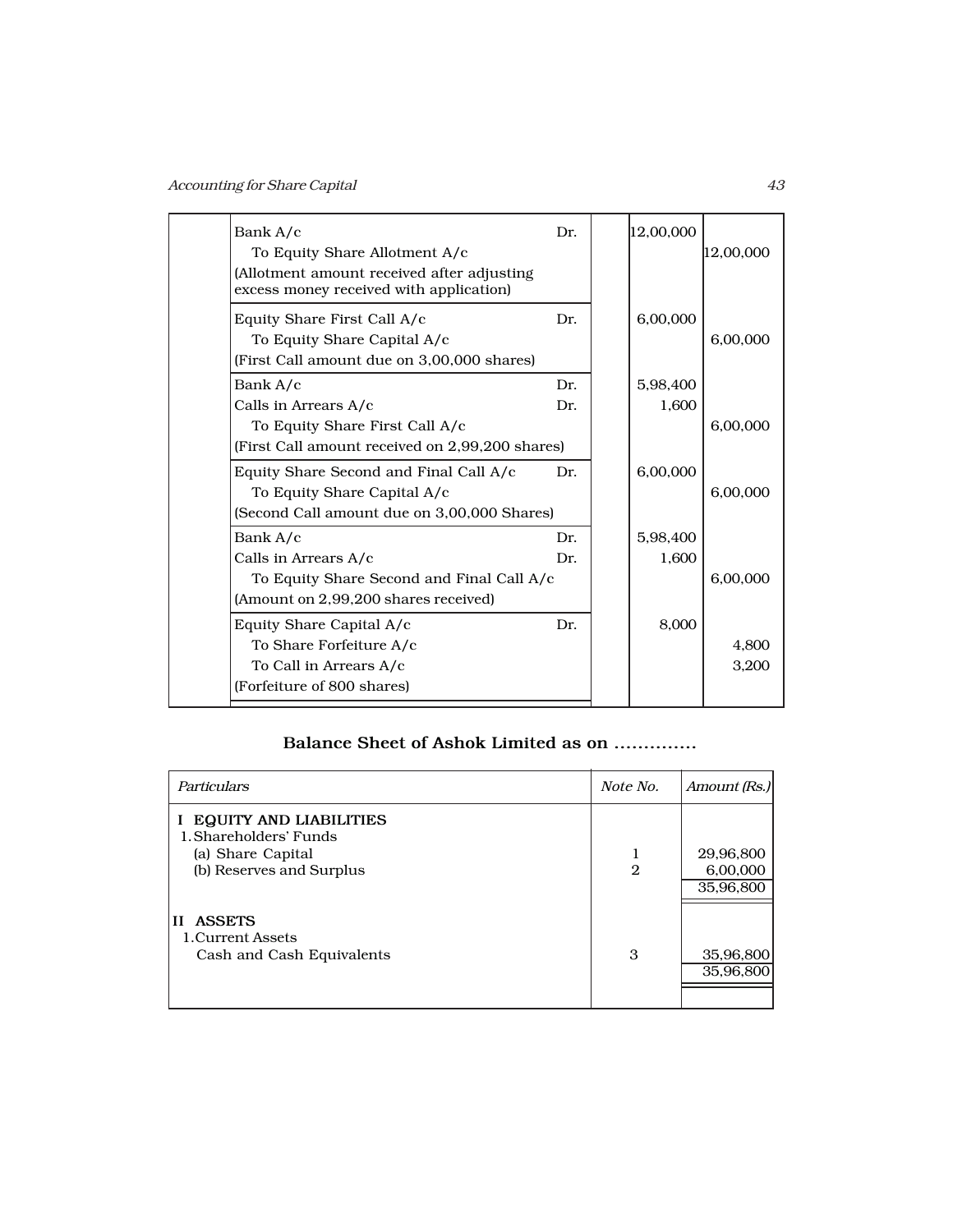|                 | <i>Notes to Accounts</i>              |           |
|-----------------|---------------------------------------|-----------|
| $\mathcal{I}$ . | <b>Share Capital</b>                  | Rs.       |
|                 | Authorised Capital                    |           |
|                 | Equity shares of Rs. 10 each          |           |
|                 |                                       |           |
|                 | <i>Issued Capital</i>                 |           |
|                 | 3,00,000 Equity shares of Rs. 10 each | 30,00,000 |
|                 |                                       |           |
|                 | Subscribed Capital                    |           |
|                 | Subscribed and Fully Paid-up          |           |
|                 | 2,99,200 Equity shares of Rs. 10 each | 29,92,000 |
|                 |                                       |           |
|                 | Add: Share forfeiture accounts        | 4,800     |
|                 |                                       | 29,96,800 |
|                 | 2. Reserves and Surplus               |           |
|                 | <b>Securities Premium Reserve</b>     | 6,00,000  |
|                 |                                       |           |
| 13.             | Cash and Cash Equivalents             |           |
|                 | Cash at bank                          | 35,96,800 |
|                 |                                       |           |

# *Illustration 16*

High Light India Ltd. invited applications for 30,000 Shares of Rs. 100 each at a premium of Rs. 20 per share payable as follows :

| On Application           | Rs. 40 (including Rs. 10 premium) |
|--------------------------|-----------------------------------|
| On Allotment             | Rs. 30 (including Rs. 10 premium) |
| On First Call            | Rs. 30                            |
| On Second and Final Call | Rs. 20                            |

Applications were received for 40,000 shares and pro-rata allotment was made on the application for 35,000 share. Excess application money was utilised towards allotment.

Rohan to whom 600 shares were allotted failed to pay the allotment money and his shares were forfeited immediately after allotment.

Aman who applied for 1,050 shares failed to pay first call and his share were forfeited immediatelyafter first Call.

Second and final call was made. All the money due on second call have been received.

Of the shares forfeited, 1,000 share were reissued as fully paid-up for Rs. 80 per share, which included the whole of Aman's shares.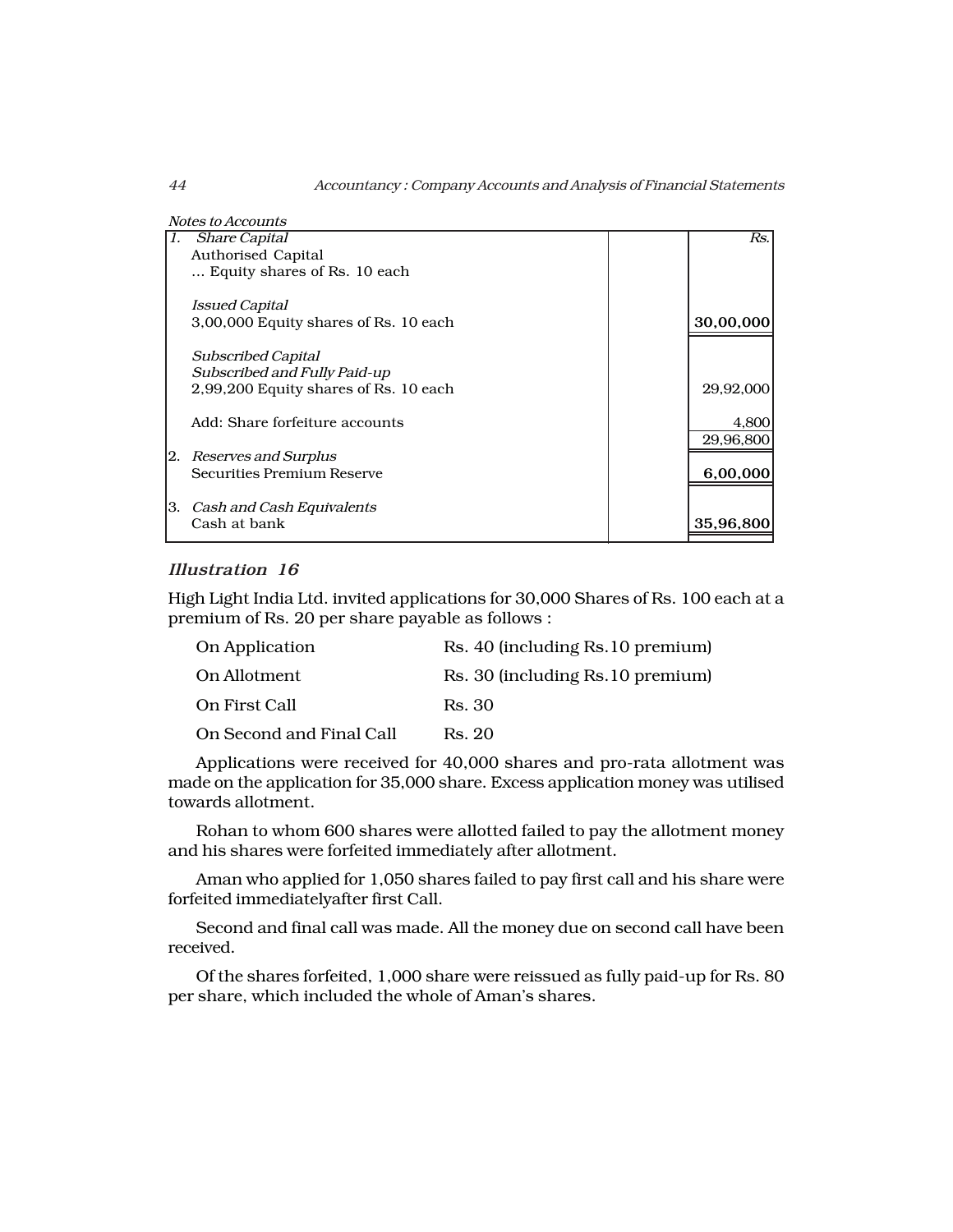Record necessary journal entries in the books of High Light India Ltd.

# *Solution:*

| Date | Particulars                                                                                                                                                                                                                                                   |            | L.F. | Debit<br>Amount<br>(Rs.) | Credit<br>Amount<br>(Rs.)        |
|------|---------------------------------------------------------------------------------------------------------------------------------------------------------------------------------------------------------------------------------------------------------------|------------|------|--------------------------|----------------------------------|
|      | Bank A/c<br>To Share Application A/c<br>(Application money received on 40,000 shares)                                                                                                                                                                         | Dr.        |      | 16,00,000                | 16,00,000                        |
|      | Share Application A/c<br>To Share Capital A/c<br>To Securities Premium A/c<br>To Share Allotment A/c<br>(Application money transferred to share capital<br>account, securities premium account and the<br>excess money transfered to share allotment account) | Dr.        |      | 14,00,000                | 9,00,000<br>3,00,000<br>2,00,000 |
|      | Share Application A/c<br>To Bank A/c<br>(Amount returned on 500 shares)                                                                                                                                                                                       | Dr.        |      | 2,00,000                 | 2,00,000                         |
|      | Share Allotment A/c<br>To Share Capital A/c<br>To Securities Premium A/c<br>(Money due on allotment)                                                                                                                                                          | Dr.        |      | 9,00,000                 | 6,00,000<br>3,00,000             |
|      | Bank A/c<br>To Share Allotment A/c<br>(Amount received in allotment)                                                                                                                                                                                          | Dr.        |      | 6,86,000                 | 6,86,000                         |
|      | Share Capital A/c<br>Securities Premium A/c<br>To Share Allotment A/c<br>To Share Forfeiture A/c<br>(Forfeiture of 600 shares of Rohan for<br>non-payment of allotment money)                                                                                 | Dr.<br>Dr. |      | 30,000<br>6,000          | 14,000<br>22,000                 |
|      | Share First Call A/c<br>To Share Capital A/c<br>(First Call money due on 29,400 shares)                                                                                                                                                                       | Dr.        |      | 8,82,000                 | 8,82,000                         |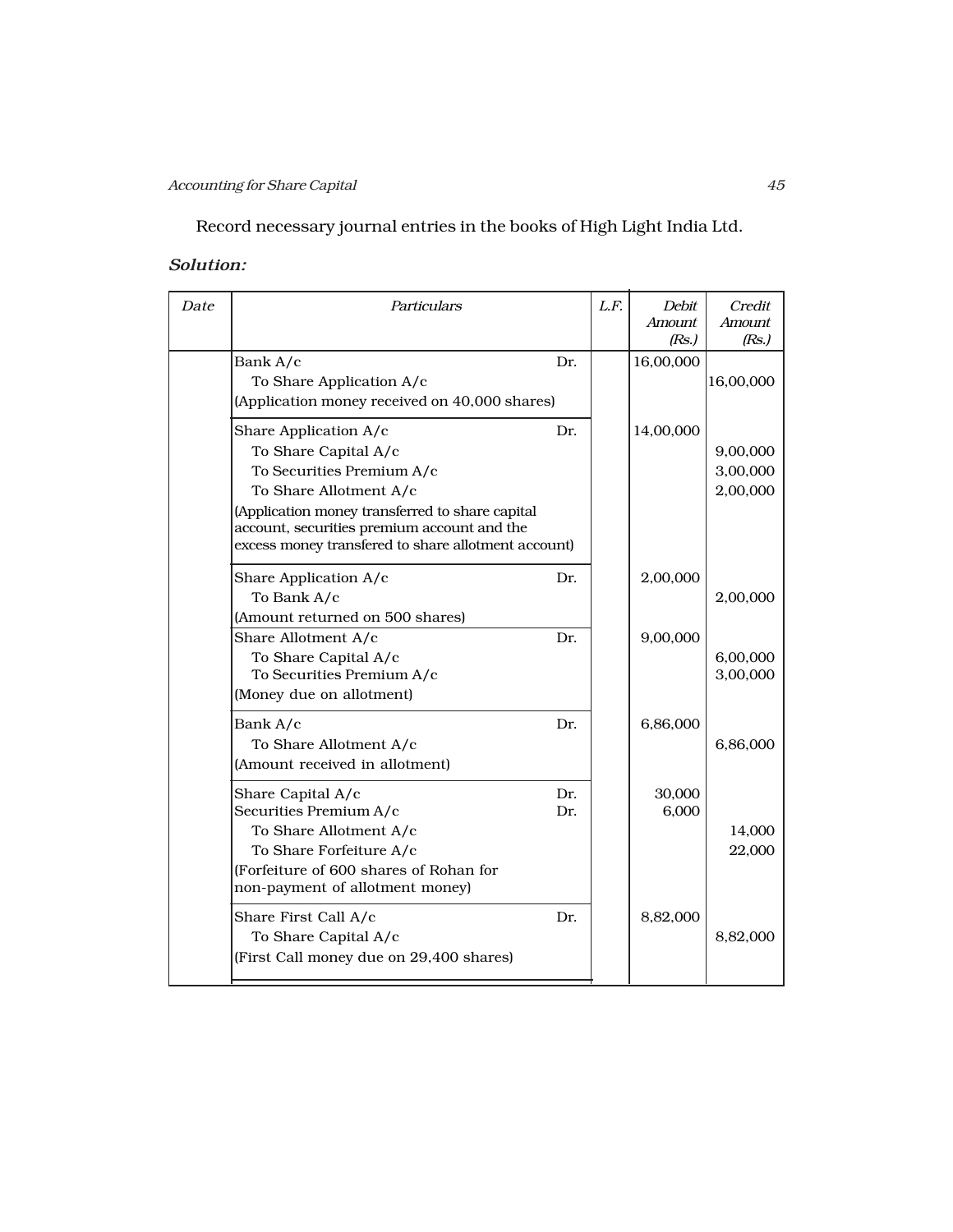| Bank A/c                                                                                                              | Dr.        | 8,55,000         |                  |
|-----------------------------------------------------------------------------------------------------------------------|------------|------------------|------------------|
| To Share First Call A/c<br>(First call money received on 28,500 shares)                                               |            |                  | 8,55,000         |
| Share Capital A/c<br>To Share First Call A/c<br>To Share Forfeiture A/c<br>(Forfeiture of 900 Aman Shares)            | Dr.        | 72,000           | 27,000<br>45,000 |
| Share Second and Final Call A/c<br>To Share Capital A/c<br>(Second and Final Call money due on 28,500 shares)         | Dr.        | 5,70,000         | 5,70,000         |
| Bank A/c<br>To Share Second and Final Call A/c<br>(Due money received)                                                | Dr.        | 5,70,000         | 5,70,000         |
| Bank A/c<br>Share Forfeiture A/c<br>To Share Capital A/c<br>(Reissue of 1,000 forfeited shares)                       | Dr.<br>Dr. | 80,000<br>20,000 | 1,00,000         |
| Share Forfeiture A/c<br>To Capital Reserve A/c<br>(Profit on 1,000 reissued shares transferred to<br>capital reverve) | Dr.        | 18,333           | 18,333           |
|                                                                                                                       |            |                  |                  |

*Working Notes :*

# **(I) Excess amount received on Rohan's application**

Rohan has been alloted  $= 600$  Shares

| He must have applied for                 | Rs. 35,000<br>Rs. 30,000 |                |                |                   | 600 | 700 Shares |
|------------------------------------------|--------------------------|----------------|----------------|-------------------|-----|------------|
|                                          |                          |                |                | Rs.               |     |            |
| Amount received from Rohan               |                          |                | $= 700$ Rs. 40 | 28,000            |     |            |
| Amount Adjusted on Application           |                          | $= 600$ Rs. 40 | (24,000)       |                   |     |            |
| Amount Adjusted on Allotment             |                          |                |                | 4,000             |     |            |
| Money due on Allotment<br>Money Adjusted |                          | $= 600$        | Rs. 30         | 18.000<br>(4,000) |     |            |
| Balance due on Allotment                 |                          |                | 14,000         |                   |     |            |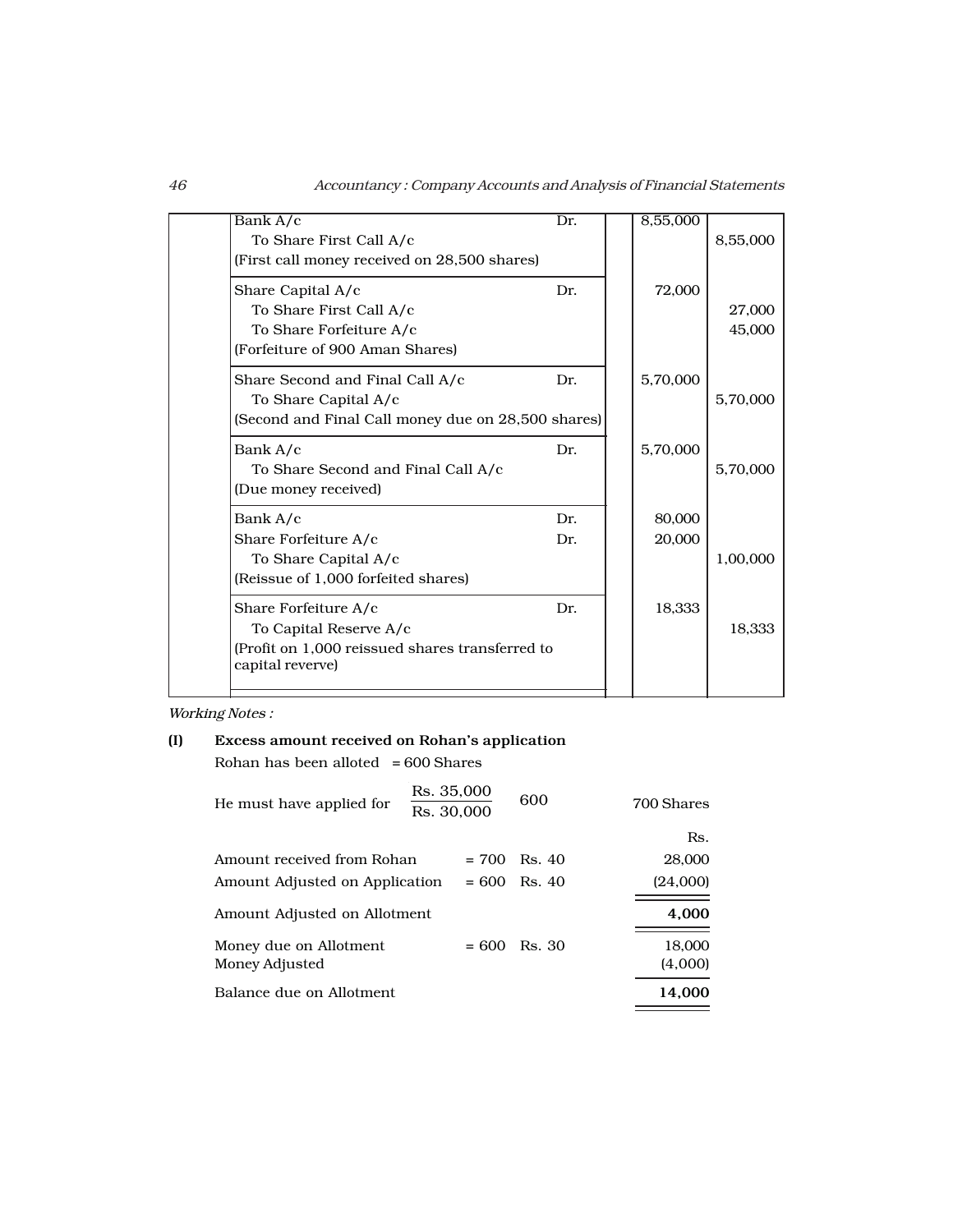| (II)  | Amount recieved on allotment                                 |              |
|-------|--------------------------------------------------------------|--------------|
|       | Rs. 30<br>Total Amount due on Allotment = Rs. 30,000         | $= 9.00,000$ |
|       | Amount received on Application                               | (2,00,000)   |
|       |                                                              | 7,00,000     |
|       | Amount not received on Rohan's Share                         | (14,000)     |
|       |                                                              | 6,86,000     |
| (III) | Money received on First Call                                 |              |
|       | First Call money due on 29,400 shares<br>$29.400$ Rs. $30 =$ | 8.82.000     |
|       | Application money not received on                            |              |
|       | 900 Shares<br>Rs. 30<br>900                                  | (27,000)     |
|       |                                                              | 8,55,000     |

#### **(IV) 1000 shares have been reissued including 900 shares of Aman and Balance 100 shares of Rohan**

| 22,000<br>100<br>Profit on $100$ shares $=$<br>600 | 3,667    |
|----------------------------------------------------|----------|
| Profit in 900 shares                               | 45,000   |
|                                                    | 48,667   |
| Less: Loss on reissue of 1,000 shares              | (20,000) |
|                                                    | 28,667   |

#### **(V) Balance in Share Forfeiture Account of 500 shares**

| 22,000<br>Rs.<br>600 | 500 | $=$ Rs. 18,333 |
|----------------------|-----|----------------|
|----------------------|-----|----------------|

#### **Do it Yourself**

- 1. A company forfeited 100 equity shares of Rs.10 each issued at a premium of 20% for non-payment of final call of Rs.5 including the premium. Show the journal entry for forefeiture of shares.
- 2. A company forfeited 800 equity shares of Rs.10 each issued at a discount of 10% for non-payment of first and final calls of Rs.2 each. Calculate the amount forfeited by the company and pass the journal entry for forefeiture of the shares.

# *Illustration 17*

X Ltd. issued for public subscription 40,000 equity shares of Rs. 10 each at premium of Rs. 2 per share payable as under :

| On application | Rs. 4 per share                     |
|----------------|-------------------------------------|
| On Allotment   | Rs. 5 per share (including premium) |
| On Call        | Rs. 3 per share                     |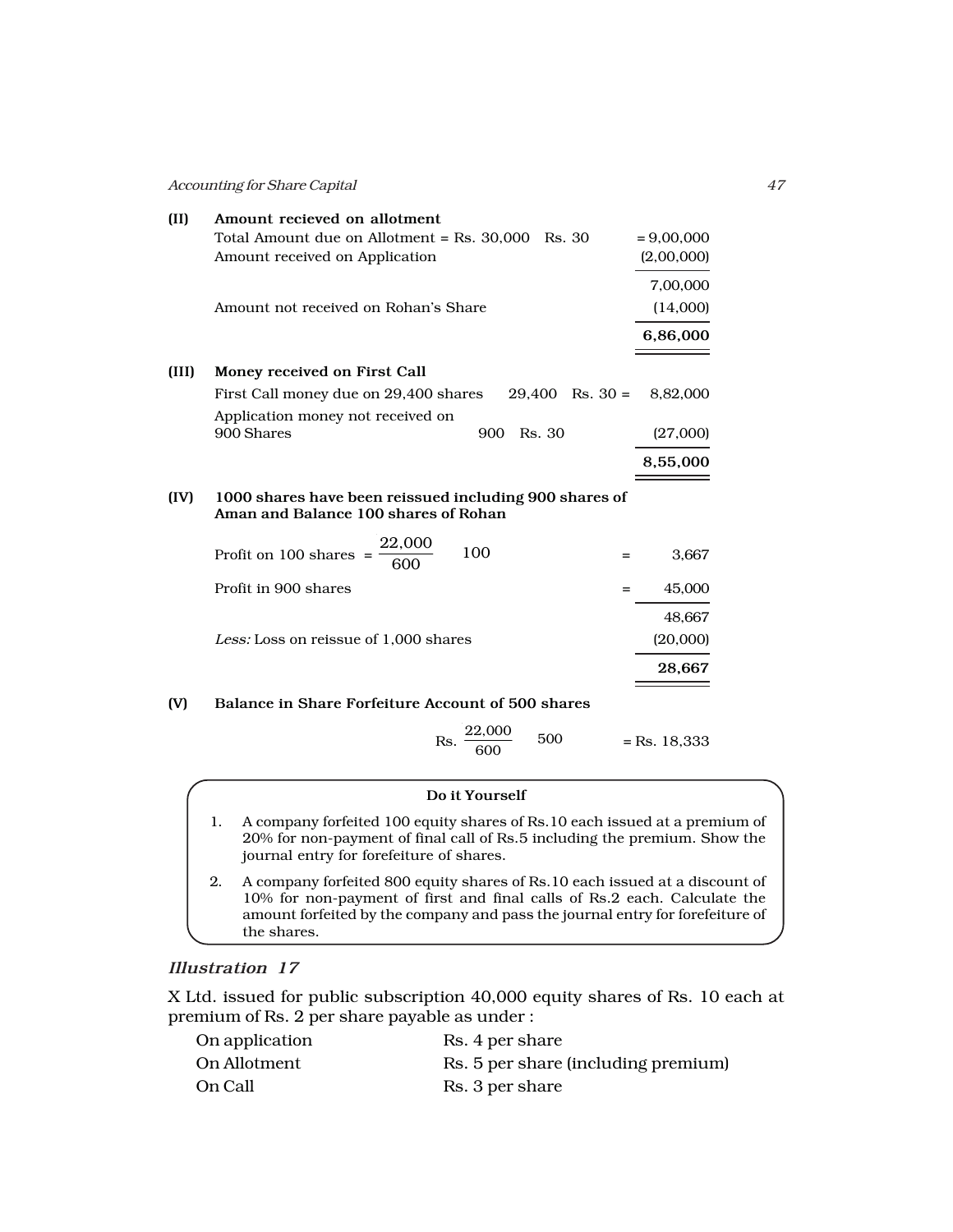Applications were received for 60,000 shares. Allotment was made pro-rata to the applicants for 48,000 shares, the remaining applications being rejected. Money overpaid on application was applied towards sums due on allotment.

Shri Chitnis, to whom 1,600 shares were allotted, failed to pay the allotment money and Shri Jagdale, to whom 2,000 shares were allotted, failed to pay the call money. These shares were subsequently forfeited.

Record journal entries in the books of the company to record the above transactions.

*Solution:*

| Date | Particulars                                                                  |     | L.F. | Debit    | Credit   |
|------|------------------------------------------------------------------------------|-----|------|----------|----------|
|      |                                                                              |     |      | Amount   | Amount   |
|      |                                                                              |     |      | (Rs.)    | (Rs.)    |
|      | Bank A/c                                                                     | Dr. |      | 2,40,000 |          |
|      | To Equity Share Application A/c                                              |     |      |          | 2,40,000 |
|      | (Money received on applications for 60,000                                   |     |      |          |          |
|      | shares @ Rs. 4 per share)                                                    |     |      |          |          |
|      | Equity Share Application A/c                                                 | Dr. |      | 2,40,000 |          |
|      |                                                                              |     |      |          |          |
|      | To Equity Share Capital A/c                                                  |     |      |          | 1,60,000 |
|      | To Equity Share Allotment A/c                                                |     |      |          | 32,000   |
|      | To Bank a/c                                                                  |     |      |          | 48,000   |
|      | (Application amount transferred to share                                     |     |      |          |          |
|      | capital, excess application money<br>under pro-rata distribution credited to |     |      |          |          |
|      | share allotment and money refunded                                           |     |      |          |          |
|      | on rejected application)                                                     |     |      |          |          |
|      |                                                                              |     |      |          |          |
|      | Equity Share Allotment A/c                                                   | Dr. |      | 2,00,000 |          |
|      | To Equity Share Capital A/c                                                  |     |      |          | 1,20,000 |
|      | To Securities Premium A/c                                                    |     |      |          | 80,000   |
|      | (Amount due on allotment of 40,000 shares                                    |     |      |          |          |
|      | @ Rs. 5 per share including premium)                                         |     |      |          |          |
|      | Bank A/c                                                                     | Dr. |      | 1,61,280 |          |
|      | Calls-in-Arrears A/c                                                         | Dr. |      | 6,720    |          |
|      | To Equity Share Allotment A/c                                                |     |      |          | 1,68,000 |
|      | (Money received consequent upon allotment)                                   |     |      |          |          |
|      | Equity Share Call A/c                                                        | Dr. |      | 1,20,000 |          |
|      | To Equity Share Capital A/c                                                  |     |      |          | 1,20,000 |
|      | (First call money due on 40,000                                              |     |      |          |          |
|      | shares @ Rs. 3 per share)                                                    |     |      |          |          |
|      |                                                                              |     |      |          |          |

# **Books of X Ltd. Journal**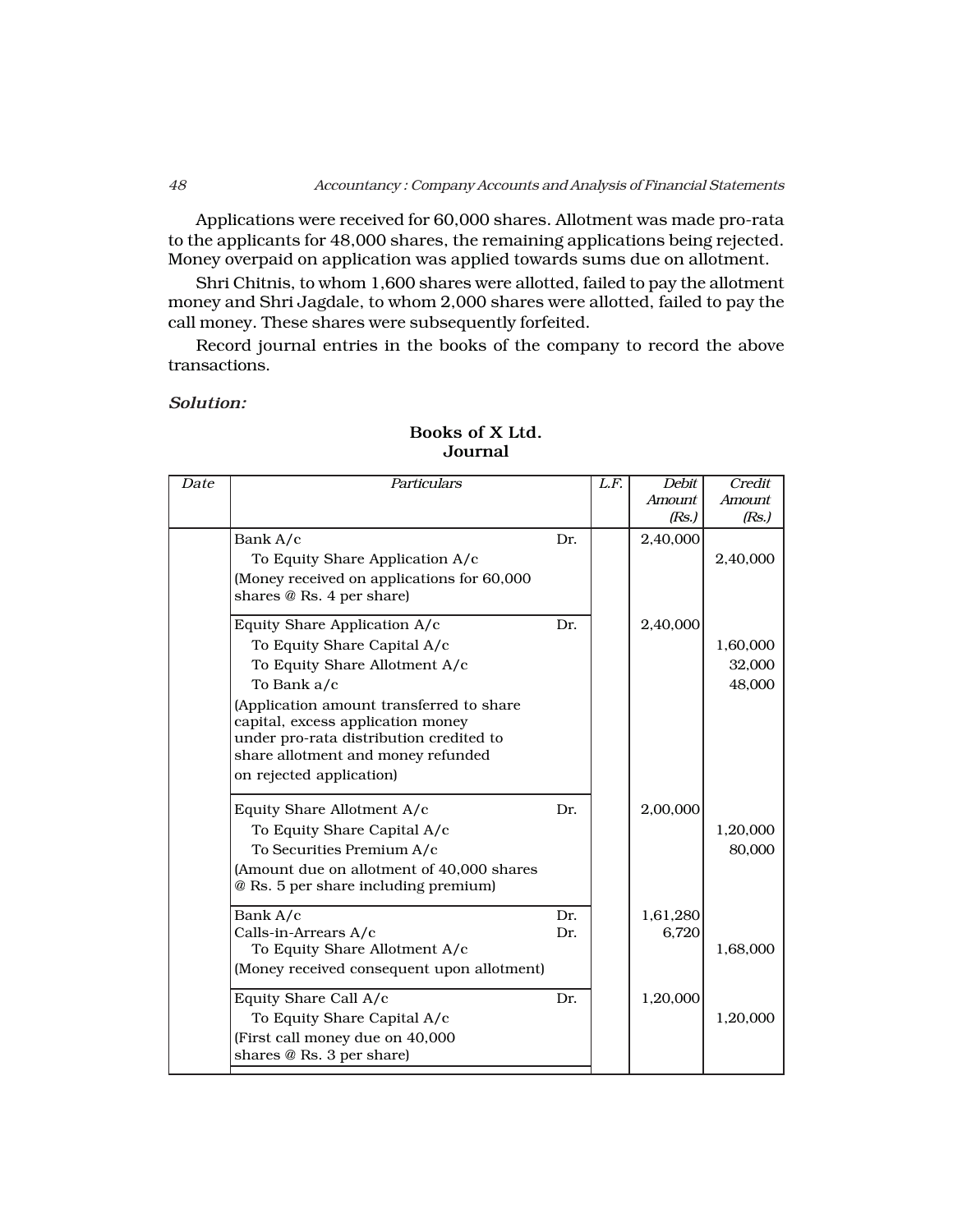| Bank A/c<br>Calls-in-Arrears A/c<br>To Equity Share Call A/c<br>(Money received on first call)                                                    | Dr.<br>Dr. | 1,09,200<br>10,800 | 1,20,000         |
|---------------------------------------------------------------------------------------------------------------------------------------------------|------------|--------------------|------------------|
| Equity Share Capital A/c<br>Securities Premium A/c<br>To Share Forfeiture A/c<br>To Call-in-Arrears A/c<br>(Entry for forfeiture of 3,600 shares) | Dr.<br>Dr. | 36,000<br>3,200    | 21,680<br>17,520 |

*Working Notes :*

| $\mathbf{I}$ . | (a) | Amount received on allotment<br>Amount due on allotment<br>40,000 shares Rs. 5 per share                                                                                                                                                                                                             | Rs.<br>2,00,000      |
|----------------|-----|------------------------------------------------------------------------------------------------------------------------------------------------------------------------------------------------------------------------------------------------------------------------------------------------------|----------------------|
|                | (b) | Amount actually due on allotment                                                                                                                                                                                                                                                                     | 2,00,000             |
|                |     | Amount due on allotment<br>Less Excess Application amount applied for allotment                                                                                                                                                                                                                      | 32,000               |
|                |     | Amount actually due                                                                                                                                                                                                                                                                                  | 1,68,000             |
|                | (c) | Allotment amount due from Chitnis<br>Allotment money due on Chitnis's share<br>1,600 shares Rs. 5 per share<br>Less excess application money paid<br>Due to pro-rata distribution -<br>$(1,920 \text{ shares} - 1,600 \text{ shares}) 320$ 4                                                         | 8,000<br>1,280       |
|                |     | Allotment amount due from Chitnis                                                                                                                                                                                                                                                                    | 6,720                |
|                | (d) | According to the ratio of pro-rata distribution (40,000 shares : 48,000 shares),<br>for 1,600 shares to be allotted, Chitnis must have applied for 1,920 shares<br>$(1,600 \text{ shares } 6/5).$<br>Allotment money received<br>(Amount actually due on Allotment)<br>Less Amount unpaid by Chitnis | 1,68,000<br>(6, 720) |
|                |     | Amount received                                                                                                                                                                                                                                                                                      | 1,61,280             |
| II.            |     | <b>Balance on Shares Forfeited Account</b><br>Amount paid by Chitnis:                                                                                                                                                                                                                                |                      |
|                |     | 1,920 Shares applied for Rs. 4 per share<br>Amount paid by Jagdale:                                                                                                                                                                                                                                  | 7,680                |
|                |     | 2,000 Shares $(Rs. 4 + Rs. 3) Rs. 7 per share$                                                                                                                                                                                                                                                       | 14,000               |
|                |     | Total balance                                                                                                                                                                                                                                                                                        | 21,680               |
|                |     | $\mathbf{r}$ . The state $\mathbf{r}$ is the state of $\mathbf{r}$                                                                                                                                                                                                                                   |                      |

*Note :* Premium amount on Jagdale's shares will not be taken into account as it has been received in full by the company.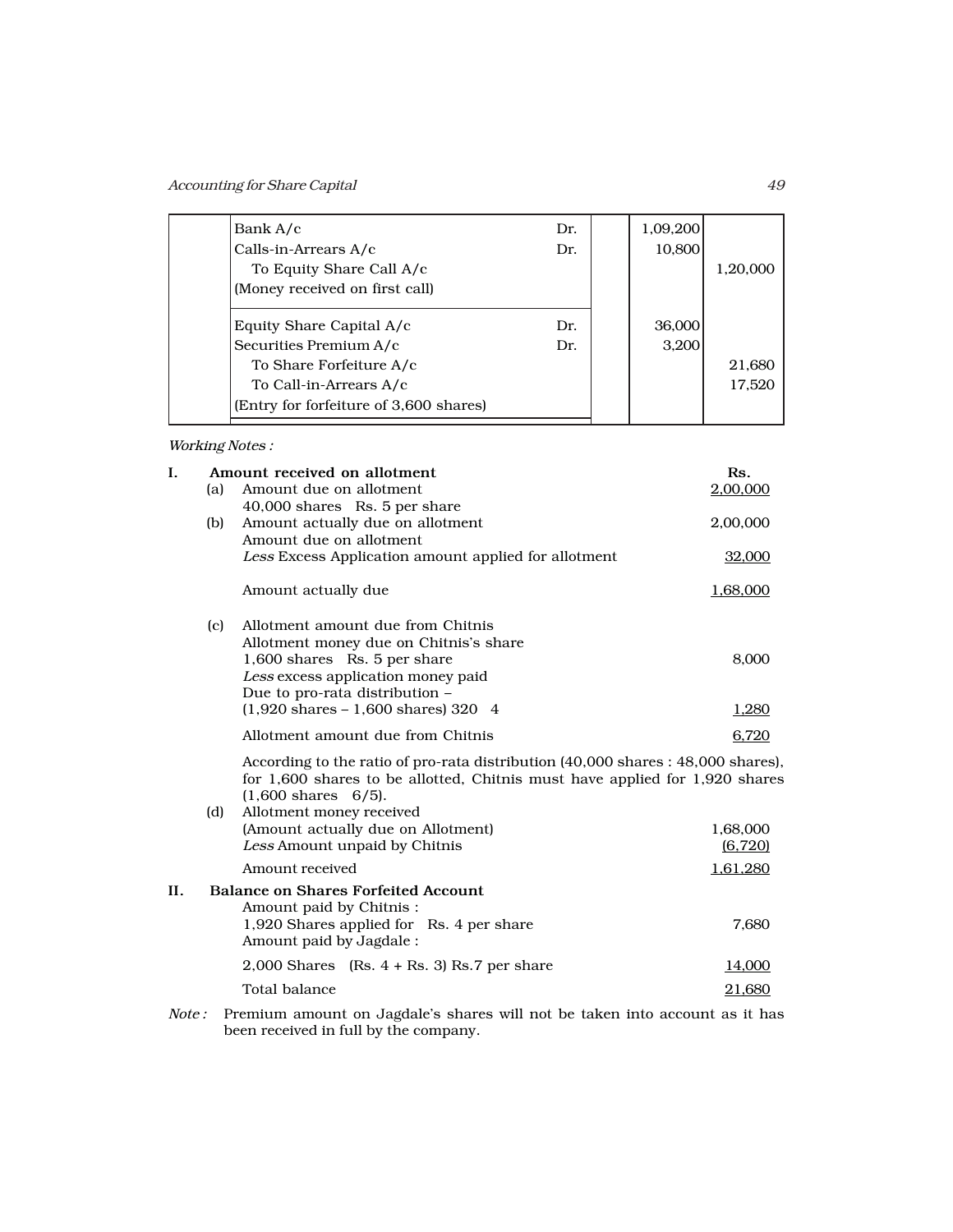#### *1.7.1 Re-issue of Forfeited Shares*

The directors can either cancel or re-issue the forefeited shares. In most cases, they reissue such shares which may be at par, at premium or at a discount. Forfeited shares may be reissued as fully paid at a par, premium, discount. In this context, it may be noted that the amount of discount allowed cannot exceed the amount that had been received on forfeited shares at the time of initial issue, and that the discount allowed on reissue of forfeited shares should be debited to the 'Forfeited Share Account'. The balance, if any, left in the Share-Forfeited Account relating to reissued Shares, should be treated as capital profit and transferred to Capital Reserve Account. For example, when a company forfeits 200 shares of Rs. 10 each on which Rs. 600 had been received, it can allow a maximum discount of Rs. 600 on their reissue. Assuming that the company reissues these shares for Rs. 1,800 as fully paid, the necessary journal entry will be:

| Bank A/c                                      | Dr. | 1,800 |       |  |  |  |
|-----------------------------------------------|-----|-------|-------|--|--|--|
| Share Forfeiture A/c                          | Dr. | 200   |       |  |  |  |
| To Share Capital A/c                          |     |       | 2.000 |  |  |  |
| (Reissue of 200 forfeited shares at Rs. 9 per |     |       |       |  |  |  |
| share as fully paid)                          |     |       |       |  |  |  |

This shall leave a balance of Rs. 400 in share forfeited account which should be transferred to Capital Reserve Account by recording the following journal entry:

| Share Forfeiture A/c                    | Dr. | 400 |     |
|-----------------------------------------|-----|-----|-----|
| To Capital Reserve                      |     |     | 400 |
| (Profit on reissue of forfeited shares) |     |     |     |
| transferred)                            |     |     |     |

Another important point to be noted in this context is that the capital profit arises only in respect of the forefited share reissued, and not on all forefeited shares. Hence, when a part of the forfeited shares are reissued, the whole balance of share forfeiture account cannot be transferred to the capital reserve. In such a situation, it is only the proportionate amount of balance that relates to the forefeited shares reissued which should be transferred to capital reserve, ensuring that the remaining balance in share forefeiture account is proportionate to the amount forefeited on shares not yet reissued.

#### *Illustration 18*

The director of Poly Plastic Limited resolved that 200 equity shares of Rs.100 each be forfeited for non-payment of the second and final call of Rs.30 per share. Out of these, 150 shares were re-issued at Rs.60 per share to Mohit.

Show the necessary journal entries .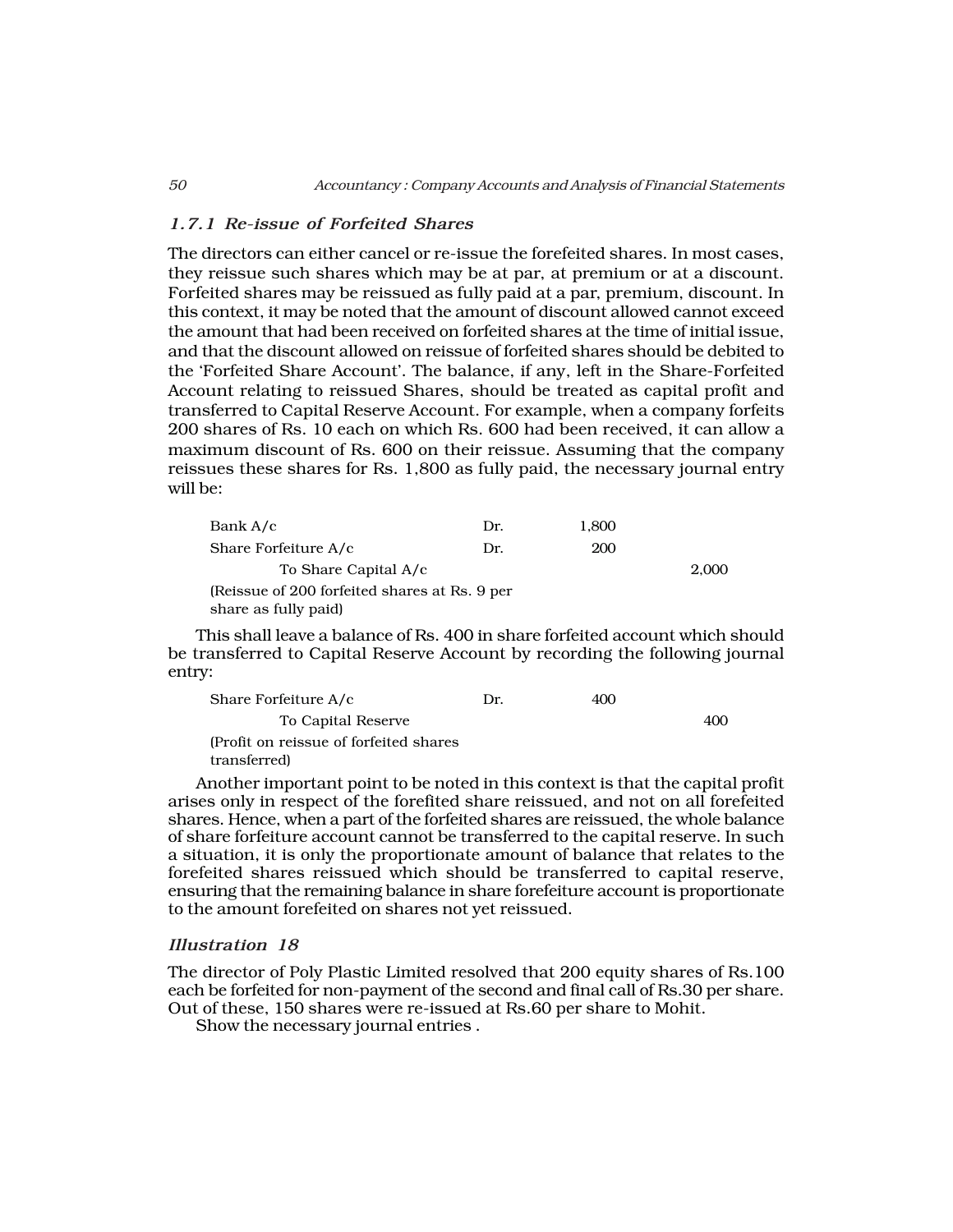#### *Accounting for Share Capital 51*

#### *Solution:*

#### **Books of Poly Plastic Limited Journal**

| Date | Particulars                                                                    |     | L.F. | Debit<br><i>Amount</i><br>(Rs.) | Credit<br><i>Amount</i><br>(Rs.) |
|------|--------------------------------------------------------------------------------|-----|------|---------------------------------|----------------------------------|
|      | Share Capital A/c                                                              | Dr. |      | 20,000                          |                                  |
|      | To Shares Forfeiture A/c                                                       |     |      |                                 | 14,000                           |
|      | To Share Second and Final Call A/c                                             |     |      |                                 | 6,000                            |
|      | (200 shares forfeited for non-payment<br>of final call at Rs.30 per share)     |     |      |                                 |                                  |
|      | Bank A/c                                                                       | Dr. |      | 9,000                           |                                  |
|      | Shares Forfeiture A/c                                                          | Dr. |      | 6,000                           |                                  |
|      | To Share Capital A/c                                                           |     |      |                                 | 15,000                           |
|      | (Reissue of 150 shares of Rs.100 each,<br>issued as fully paid for Rs.60 each) |     |      |                                 |                                  |
|      | Shares Forfeiture A/c                                                          | Dr. |      | 4,500                           |                                  |
|      | To Capital Reserve A/C                                                         |     |      |                                 | 4,500                            |
|      | (Profit on reissue of 150 forfeited shares)<br>transferred to capital reserve) |     |      |                                 |                                  |

*Working Notes :*

|                                          | (Rs.)                             |
|------------------------------------------|-----------------------------------|
| Total amount forfeited on 200 shares     | $= 14,000$ (200 shares Rs.70)     |
| Amount forfeited on 150 shares           | $= 10,500$ (150 shares Rs.70)     |
| Amount forfeited on 50 shares            | $=$ 3,500 (50 shares Rs.70)       |
| Amount of loss on reissue of 150 shares  | $= 6,000$ (150 shares Rs.40)      |
| Amount of profit on reissued shares      |                                   |
| transferred to capital reserve           | $= 4,500$ (Rs. 10,500 – Rs.6,000) |
| Balance left in share forfeited account  | $=$ 3,500 (Rs.14,000 – Rs.6,000)  |
| (equal to amount forfeited on 50 shares) | $-$ Rs. 4,500)                    |
|                                          |                                   |

## *Illustration 19*

On January 1, 2015, the Director of X Ltd. issued for public subscription 50,000 equity shares of Rs. 10 each at Rs. 12 per share payable as to Rs. 5 on application (including premium), Rs. 4 on allotment and the balance on call on May 01, 2015.

The lists were closed on February 10, 2015 by which date applications for 70,000 shares were received. Of the cash received Rs. 40,000 was returned and Rs.60,000 was applied to the amount due on allotment, the balance of which was paid on February 16, 2015.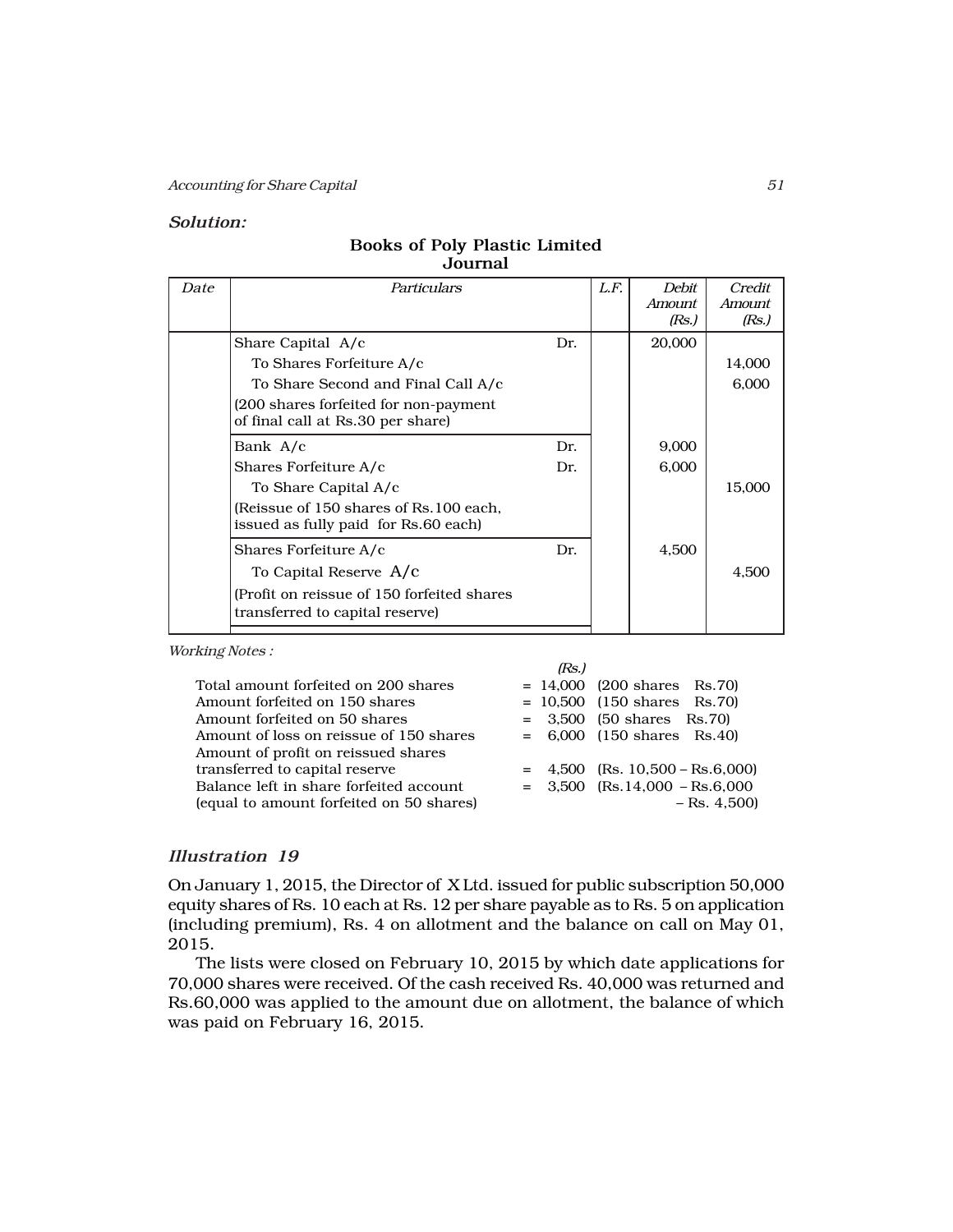All the shareholders paid the call due on May 01, 2015 with the exception of an allottee of 500 shares.

These shares were forfeited on September 29, 2015 and reissued us fully paid at Rs. 8 per share on November 01, 2015.

The company, as a matter of policy, does not maintain a calls-in-arrears account.

Give journal entries to record these share capital transactions in the books of X. Ltd.

## *Solution:*

| Date<br>2015 | Particulars                                                                                                                                                                                                        |     | L.F. | <b>Debit</b><br>Amount<br>(Rs.) | Credit<br>Amount<br>(Rs.) |
|--------------|--------------------------------------------------------------------------------------------------------------------------------------------------------------------------------------------------------------------|-----|------|---------------------------------|---------------------------|
| Feb.10       | Bank A/c<br>To Equity Share Application A/c<br>(Amount received on application for<br>70,000 shares @ Rs. 5 per share<br><b>Including Premium)</b>                                                                 | Dr. |      | 3,50,000                        | 3,50,000                  |
| Feb.16       | Equity Share Application A/c<br>To Equity Share Capital A/c<br>To Securities Premium A/c<br>(Transfer of application money on 50,000<br>shares to share capital and premium<br>accounts consequent upon allotment) | Dr. |      | 2,50,000                        | 1,50,000<br>1,00,000      |
| Feb.16       | Equity Share Application A/c<br>To Bank A/c<br>To Equity Share Allotment A/c<br>(Excess application money credited to share<br>allotment and money refunded on rejected<br>application)                            | Dr. |      | 1,00,000                        | 40,000<br>60,000          |
| Feb.16       | Equity Share Allotment A/c<br>To Equity Share Capital A/c<br>(Amount due on allotment of 50,000 Shares<br>@ Rs. 4 per share)                                                                                       | Dr. |      | 2,00,000                        | 2,00,000                  |
| Feb.16       | Bank A/c<br>To Equity Share Allotment A/c<br>(Money received on allotment)                                                                                                                                         | Dr. |      | 1,40,000                        | 1,40,000                  |
| May 1        | Equity Share First and Final Call A/c<br>To Equity Share Capital A/c<br>(First call money due)                                                                                                                     | Dr. |      | 1,50,000                        | 1,50,000                  |

## **Book of X. Ltd. Journal**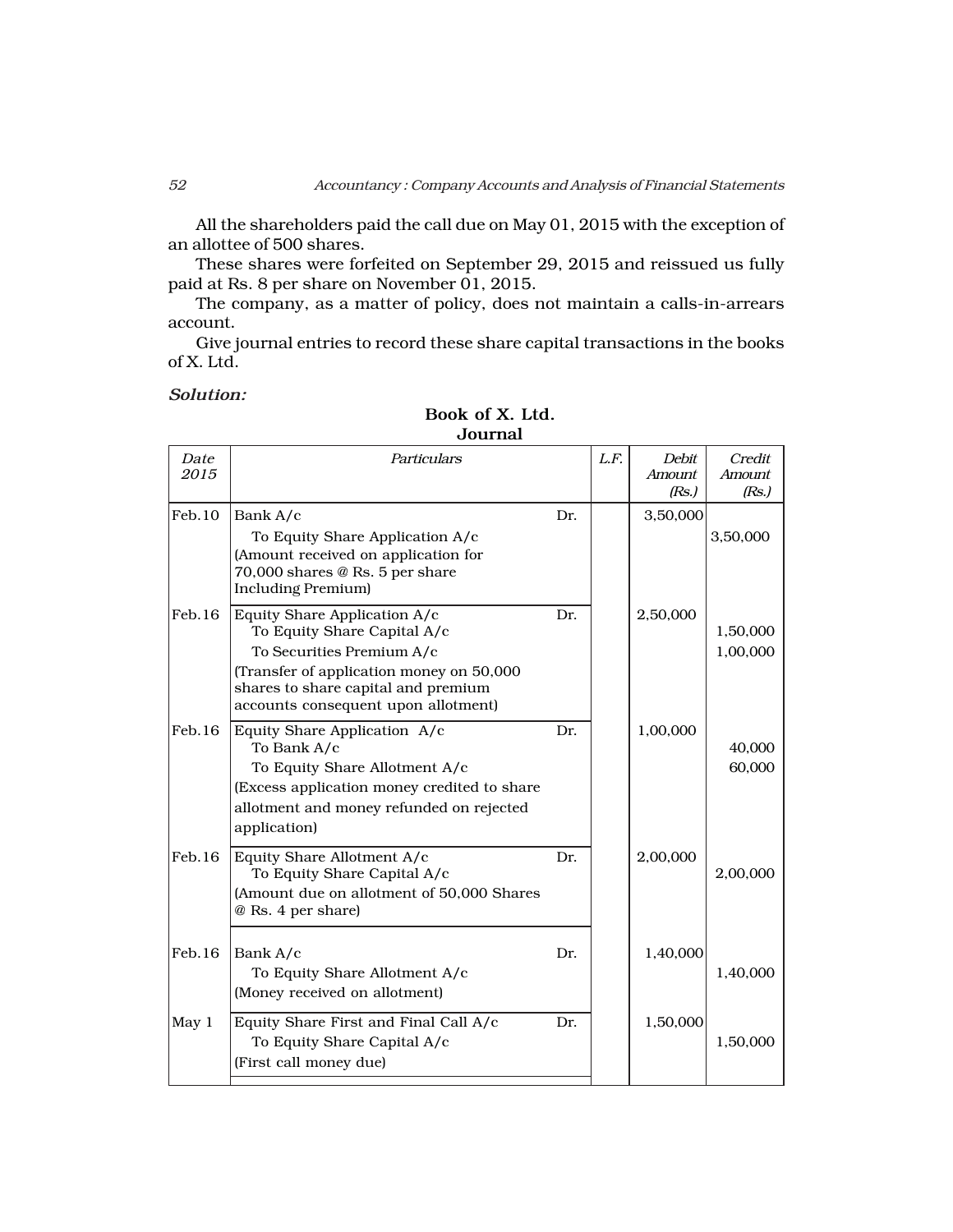| May 1    | Bank A/c<br>To Equity Share First and Final Call A/c<br>(Money received on first call)                                                                        | Dr. | 1,48,500 | 1,48,500       |
|----------|---------------------------------------------------------------------------------------------------------------------------------------------------------------|-----|----------|----------------|
|          | Sept.29 Equity Share Capital A/c<br>To Shares Forfeiture A/c<br>To Equity Share First and Final Call A/c<br>(Forfieted of 500 shares for non-payment of call) | Dr. | 5,000    | 3,500<br>1,500 |
| Nov. $1$ | Bank A/c                                                                                                                                                      | Dr. | 4,000    |                |
|          | Shares Forfeiture A/c<br>To Equity Share Capital A/c<br>(Reissue of 500 forfeited shares as fully<br>paid at Rs. 8 per share)                                 | Dr. | 1,000    | 5,000          |
| Nov. $1$ | Shares Forfeiture A/c<br>To Capital Reserve<br>(Profit on reissue of Forfeited Shares Accounts<br>transferred to capital reserve)                             | Dr. | 2,500    | 2,500          |

# *Illustration 20*

A limited company forfeited 1,000 equity shares of Rs. 10 each, issued at a discount of 10 per cent, for non-payment of first call of Rs. 2 and second call of Rs. 3 per share.

These shares were reissued to Kamal upon payment of Rs. 7,000 credited as fully paid.

The company maintains calls-in-arrears account.

Record journal entries in the books of the company relating to forfeiture of 1,000 shares and their reissue.

#### *Solution:*

## **Books of A Limited Company Journal**

| Date | Particulars                                                                                 |     | L.F. | Debit<br>Amount<br>(Rs.) | Credit<br><i>Amount</i><br>(Rs.) |
|------|---------------------------------------------------------------------------------------------|-----|------|--------------------------|----------------------------------|
|      | Equity Share Capital A/c                                                                    | Dr. |      | 10,000                   |                                  |
|      | To Shares Forfeiture A/c                                                                    |     |      |                          | 4,000                            |
|      | To Discount on the Issue of Shares A/c                                                      |     |      |                          | 1,000                            |
|      | To Calls-in-Arrears A/c                                                                     |     |      |                          | 5,000                            |
|      | (Forfeiture of 1,000 shares for non-payment)<br>of call and discount on issue written back) |     |      |                          |                                  |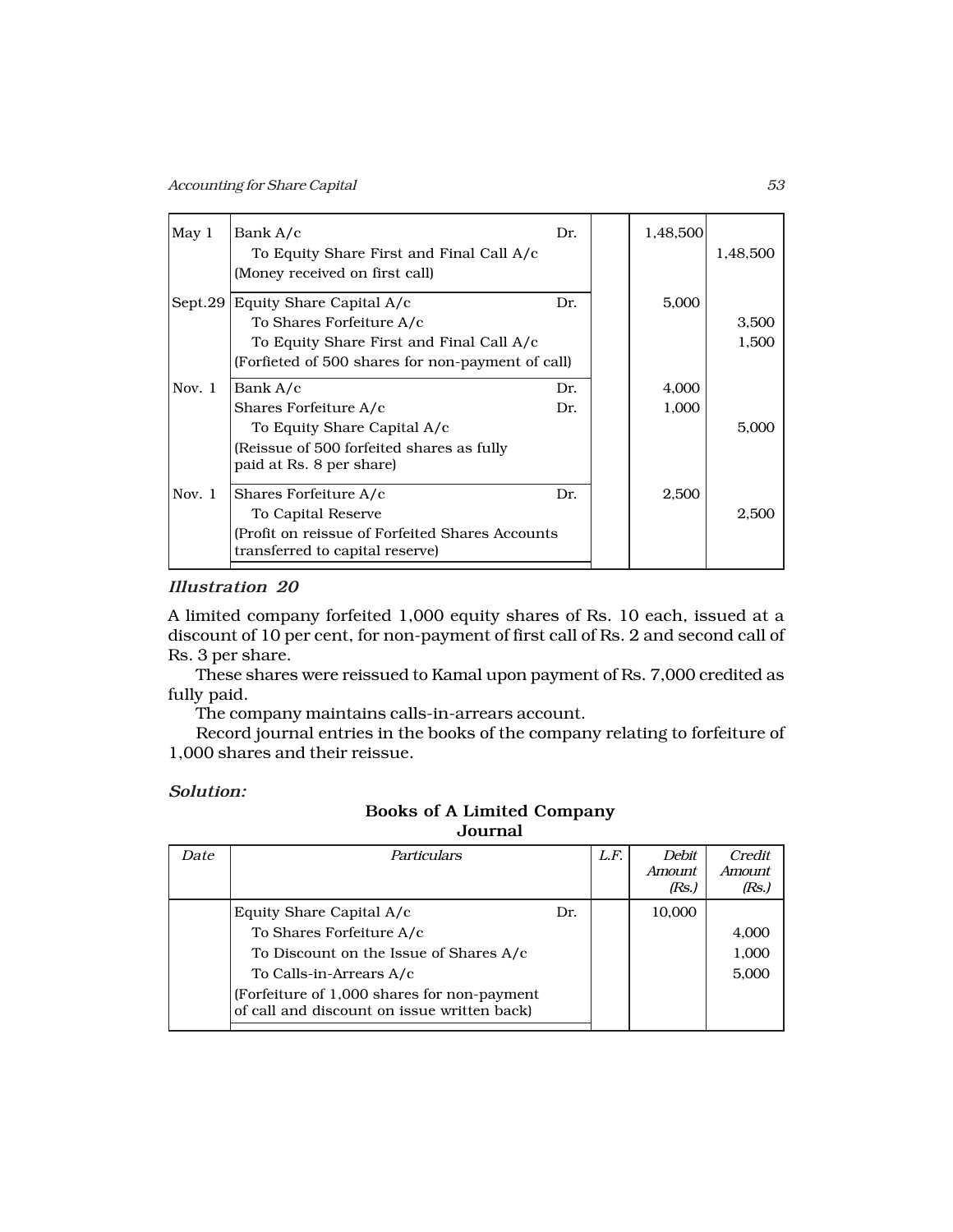| Bank A/c<br>Discount on Issue of Shares A/c                                                                                                                                                                               | Dr.<br>Dr. | 7,000<br>1,000 |        |
|---------------------------------------------------------------------------------------------------------------------------------------------------------------------------------------------------------------------------|------------|----------------|--------|
| Shares Forfeiture A/c<br>To Equity Share Capital A/c<br>(Reissue of 1,000 forfeited shares as fully<br>paid at Rs. 7 per share, discount on issue<br>written back and the balance debited to<br>Share Forfeiture Account) | Dr.        | 2,000          | 10.000 |
| Shares Forfeiture A/c<br>To Capital Reserve A/c<br>(Profit on reissue of Forfeiture Shares<br>transfered to Capital reserve)                                                                                              | Dr.        | 2.000          | 2.000  |

## *Illustration 21*

O Limited issued a prospectus offering 2,00,000 equity shares of Rs. 10 each, at a premium of Rs. 2 per share, payable as follows:

| On Application                                                            | Rs. 2.50 per share  |
|---------------------------------------------------------------------------|---------------------|
| On Allotment                                                              | Rs. 4.50 per share  |
|                                                                           | (including premium) |
| On First Call (three months from allotment)                               | Rs. 2.50 per share  |
| On Second Call (three months after first call) Rs. 2.50 per share         |                     |
| Subscriptions were received for 3,17,000 shares on April 23, 2014 and the |                     |

allotment made on April 30, was as under :

|                                                    | <b>Shares Allotted</b> |
|----------------------------------------------------|------------------------|
| Allotment in full (two applicants paid in          | 38,000                 |
| full on allotment in respect of 4,000 shares each) |                        |
| Allotment of two shares for every                  | 1,60,000               |
| three shares applied for                           |                        |
| Allotment of one share for every                   | 2,000                  |
| four shares applied for                            |                        |
|                                                    |                        |

Cash amounting to Rs. 77,500 (being application money received with applications on 31,000 shares upon which no allotments were made) was returned to applicants on May 6, 2014.

The amounts called from the allottees were received on the due dates with the exception of the final call on 100 shares. These shares were forfeited on November 15, 2014 and reissued to Aman on November 16 for payment of Rs. 9 per share.

Record journal entries other than those relating to cash, in the books of O Limited, and also show how the transactions would appear in the balance sheet, assuming that the Company paid interest due from it on October 31, 2014.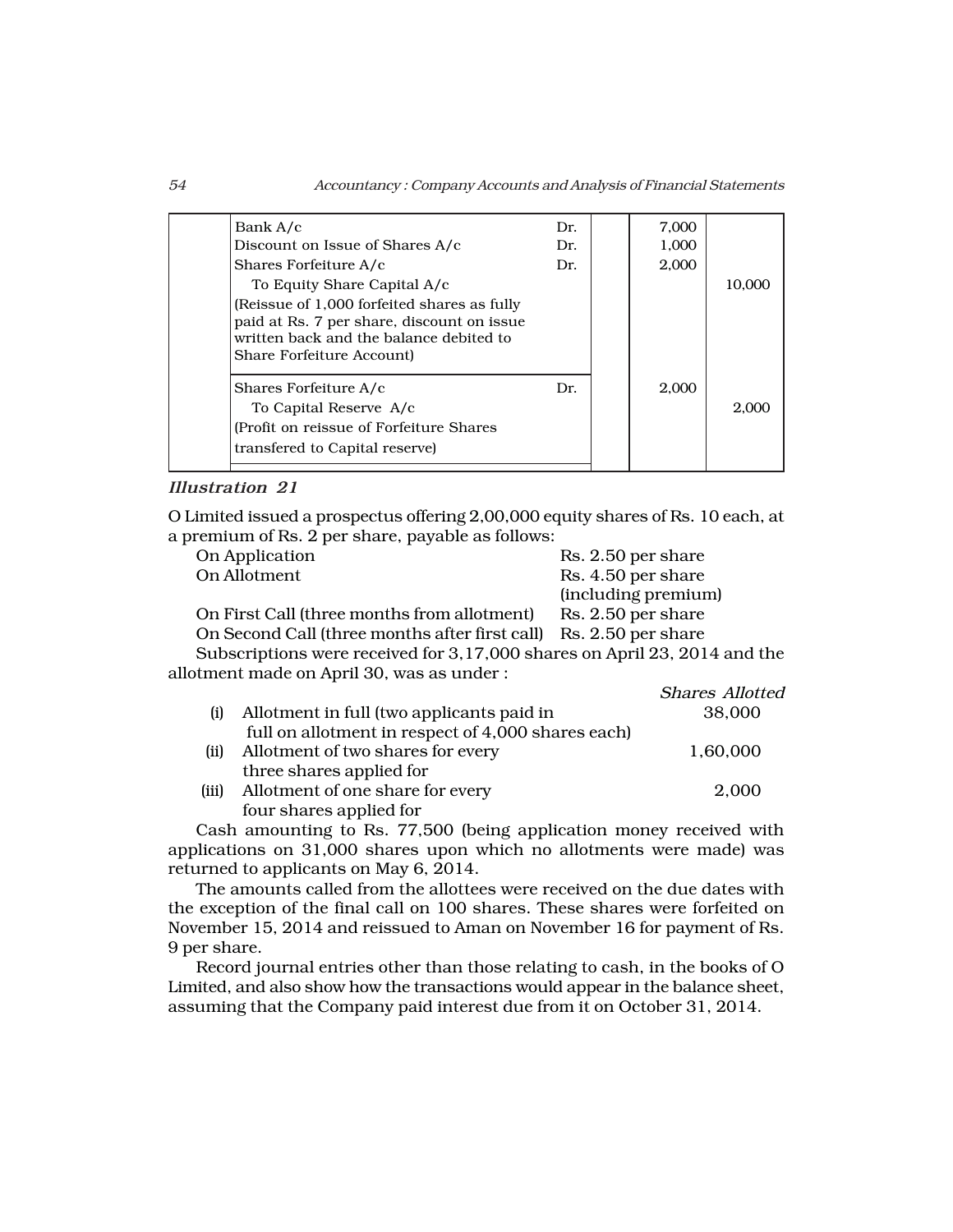# *Accounting for Share Capital 55*

# *Solution:*

# **Book of O Limited Journal**

| Date<br>2014 | Particulars                                                                                                                                                                                                                                                   |            | L.F. | Debit<br>Amount<br>(Rs.) | Credit<br>Amount<br>(Rs.) |
|--------------|---------------------------------------------------------------------------------------------------------------------------------------------------------------------------------------------------------------------------------------------------------------|------------|------|--------------------------|---------------------------|
|              | April 30 Share Application A/c<br>To Equity Share Capital A/c<br>To Bank                                                                                                                                                                                      | Dr.        |      | 7,92,500                 | 5,00,000<br>77,500        |
|              | To Equity Share Allotment A/c<br>To Calls in Advance<br>(Transfer of Application Money to share<br>capital after allotment and excess application<br>money on 86,000 shares due to pro-rata<br>allotment credited to share allotment and<br>calls in advancel |            |      |                          | 2,09,000<br>6,000         |
|              | April 30 Equity Share Allotment A/c<br>To Equity Share Capital A/c<br>To Securities Premium A/c<br>(Allotment amount due on 2,00,000<br>shares @ Rs. 4.50 per share including premium)                                                                        | Dr.        |      | 9,00,000                 | 5,00,000<br>4,00,000      |
|              | Bank A/c<br>To Share Allotment<br>To Calls in Advance<br>(Allotment Money recevied on excess amount<br>recevied adjusted)                                                                                                                                     | Dr.        |      | 7,31,000                 | 6,91,000<br>40,000        |
| July 31      | Equity Share First Call A/c<br>To Equity Share Capital A/c<br>(First call money due on 2,00,000 shares<br>@ Rs. 2.50 per share)                                                                                                                               | Dr.        |      | 5,00,000                 | 5,00,000                  |
| July 31      | Bank A/c<br>Calls in Advance<br>To Share First Call<br>(Call in advance on 8,000 shares adjusted<br>against first call money due)                                                                                                                             | Dr.<br>Dr. |      | 4,75,000<br>25,000       | 5,00,000                  |
|              | Oct. 31 Equity Share Second and Final Call A/c<br>To Equity Share Capital A/c<br>(Second call money due on 2,00,000 shares<br>@ Rs. 2.50 per share)                                                                                                           | Dr.        |      | 5,00,000                 | 5,00,000                  |
| Oct. 31      | Bank A/c<br>Calls in Advance A/c<br>To Equity Share Second and Final Call A/c<br>(Calls in advance on 8,000 shares<br>adjusted against second call money due)                                                                                                 | Dr.<br>Dr. |      | 4,76,500<br>23,500       | 5,00,000                  |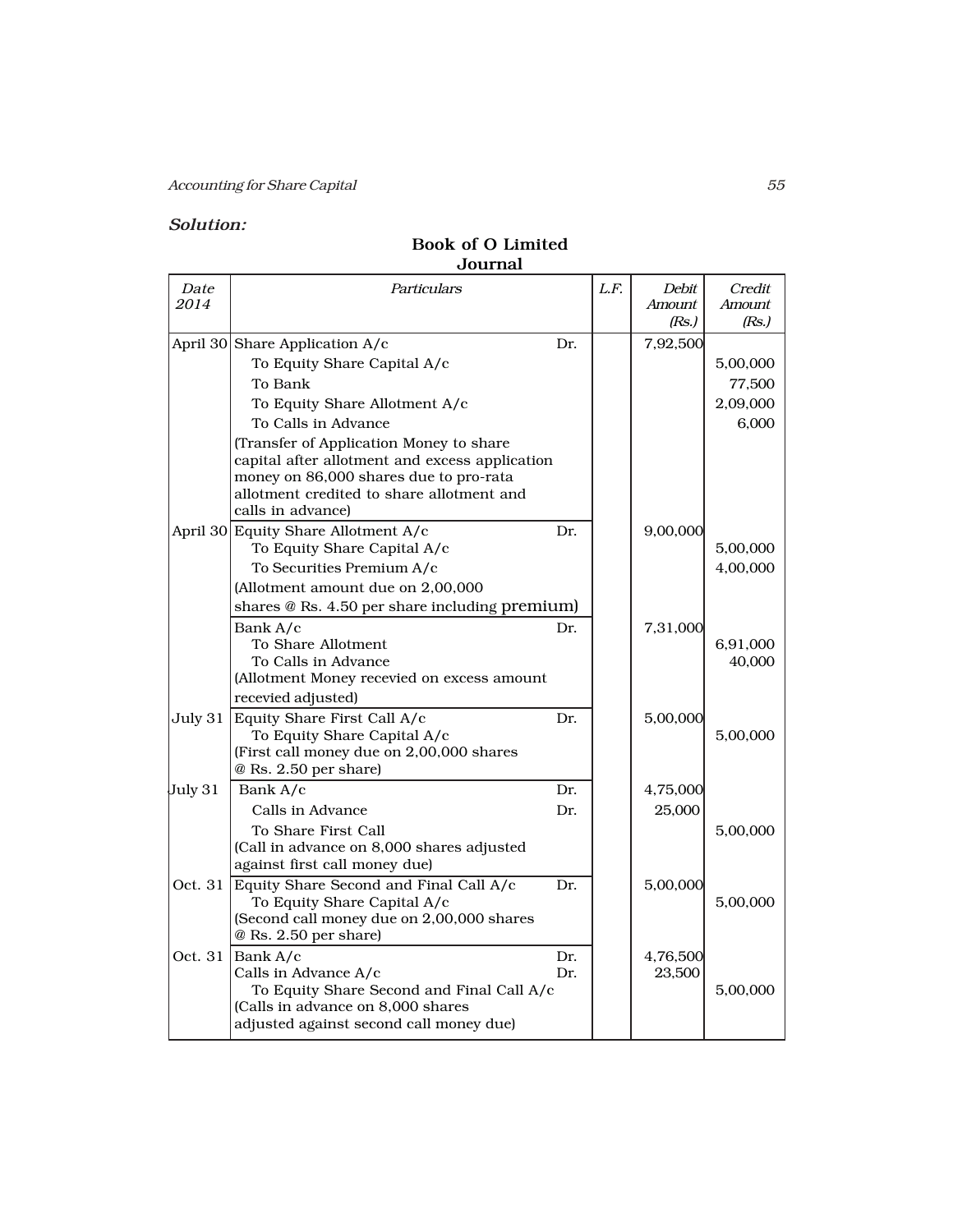| Nov. 15 Equity Share Capital A/c                                 | Dr. | 1,000 |       |
|------------------------------------------------------------------|-----|-------|-------|
| To Equity Share Forfeiture A/c                                   |     |       | 750   |
| To Equity Share Second and Final Call A/c                        |     |       | 250   |
| (Forfeiture of 100 shares for the non-payment)<br>of call money) |     |       |       |
| Nov. $16$ Bank A/c                                               | Dr. | 900   |       |
| Share Forfeiture A/c                                             |     | 100   |       |
| To Share Capital                                                 |     |       | 1,000 |
| (Amount due from A for the reissue)                              |     |       |       |
| of 100 shares as fully paid at Rs. 9                             |     |       |       |
| per share)                                                       |     |       |       |
| Nov. 16 Equity Share Forfeiture A/c                              | Dr. | 650   |       |
| To Capital Reserve A/c                                           |     |       | 650   |
| (Profit on reissue of forfeited Shares transferred)              |     |       |       |
| to Capital reserve)                                              |     |       |       |
|                                                                  |     |       |       |

# **Cash Book**

| Dr.                            |               |                                  | Cr.           |
|--------------------------------|---------------|----------------------------------|---------------|
| Receipts                       | <i>Amount</i> | Payments                         | <i>Amount</i> |
|                                | (Rs.)         |                                  | (Rs.)         |
| <b>Equity Share Aplication</b> | 7,92,500      | <b>Equity Shares Application</b> | 77,500        |
| <b>Equity Share Allotment</b>  | 6,85,000      | Balance c/d                      | 24,00,650     |
| Calls in Advance               | 40,000        |                                  |               |
| Equity Share First Call        | 4.80.000      |                                  |               |
| Equity Share Second and        |               |                                  |               |
| Final Call                     | 4,79,750      |                                  |               |
| <b>Equity Share Capital</b>    | 900           |                                  |               |
|                                | 24.78.150     |                                  | 24.78.150     |

*\* Date column omitted.*

*Working Notes :*

1. Excess Application Money

| Categories of<br>Allotment                                            | No. of Shares<br>Applied                      | No. of Share<br>Alloted            | Ratio of<br><i>Allotment</i> |
|-----------------------------------------------------------------------|-----------------------------------------------|------------------------------------|------------------------------|
| i                                                                     | 38,000                                        | 38,000                             | 100%                         |
| ii                                                                    | 2,40,000                                      | 1,60,000                           | 2/3                          |
| iii                                                                   | 8,000                                         | 2,000                              | 1/4                          |
|                                                                       | 2.86.000                                      | 2,00,000                           |                              |
|                                                                       | <i>Therefore, refund of application money</i> | $=$ (3,17,000 – 2,86,000) Rs. 2.50 |                              |
|                                                                       |                                               | $=$ Rs. 77,500                     |                              |
| Application money received<br>$(2,86,000 \text{ shares } @$ Rs. 2.50) |                                               | $=$ Rs. 7.15.000                   |                              |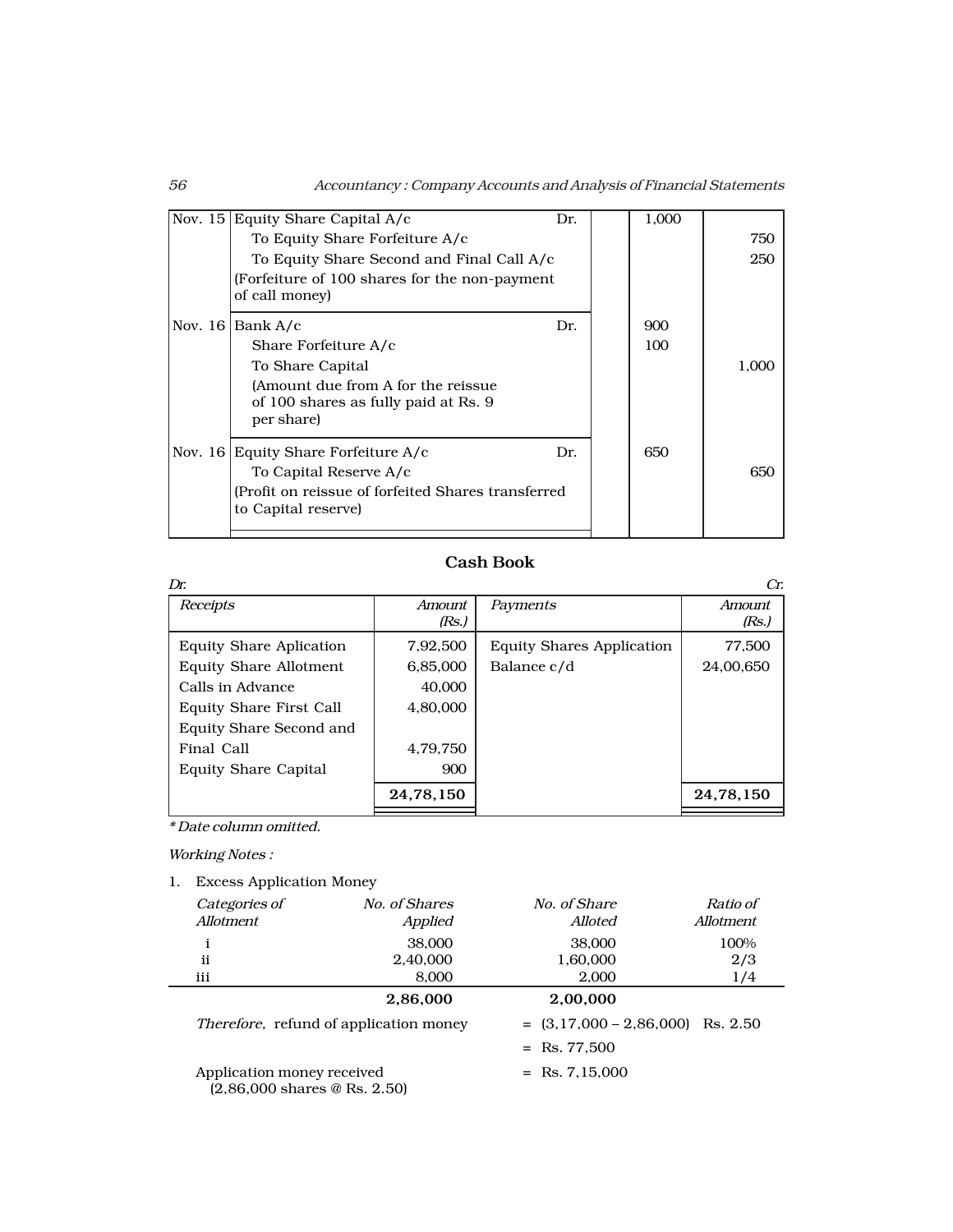| Application money due :<br>$(2,00,000 \text{ shares } @$ Rs. 2.50) | $=$ Rs. 5,00,000 |
|--------------------------------------------------------------------|------------------|
| Excess application money                                           | Rs. 2,15,000     |

2. Amount of Calls in Advance

As two allotees, each holding 4,000 shares, paid the full amount on allotment, amount of calls-in-advance is thus :

8,000 shares  $(Rs. 2.50 + Rs. 2.50) = Rs. 40,000$ 

**Buy-back of Shares :** When a company purchase its own shares, it is called 'Buy-back of Shares'. Section 77A of the Companies Act, 1956 provides that the company can buy their own shares from either of the following sources :

- (a) Existing equity shareholders on a proportionate basis
	- (b) Open Market
	- (c) Odd-lot shareholders
	- (d) Employees of the company

The company can buy back its own shares either from the free reserves, securities premium or from the proceeds of any shares or other specified securities. In case shares are bought back out of free reserves, the company must transfer a sum equal to the nominal value of shares bought back to 'Capital Redemption Reserve Account'.

Section 77A of the Companies Act 1956 has laid down the following procedures for buy back of shares :

- (a) The Articles of the Association must authorise the company for the buy back of shares.
- (b) A special resolution must be passed in the companies' Annual General Body meeting.
- (c) The amount of buy back of shares in any financial year should not exceed 25% of the paid-up capital and free reserves.
- (d) The debt-equity ratio should not be more than a ratio of 2:1 after the buy back.
- (e) All the shares of buy back should be fully paid-up.
- (f) The buy-back of the shares should be completed within 12 months from the date of passing the special resolution.
- (g) The company should file a solvency declaration with the Registrar and SEBI which must be signed by at least two directors of the company.

## *Illustration 22*

Garima Limited issued a prospectus inviting applications for 3,000 shares of Rs. 100 each at a premium of Rs.20 payable as follows:

On Application Rs.20 per share On Allotment Rs.50 per share (Including premium) On First call Rs.20 per share On Second call Rs.30 per share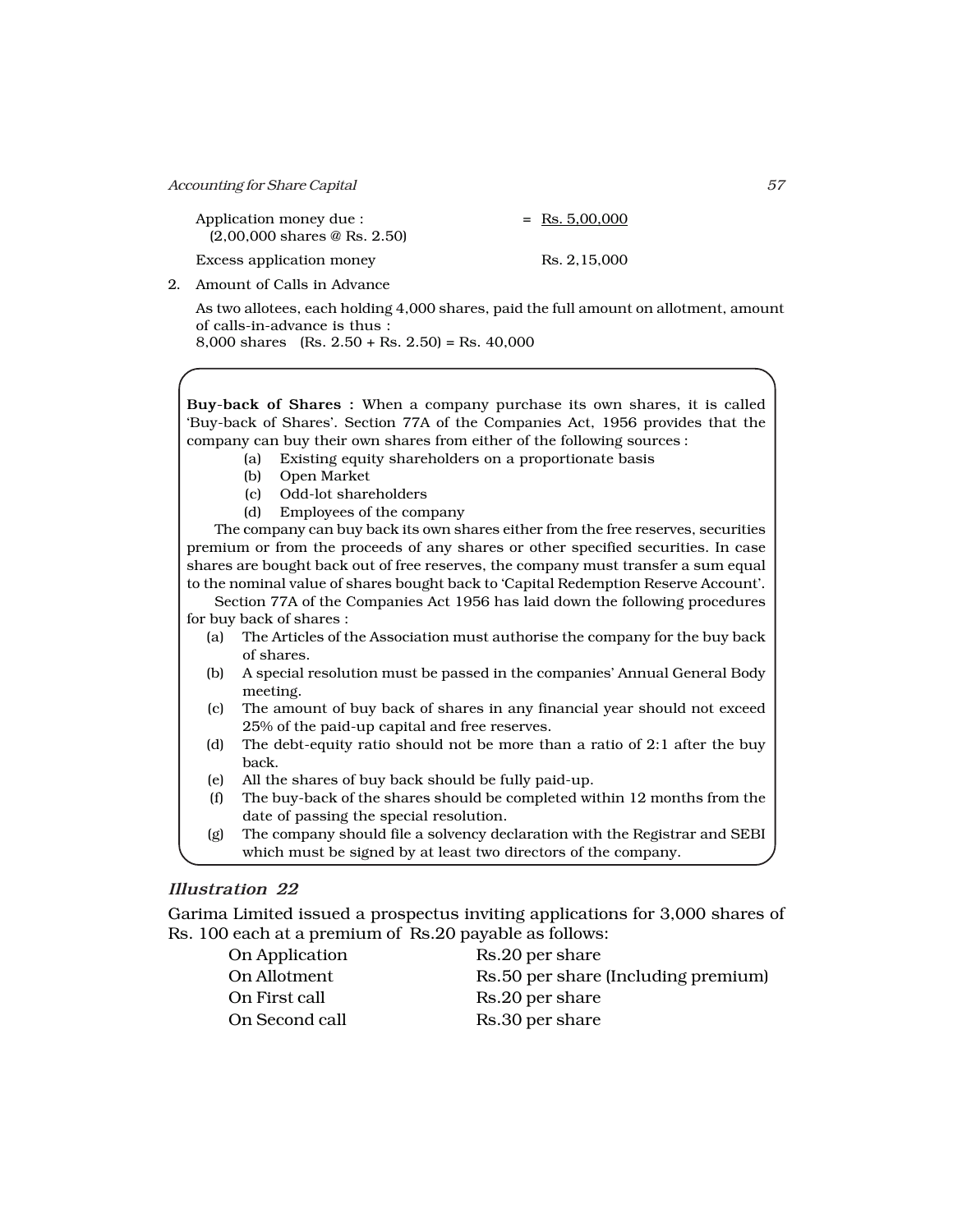Applications were received for 4,000 shares and allotments made on prorata basis to the applicants of 3,600 shares, the remaining applications being rejected, money received on application was adjusted on account of sums due on allotment.

Renuka to whom 360 shares were allotted, failed to pay allotment money and calls money, and her shares were forfeited.

Kanika, the applicant of 200 shares failed to pay the two calls, her shares were also forfeited. All these shares were sold to Naman as fully paid for Rs.80 per share. Show the journal entries in the books of the company.

## *Solution:*

| Date | Particulars                                                                                                                                          |     | L.F. | Debit    | Credit   |
|------|------------------------------------------------------------------------------------------------------------------------------------------------------|-----|------|----------|----------|
|      |                                                                                                                                                      |     |      | Amount   | Amount   |
|      |                                                                                                                                                      |     |      | (Rs.)    | (Rs.)    |
|      | Bank A/c                                                                                                                                             | Dr. |      | 80,000   |          |
|      | To Share Application A/c                                                                                                                             |     |      |          | 80,000   |
|      | (Application money received on 4,000<br>shares @ Rs. 20 per share)                                                                                   |     |      |          |          |
|      | Share Application A/c                                                                                                                                | Dr. |      | 80,000   |          |
|      | To Share Capital A/c                                                                                                                                 |     |      |          | 60,000   |
|      | To Share Allotment A/c                                                                                                                               |     |      |          | 12,000   |
|      | To Bank A/c                                                                                                                                          |     |      |          | 8,000    |
|      | (Transfer of application money on 3,000 shares<br>to Share Capital Account, on 600 shares<br>to Allotment Account, and on of 400<br>shares refunded) |     |      |          |          |
|      | Share Allotment A/c                                                                                                                                  | Dr. |      | 1,50,000 |          |
|      | To Share Capital A/c                                                                                                                                 |     |      |          | 90,000   |
|      | To Securities Premium A/c                                                                                                                            |     |      |          | 60,000   |
|      | (Money due on allotment @ Rs. 50 per share<br>on 3,000 shares including Rs.20 on account<br>of share premium)                                        |     |      |          |          |
|      | Bank A/c                                                                                                                                             | Dr. |      | 1,21,440 |          |
|      | To Share Allotment A/c                                                                                                                               |     |      |          | 1,21,440 |
|      | (Money received on share allotment)                                                                                                                  |     |      |          |          |
|      | Share First Call A/c                                                                                                                                 | Dr. |      | 60,000   |          |
|      | To Share Capital A/c                                                                                                                                 |     |      |          | 60,000   |
|      | (Money due on call on 3,000 shares @<br>Rs.20 per share)                                                                                             |     |      |          |          |

# **Books of Garima Limited Journal**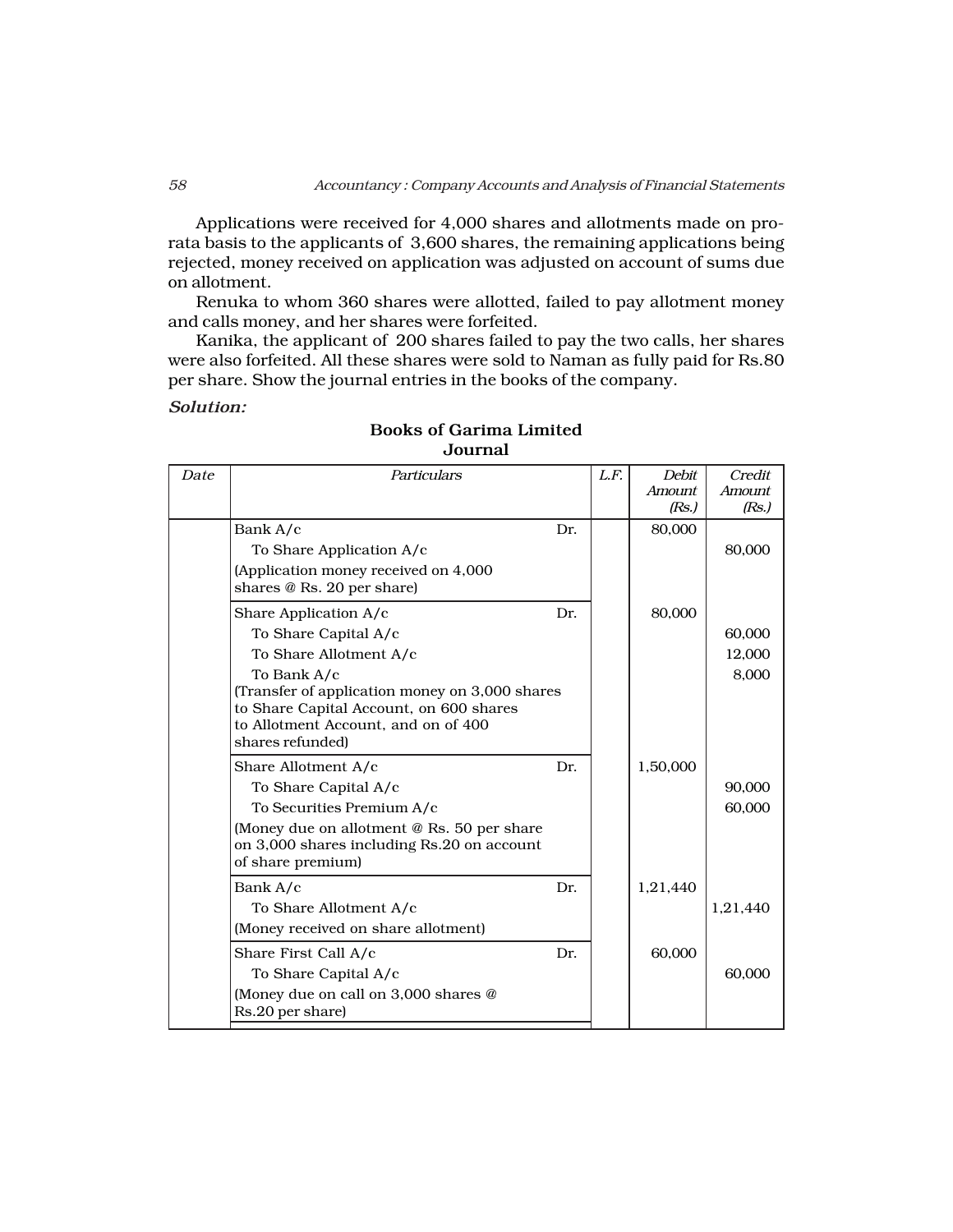| Bank A/c                                    | Dr. | 48,800 |        |
|---------------------------------------------|-----|--------|--------|
| To Share First Call A/c                     |     |        | 48,800 |
| (First call money received on 2,440 shares) |     |        |        |
| Share Second and Final Call A/c             | Dr. | 90,000 |        |
| To Share Capital A/c                        |     |        | 90,000 |
| (Money due on call on 3,000 shares @        |     |        |        |
| Rs.30 per share)                            |     |        |        |
| Bank A/c                                    | Dr. | 73,200 |        |
| To Share Second and Final Call A/c          |     |        | 73,200 |
| (Second and Final Call money received       |     |        |        |
| on $2,440$ shares)                          |     |        |        |
| Share Capital A/c                           | Dr. | 56,000 |        |
| Securities Premium A/c                      |     | 7,200  |        |
| To Share Allotment A/c                      |     |        | 16,560 |
| To Share First Call A/c                     |     |        | 11,200 |
| To Share Second and Final A/c               |     |        | 16,800 |
| To Share Forfeiture A/c                     |     |        | 18,640 |
| (Forfeiture of 560 shares)                  |     |        |        |
| Bank A/c                                    | Dr. | 44,800 |        |
| Shares Forfeiture A/c                       | Dr. | 11,200 |        |
| To Share Capital A/c                        |     |        | 56,000 |
| (Reissue of 560 forfeited shares)           |     |        |        |
| Shares Forfeiture A/c                       | Dr. | 7,440  |        |
| To Capital Reserve                          |     |        | 7.440  |
| (Profit on reissue of 560 forfeited         |     |        |        |
| shares transferred to Capital reserve)      |     |        |        |
|                                             |     |        |        |

*Working Notes :*

Amount received on allotment has been calculated as follows:

|               |                                                                                             | (Rs.)    |
|---------------|---------------------------------------------------------------------------------------------|----------|
|               | Total money due on allotment (including premium)                                            | 1,50,000 |
| <i>Less :</i> | Application money received on 600 shares adjusted<br>towards allotment money                | (12,000) |
| <i>Less :</i> | Net amount due on allotment on 3,000 shares<br>Allotment money due on 360 shares alloted to | 1,38,000 |
|               | $\frac{360}{3,000} \times 1,38,000$<br>Renuka, not received                                 | (16,560) |
|               | Net amount received on 2,640 shares                                                         |          |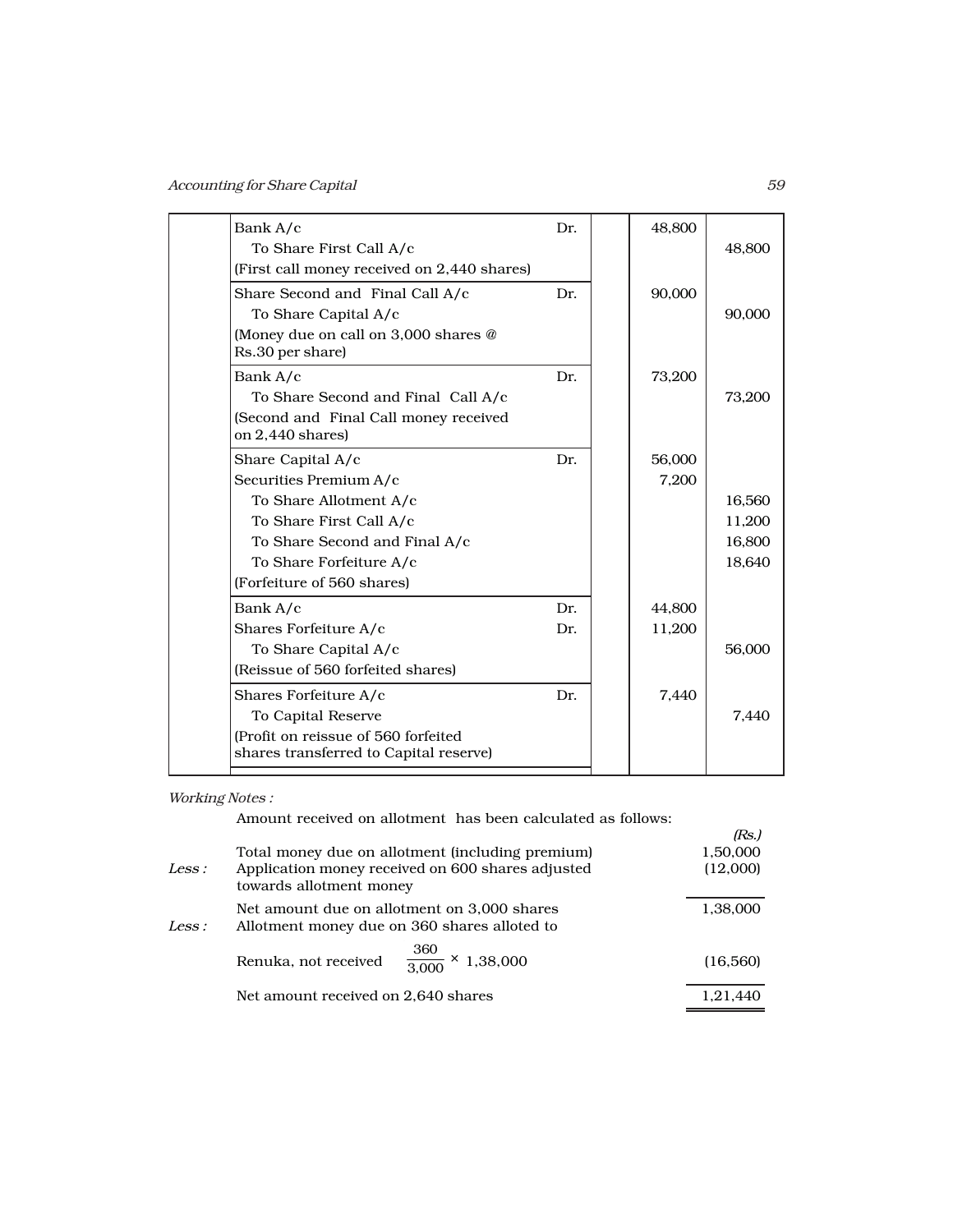Since the allotment money which includes securities premium of Rs. 20 per share has not been received on 360 shares held by Renuka (now forfeited) has been debited to Securities premium account as per rules.

Amount forefeited has been worked out as follows :

Application money received from Renuka:  $360 \times \frac{3,600}{3,000}$  $3600$  $\frac{360 \times 3000}{3000}$  = 432 Rs. 20 = Rs. 8,640

Application and Allotment money received from Kanika on 200 shares Rs. 10,000 Total amount received on forefeited shares Rs. 18,640

#### **Do it Yourself**

Excel Company Limited made an issue of 1,00,000 Equity Shares of Rs.10 each, payable as follows :

| On Application          | Rs.2.50 per share |
|-------------------------|-------------------|
| On Allotment            | Rs.2.50 per share |
| On First and Final Call | Rs.5.00 per share |

X, the holder of 400 shares did not pay the call money and his shares were forfeited. 200 of the forfeited shares were reissued as fully paid at Rs.8 per share. Draft necessary journal entries and prepare Share Capital and Share Forfeiture accounts in the books of the company.

#### **Test Your Understanding – III**

- (a) If a Share of Rs. 10 on which Rs. 8 is called-up and Rs. 6 is paid as forfeited. State with what amount the Share Capital account will be debited.
- (b) If a Share of Rs. 10 on which Rs. 6 has been paid is forfeited, at what minimum price it can be reissued.
- (c) Ahluwalia Ltd. issued 1,000 equity shares of Rs. 100 each as fully paid-up in consideration of the purchase of plant and machinery worth Rs. 1,00,000. What entry will be recorded in company's journal.

#### *Illustration 23*

Sunrise Company Limited offered for public subscription 10,000 shares of Rs.10 each at Rs. 11 per share. Money was payable as follows:

Rs. 3 on application

Rs. 4 on allotment (including premium)

Rs. 4 on first and final call.

Applications were received for 12,000 shares and the directors made *prorata* allotment.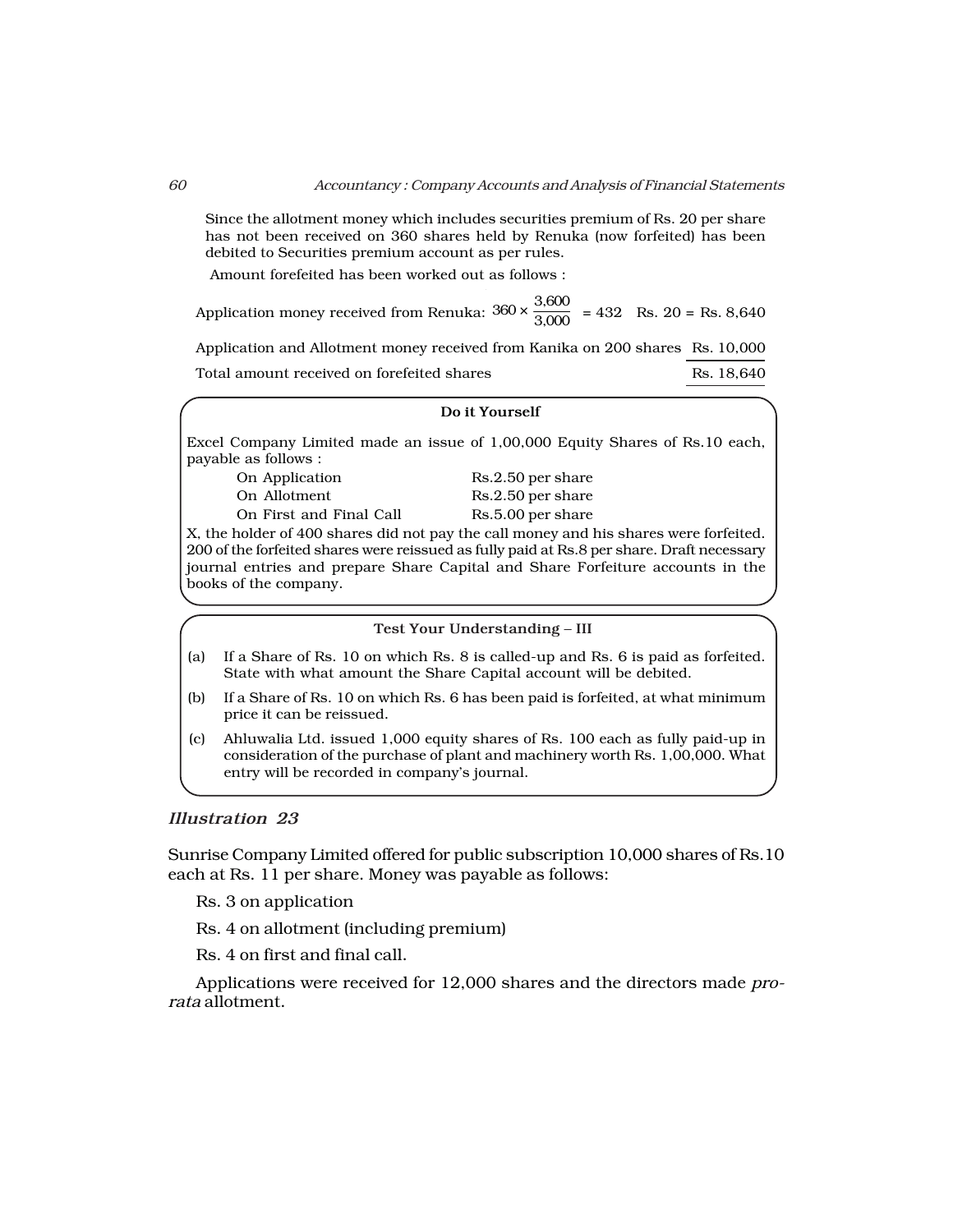Mr. Ahmad*,* an applicant for 120 shares, could not pay the allotment and call money, and Mr. Basu, a holder of 200 shares, failed to pay the call. All these shares were forfeited.

Out of the forfeited shares, 150 shares (the whole of Mr. Ahmad's shares being included) were issued at Rs. 8 per share. Record journal entries for the above transactions and prepare the share forfeiture account.

#### *Solution:*

| Date | Particulars                                                                                                                                                                                      |     | L.F. | Debit<br><i>Amount</i><br>(Rs.) | Credit<br>Amount<br>(Rs.) |
|------|--------------------------------------------------------------------------------------------------------------------------------------------------------------------------------------------------|-----|------|---------------------------------|---------------------------|
|      | Bank A/c<br>To Share Application A/c<br>(Application money received on 12,000 shares<br>@ Rs. 3 per share)                                                                                       | Dr. |      | 36,000                          | 36,000                    |
|      | Share Application A/c<br>To Share Capital A/c<br>To Share Allotment A/c<br>(Transfer of application money to share capital)<br>account on 10,000 shares and the balance<br>to allotment account) | Dr. |      | 36,000                          | 30,000<br>6,000           |
|      | Share Allotment A/c<br>To Share Capital A/c<br>To Securities Premium A/c<br>(Money due on allotment @ Rs. 4 per share<br>on 10,000 shares including Rs. 1 on account<br>of premium)              | Dr. |      | 40,000                          | 30,000<br>10,000          |
|      | Bank A/c<br>To Share Allotment A/c<br>(Money received on share allotment: See note 1)                                                                                                            | Dr. |      | 33,660                          | 33,660                    |
|      | Share first and Final Call A/c<br>Share Capital A/c<br>(Money due on call on 10,000 shares<br>@ Rs. 4 per share)                                                                                 | Dr. |      | 40,000                          | 40,000                    |
|      | Bank A/c<br>To Share first and Final Call A/c<br>(Call money received on 9,700 shares)                                                                                                           | Dr. |      | 38,800                          | 38,800                    |

# **Books of Sunrise Company Limited Journal**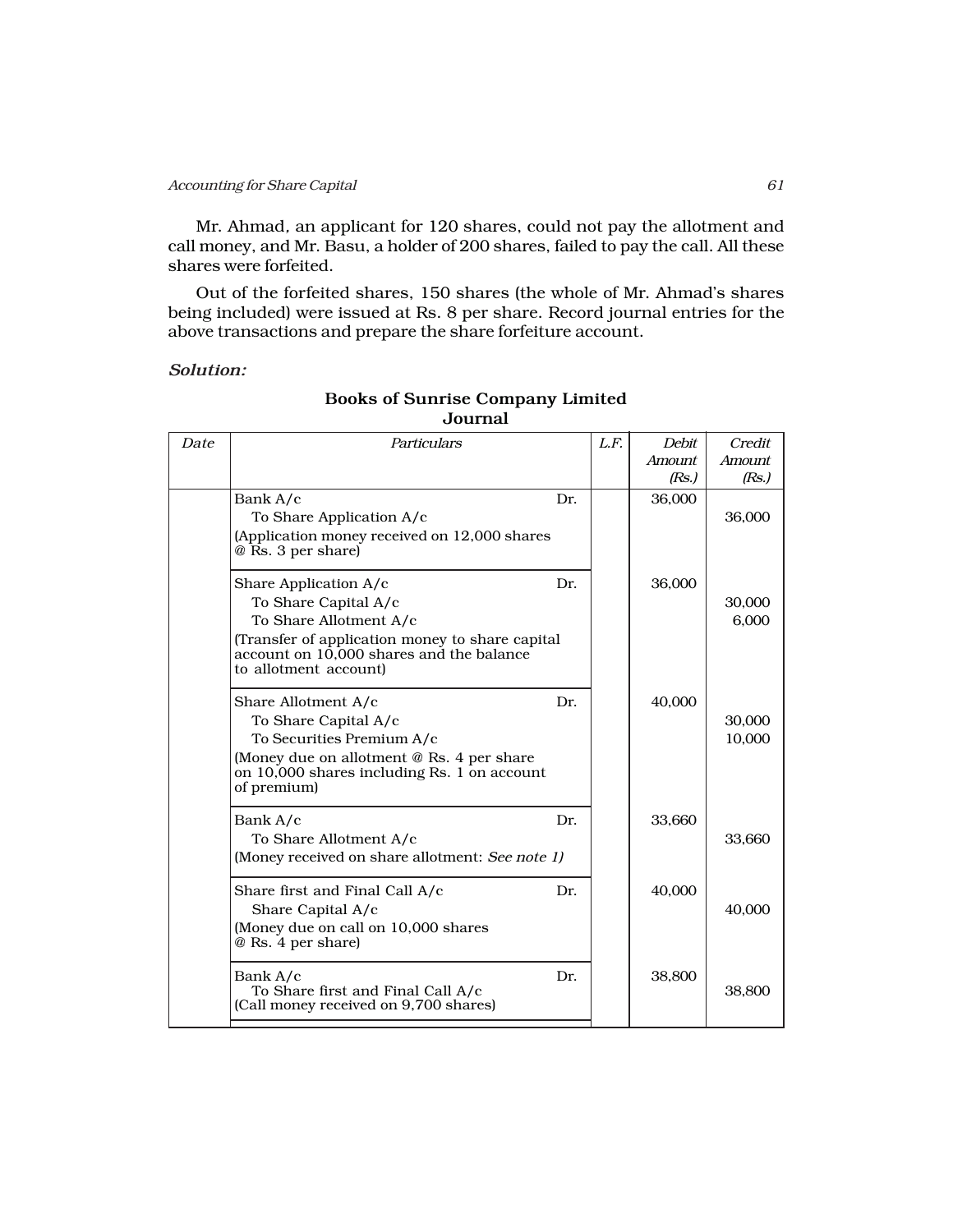| Share Capital A/c<br>Securities Premium A/c<br>To Share Allotment A/c<br>To Share first and Final Call A/c<br>To Share Forfeiture A/c | Dr.        | 3,000<br>100 | 340<br>1,200<br>1,560 |
|---------------------------------------------------------------------------------------------------------------------------------------|------------|--------------|-----------------------|
| (Forfeiture of 300 shares)<br>Bank A/c<br>Shares Forfeiture A/c<br>To Share Capital A/c<br>(Reissue of 150 forfeited shares)          | Dr.<br>Dr. | 1,200<br>300 | 1,500                 |
| Shares Forfeiture A/c<br>To Capital Reserve A/c<br>(Profit on reissue of 150)<br>forfeited shares transferred)                        | Dr.        | 360          | 360                   |

## **Share Forfeiture Account**

| Dr.         |                 |      |                      |             |      | Cr.                    |
|-------------|-----------------|------|----------------------|-------------|------|------------------------|
| <i>Date</i> | Particulars     | J.F. | Amount Date<br>(Rs.) | Particulars | J.F. | <i>Amount</i><br>(Rs.) |
|             | Share Capital   |      | 300                  | Sundries    |      | 1,560                  |
|             | Capital Reserve |      | 360                  |             |      |                        |
|             | Balance c/d     |      | 900                  |             |      |                        |
|             |                 |      | 1,560                |             |      | 1,560                  |
|             |                 |      |                      |             |      |                        |

*Working Notes :*

1. Amount received on allotment has been calculated as follows:

|              |                                                                                                                | (Rs.)   |
|--------------|----------------------------------------------------------------------------------------------------------------|---------|
|              | Total money due on 10,000 shares @ Rs. 4 per share                                                             | 40,000  |
| <i>Less:</i> | Application Money Received on 2,000 shares adjusted<br>against allotment money                                 | (6,000) |
| <i>Less:</i> | Net amount due on allotment<br>Amount due from an applicant for 120 shares who<br>was allotted only 100 shares | 34,000  |
|              | $\frac{100}{100} \times 34,000$<br>10.000                                                                      | (340)   |
|              | Amount received on allotment                                                                                   | 33.660  |

2. Securities Premium Account has been debited only with Rs. 100 relating to 100 shares allotted Mr. Ahmad's shares from whom the allotment money (including premium) has not been received.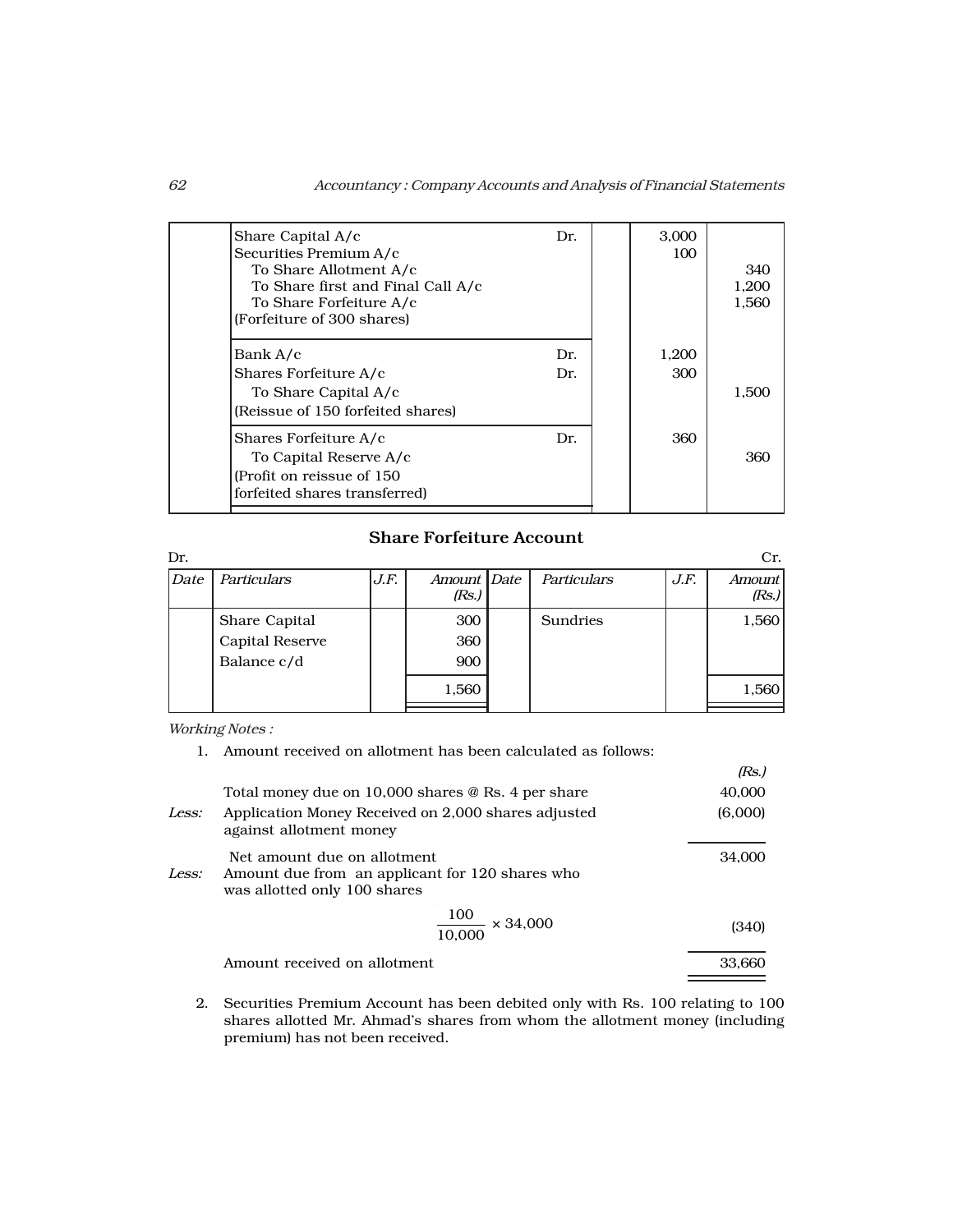#### *Accounting for Share Capital 63*

|    | 3. Shares Forfeiture Account represents the money received on forfeited shares<br>excluding Securites premium. This has been worked out as follows: |       |
|----|-----------------------------------------------------------------------------------------------------------------------------------------------------|-------|
|    |                                                                                                                                                     | (Rs.) |
|    | Mr. Ahmad has paid application money @ Rs. 3 per share on 120 shares                                                                                | 360   |
|    | Mr. Basu has paid @ Rs. 6 per share on 200 shares                                                                                                   | 1,200 |
|    | in (application and allotment money excluding premium)                                                                                              |       |
|    | Total amount received                                                                                                                               | 1,560 |
|    |                                                                                                                                                     |       |
|    |                                                                                                                                                     | (Rs.) |
| 4. | Amount received from Mr. Ahmad on 100 shares forfeited                                                                                              | 360   |
|    | which have been reissued                                                                                                                            |       |
|    | Amount received from <i>Mr. Basu</i> on 50                                                                                                          |       |
|    |                                                                                                                                                     |       |
|    | $\frac{50}{200}$ × Rs. 1,200<br>shares forfeited which have been reissued                                                                           | 300   |
|    | Total amount received on 150 shares which have                                                                                                      | 660   |
|    | been forfeited and later reissued                                                                                                                   |       |
|    | Less: Discount on reissue of forfeited shares (150)<br>Rs. 21                                                                                       | 300   |
|    | Amount of Capital Profit transferred to capital reserve                                                                                             | 360   |
|    |                                                                                                                                                     |       |

#### **Do it Yourself**

#### **Journalise the following :**

- (a) The directors of a company forfeited 200 equity shares of Rs.10 each on which Rs. 800 had been paid. The shares were reissued upon payment of Rs.1,500.
- (b) A holds 100 shares of Rs.10 each on which he has paid Re.1 per share on application. B holds 200 shares of Rs.10 each on which he has paid Re.1 on application Rs.2 on allotment. C holds 300 shares of Rs.10 each who has paid Re.1 on applications, Rs.2 on allotment and Rs.3 on first call. They all failed to pay their arrears and second call of Rs.4 per share as well. All the shares of A, B and C were forfeited and subsequently reissued at Rs.11 per share as fully Paid-up.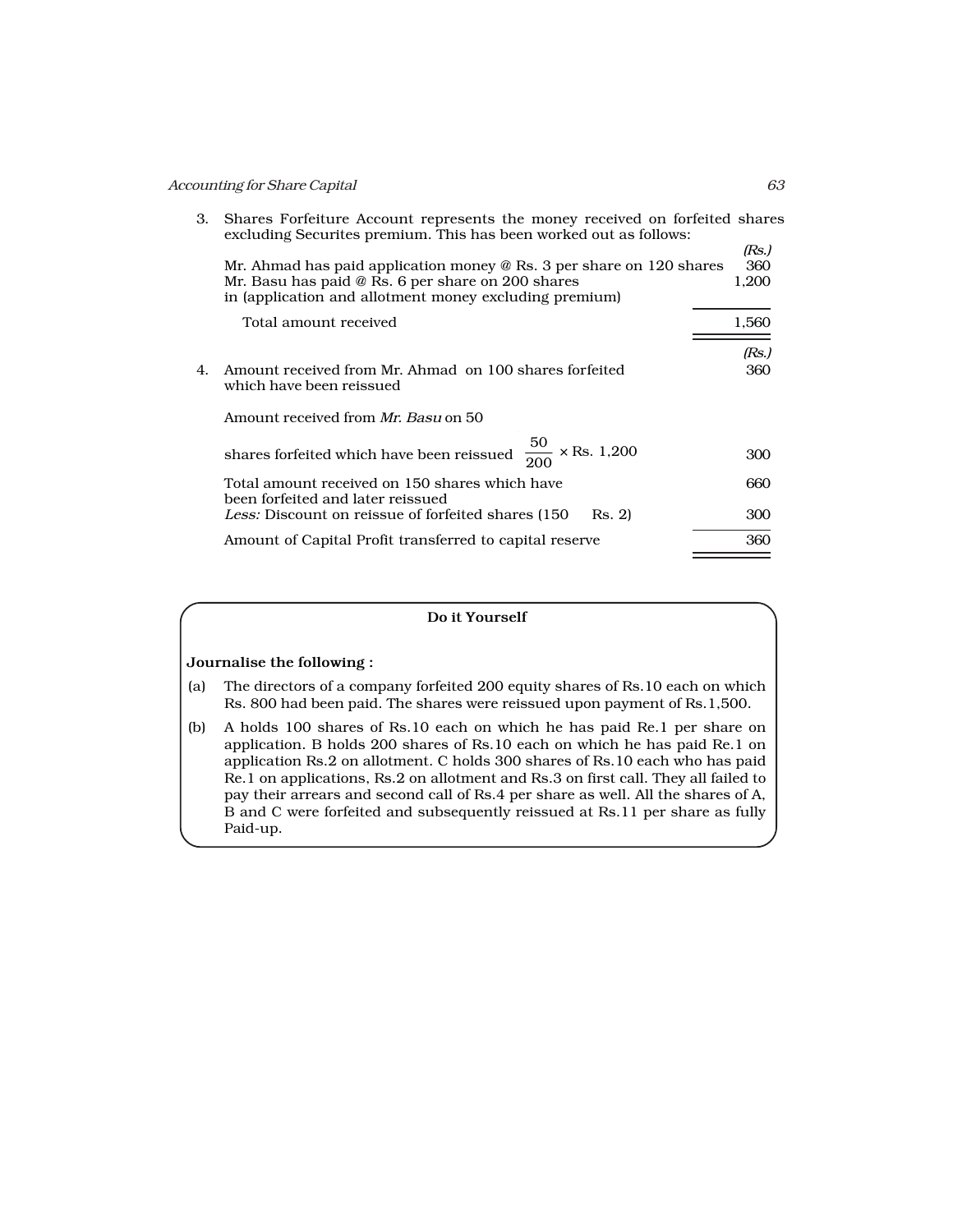#### *Termes Used in the Chapter*

- 1. Joint Stock Company 16. Discount on Shares
- 
- 
- 
- 5. Unissued Capital 20. Calls on Shares<br>6. Subscribed Capital 21. Calls in Arrears
- 6. Subscribed Capital
- 7. Subscribed and fully paid-up 22. Calls in Advance
- 8. Subscribed but not fully paid up 23. Over subscription
- 
- 
- 
- 12. Preference Shares 27. Buy-back of Shares
- 13. Non-redeemable Preference Shares
- 14. Equity Shares
- 15. Issue of Shares for Consideration Other than Cash
- 
- 2. Share Capital 17. Premium on Shares
- 3. Authorised Capital 18. Application Money
- 4. Issued Capital 19. Minimum Subscription
	-
	-
	-
	-
	-
- 9. Paid-up Capital 24. Under subscription 10. Reserve Capital 25. Forfeiture of Shares
	- 26. Reissue of forfeited shares
	-

#### *Summary*

*Company:* An organisation consisting of individuals called 'shareholders' by virtue of their holding the shares of a company, who can act as legal person as regards its business through board of directors.

*Share:* Fractional part of the capital, and forms the basis of ownership in a company. Shares are generally of two types, viz. equity shares and preference shares, according to the provisions of the Companies Act, 1956. Preference shares again are of different types based on varying shades of rights attached to them.

Share Capital of a company is collected by issuing shares to either a select group of persons through the route of private placements and/or offered to the public for subscription. Thus, the issue of shares is basic to the capital of a company. Shares are issued either for cash or for consideration other than cash, the former being more common. Shares are said to be issued for consideration other than cash when a company purchases business, or some asset/assets, and the vendors have agreed to receive payment in the form of fully paid shares of a company.

*Stages of Share Issue:* The issue of shares for cash is required to be made in strict conformity with the procedure laid down by law for the same. When shares are issued for cash, the amount on them can be collected at one or more of the following stages:

- (i) Application for shares
- (ii) Allotment of shares
- (iii) Call/Calls on shares.

*Calls in Arrears:* Sometimes, the full amount called on allotment and/or call (calls) is not received from the allottees/shareholders. The amount not so received are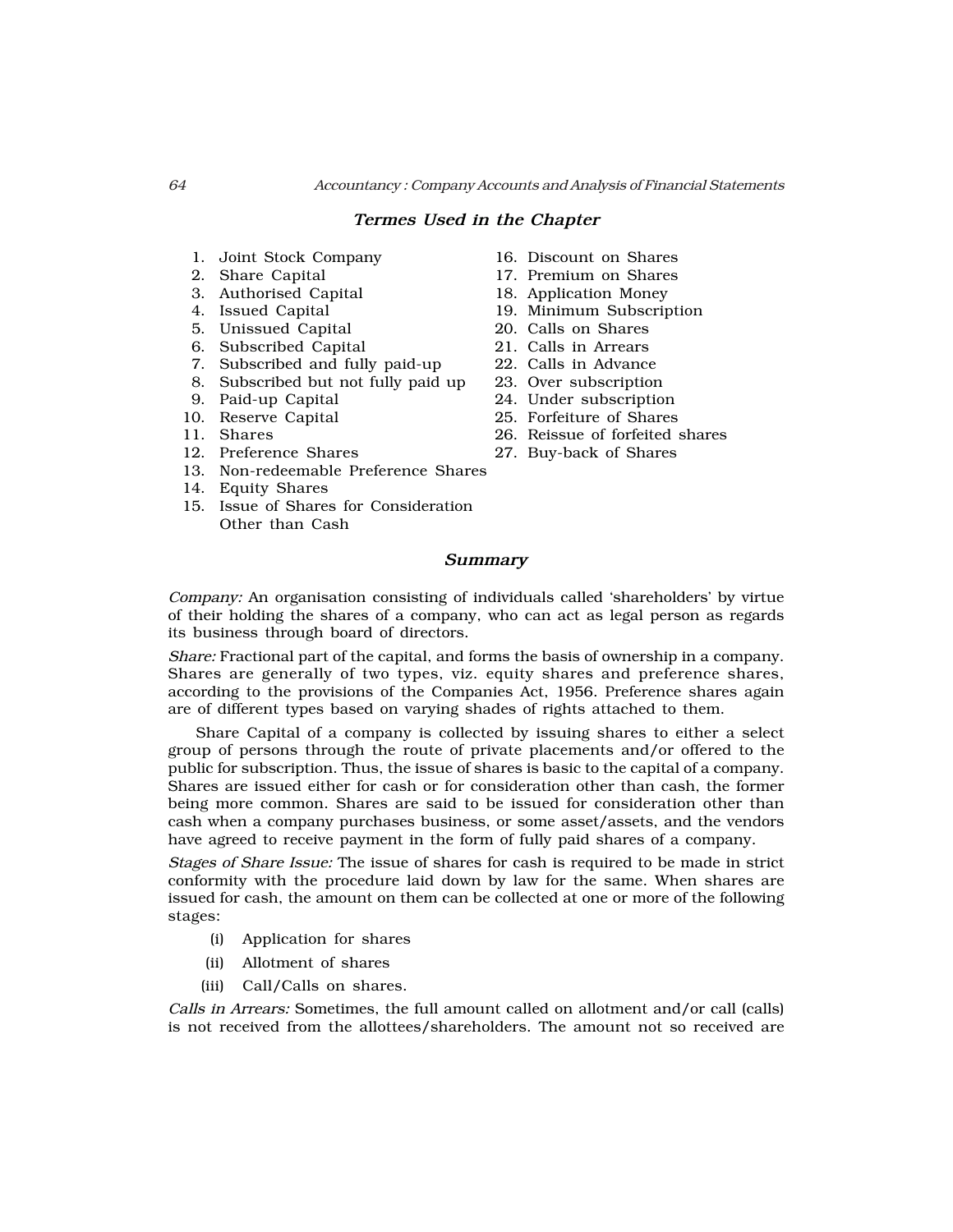#### *Accounting for Share Capital 65*

cumulatively called 'Unpaid calls' or 'Calls in Arrears'. However, it is not mandatory for a company to maintain a separate Calls-in-Arrears Account. There are also instances where some shareholders consider it discreet to pay a part or whole of the amount not yet called-up on the shares allotted to them. Any amount paid by a shareholder in the excess of the amount due from him on allotment/call (calls) is known as 'Calls in Advance' for which a separate account is maintained. A company has the power to charge interest on calls in arrears and is under an obligation to pay interest on calls-in-advance if it accepts them in accordance with the provisions of Articles of Association.

*Over Subscription:* It is possible for the shares of some companies to be over subscribed which means that applications for more shares are received than the number offered for subscription.

If the amount of minimum subscription is not received to the extent of 90%, the issue dissolves. In case the applications received are less than the number of shares offered to the public, the issue is termed as 'under subscribed'.

*Issue of Shares at Premium:* Irrespective of the fact that shares have been issued for consideration other than cash, they can be issued either at par or at premium. The issue of shares at par implies that the shares have been issued for an amount exactly equal to their face or nominal value. In case shares are issued at a premium, i.e. at an amount more than the nominal or par value of shares, the amount of premium is credited to a separate account called 'Securities Premium Account', the use of which is strictly regulated by law.

*Issue of Shares at Discount:* Shares can as well be issued at a discount, i.e. for an amount less than the nominal or par value of shares provided the company fully complies with the provisions laid down by law with regard to the same. Apart from such compliance, shares of a company cannot ordinarily be issued at a discount. When shares are issued at a discount, the amount of discount is debited to 'Discount on Issue of Share Account', which is in the nature of capital loss for the company.

*Forfeiture of Shares:* Sometimes, shareholders fail to pay one or more instalments on shares allotted to them. In such a case, the company has the authority to forfeit shares of the defaulters. This is called 'Forfeiture of Shares'. Forfeiture means the cancellation of allotment due to breach of contract and to treat the amount already received on such shares as forfeited to the company. The precise accounting treatment of share forfeiture depends upon the conditions on which the shares have been issued — at par, premium or discount. Generally speaking, accounting treatment on forfeiture is to reverse the entries passed till the stage of forfeiture, the amount already received on the shares being credited to Forfeiture Shares Account.

*Reissue of Shares:* The management of a company is vested with the power to reissue the shares once forfeited by it, subject of course, to the terms and conditions in the articles of association relating to the same. The shares can be reissued even at a discount provided the amount of discount allowed does not exceed the credit balance of Share forfeiture account relating to shares being reissued. Therefore, discount allowed on the reissue of forfeited shares is debited to Share forfeiture account.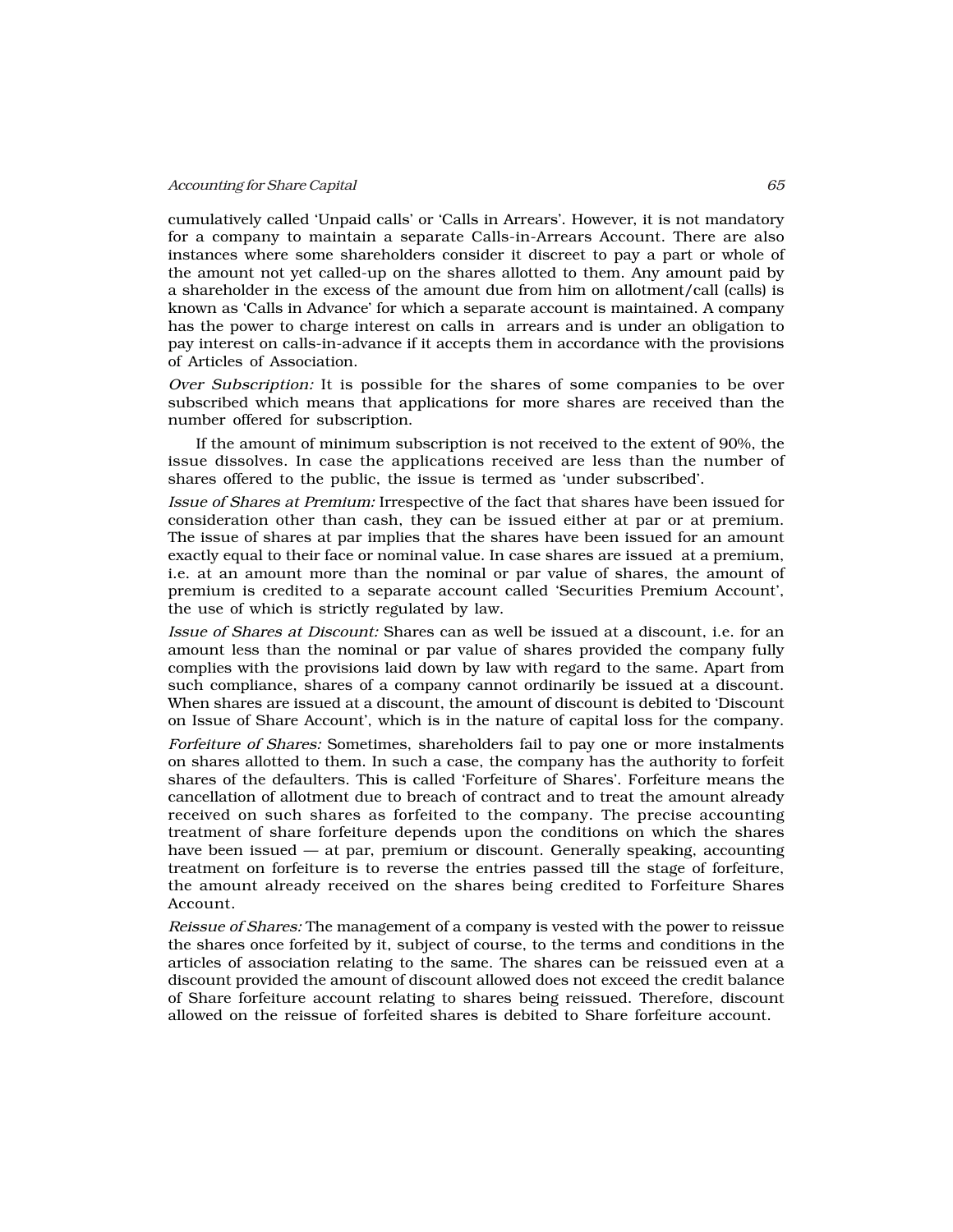Once all the forfeited shares have been reissued, any credit balance on Share forfeiture account is transferred to Capital Reserve representing profit on forfeiture of shares. In the event of all forfeited share not being reissued, the credit amount on Share forfeiture account relating to shares yet to be reissued is carried forward and the remaining balance on the account only is credited to capital reserve account.

#### *Question for Practice*

#### **Short Answer Questions**

- 1. What is public company?
- 2. What is a private company.
- 3. When can shares be Forfeited?
- 4. What is meant by Calls in Arrears?
- 5. What do you mean by a listed company?
- 6. What are the uses of securities premium?
- 7. What is meant by Calls in Advance?
- 8. Write a brief note on "Minimum Subscription".

# **Long Answer Questions**

- 1. What is meant by the word 'Company'? Describe its characteristics.
- 2. Explain in brief the main categories in which the share capital of a company is divided.
- 3. What do you mean by the term 'share'? Discuss the type of shares, which can be issued under the Companies Act, 1956 as amended to date.
- 4. Discuss the process for the allotment of shares of a company in case of over subscription.
- 5. What is a 'Preference Share'? Describe the different types of preference shares.
- 6. Describe the provisions of law relating to 'Calls in Arrears' and 'Calls in Advance'.
- 7. Explain the terms 'Over subscription' and 'Under subscription'. How are they dealt with in accounting records?
- 8. Describe the purposes for which a company can use the amount of Securities Premium.
- 9. State clearly the conditions under which a company can issue shares at a discount.
- 10. Explain the term 'Forfeiture of Shares' and give the accounting treatment on forfeiture.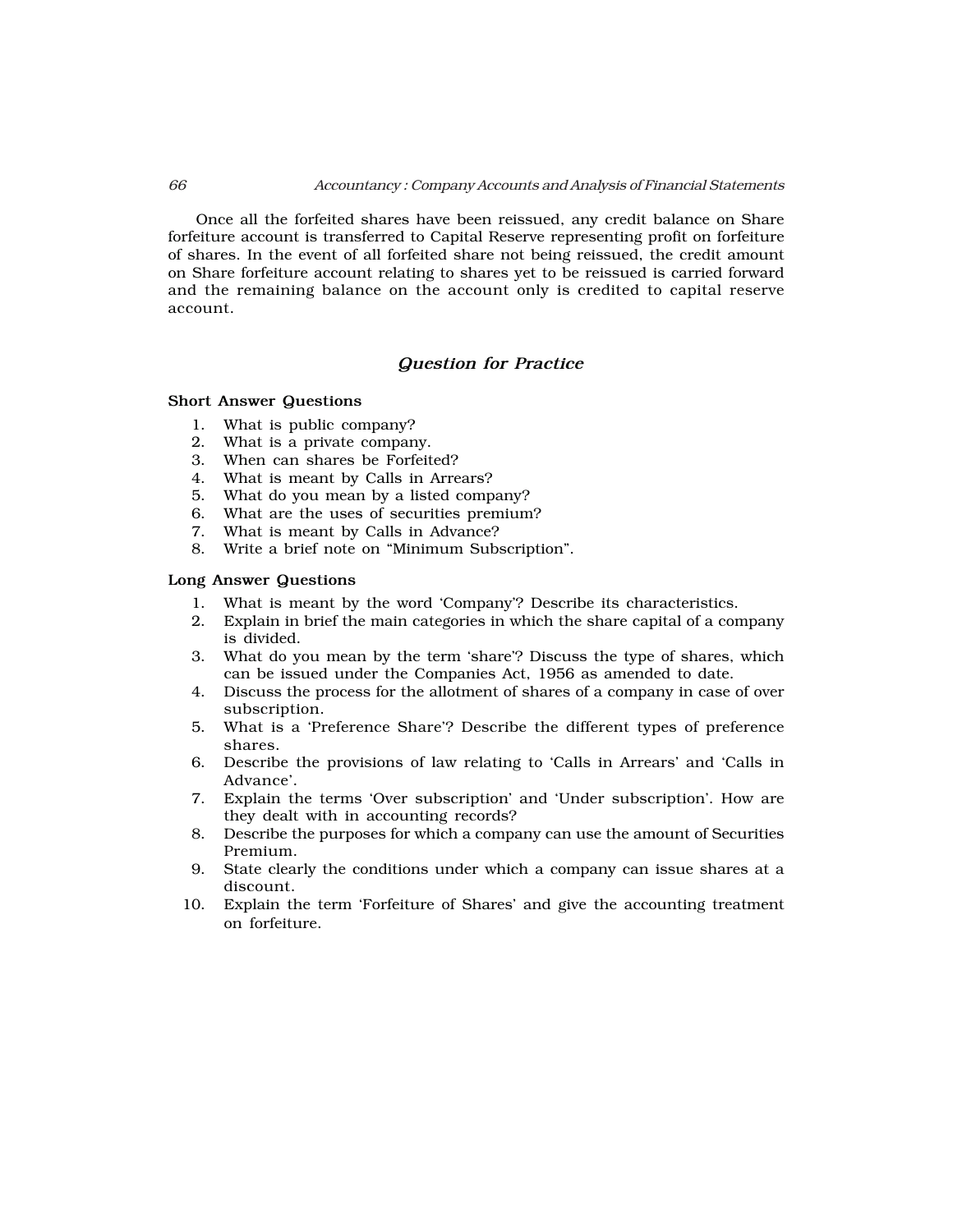#### *Numerical Questions*

1. Anish Limited issued 30,000 equity shares of Rs.100 each payable at Rs.30 on application, Rs.50 on allotment and Rs.20 on Ist and final call. All money was duly received.

Record these transactions in the journal of the company.

- 2. The Adarsh Control Device Ltd. was registered with the authorised capital of Rs.3,00,000 divided into 30,000 shares of Rs.10 each, which were offered to the public. Amount payable as Rs.3 per share on application, Rs.4 per share on allotment and Rs.3 per share on first and final call. These shares were fully subscribed and all money was dully received. Prepare journal and Cash Book.
- 3. Software Solution India Ltd. invited applications for 20,000 equity shares of Rs.100 each, payable Rs.40 on application, Rs.30 on allotment and Rs.30 on call. The company received applications for 32,000 shares. Application for 2,000 shares were rejected and money returned to applicants. Applications for 10,000 shares were accepted in full and applicants for 20,000 shares allotted half of the number of shares applied and excess application money adjusted into allotment. All money due on allotment and call was received. Prepare journal and cash book.
- 4. Rupak Ltd. issued 10,000 shares of Rs.100 each payable Rs.20 per share on application, Rs.30 per share on allotment and balance in two calls of Rs.25 per share. The application and allotment money were duly received. On first call, all members paid their dues except one member holding 200 shares, while another member holding 500 shares paid for the balance due in full. Final call was not made.

Give journal entries and prepare cash book.

5. Mohit Glass Ltd. issued 20,000 shares of Rs.100 each at Rs.110 per share, payable Rs.30 on application, Rs.40 on allotment (including Premium), Rs.20 on first call and Rs.20 on final call. The applications were received for 24,000 shares and allotted 20,000 shares and rejected 4,000 shares and amount returned thereon. The money was duly received.

Give journal entries.

6. A limited company offered for subscription of 1,00,000 equity shares of Rs.10 each at a premium of Rs.2 per share, 2,00,000 10% Preference shares of Rs.10 each at par.

The amount on share was payable as under :

| <b>Equity Shares</b> | Preference Shares   |
|----------------------|---------------------|
| Rs.3 per share       | Rs.3 per share      |
| Rs.5 per share       | Rs.4 per share      |
|                      |                     |
| Rs.4 per share       | Rs.3 per share      |
|                      | (including premium) |

All the shares were fully subscribed, called-up and paid.

Record these transactions in the journal and cash book of the company: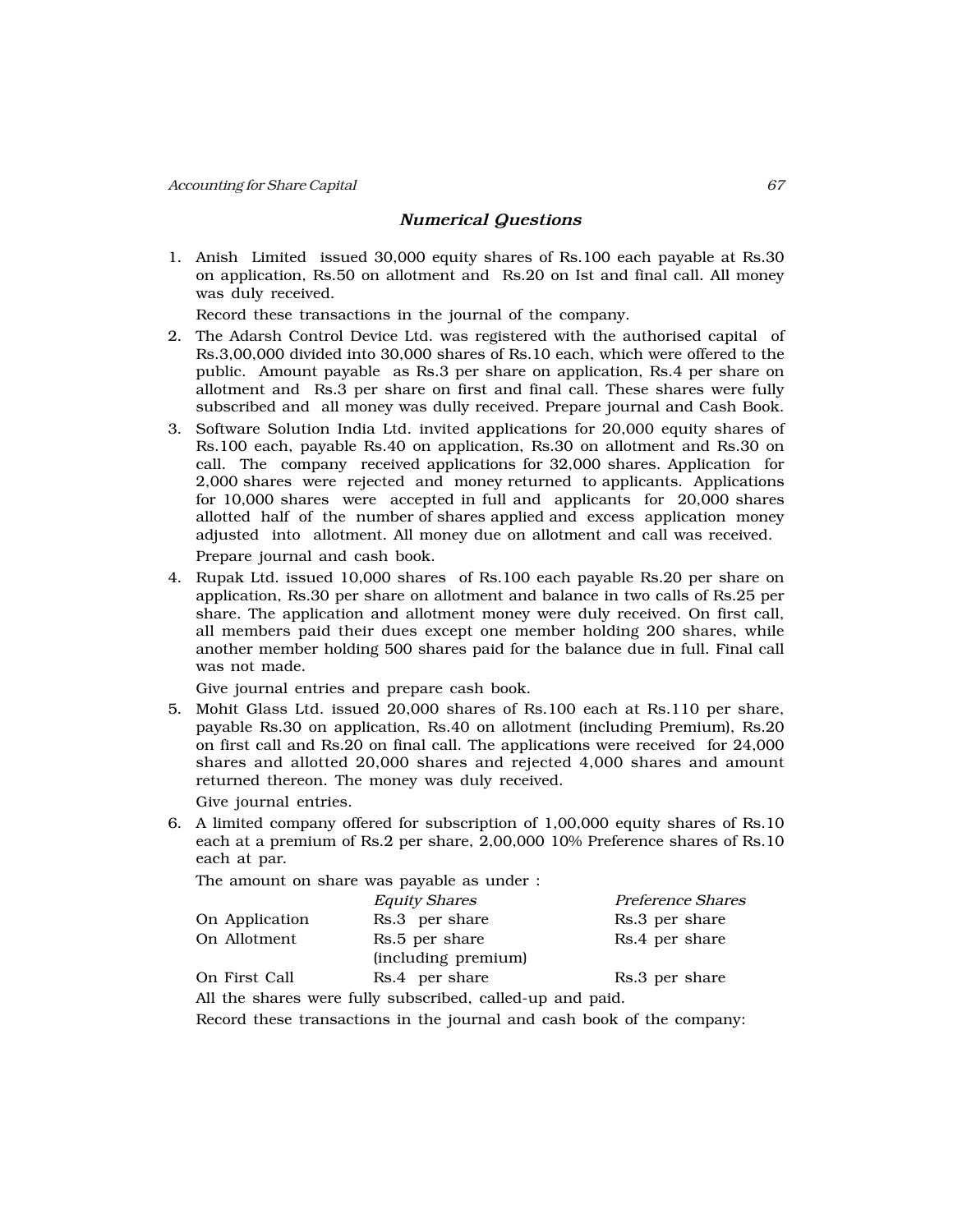7. Eastern Company Limited, with an authorised capital of Rs.10,00,000 is divided into shares of Rs.10 each, issued 50,000 shares at a premium of Rs.3 per share payable as follows:

| On Application | Rs.3 per share |  |
|----------------|----------------|--|
|                |                |  |

On Allotment (including premium) Rs.5 per share

On first call (due three months after allotment) Rs.3 per share and the balance as and when required.

Applications were received for 60,000 shares and the directors allotted the shares as follows :

- (a) Applicants for 40,000 shares received in full.
- (b) Applicants for 15,000 shares received an allotment of 8,000 shares.
- (c) Applicants for 500 shares received 200 shares on allotment, excess money being returned.

All amounts due on allotment were received.

The first call was duly made and the money was received with the exception of the call due on 100 shares.

Give journal and cash book entries to record these transactions of the company. Also prepare the Balance Sheet of the company.

8. Sumit Machine Ltd. issued 50,000 shares of Rs.100 each at discount of 5%. The shares were payable Rs.25 on application, Rs. 40 on allotment and Rs.30 on first and final call. The issue was fully subscribed and money was duly received except the final call on 400 shares. The discount was adjusted on allotment.

Give journal entries and prepare the balance sheet.

9. Kumar Ltd. purchased assets of Rs.6,30,000 from Bhanu Oil Ltd. Kumar Ltd. issued equity share of Rs.100 each fully paid in consideration. What journal entries will be made, if the shares are issued, (a) at par, (b) at discount of 10%, and (c) at premium of 20%.

(Answer: Numbers of shares issued (a) 6,300 (b) 7,000 (c) 5,250)

10. Bansal Heavy Machine Ltd. purchased machine worth Rs.3,20,000 from Handa Trader. Payment was made as Rs.50,000 cash and remaining amount by issue of equity shares of the face value of Rs. 100 each fully paid at an issue price of Rs.90 each.

Give journal entries to record the above transaction.

(Answer: Numbers of shares issued = 3,000 shares)

11. Naman Ltd. issued 20,000 shares of Rs.100 each, payable Rs.25 on application, Rs.30 on allotment , Rs.25 on first call and the balance on final call. All money duly received except Anubha, who holding 200 shares did not pay allotment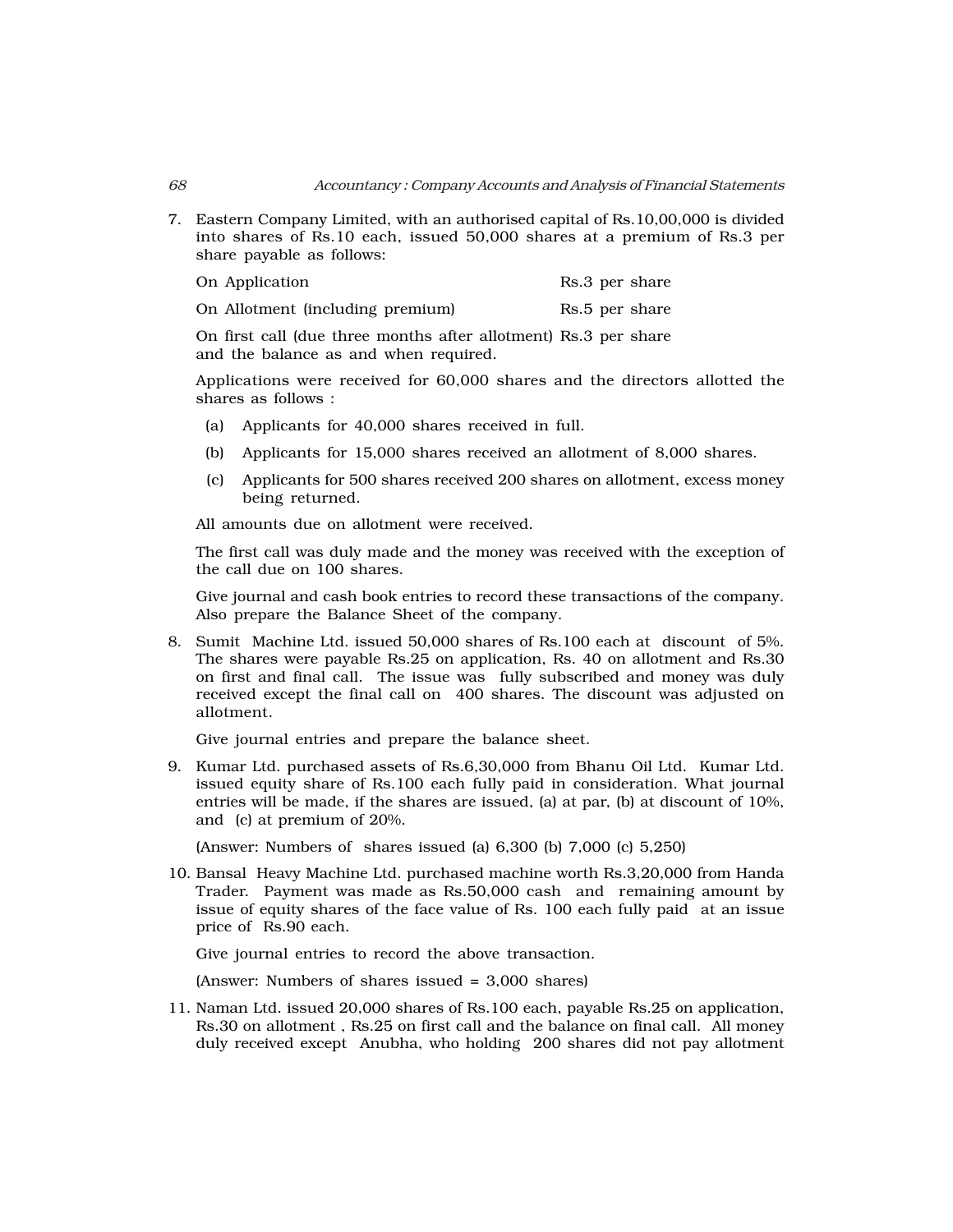and calls money and Kumkum, who holding 100 shares did not pay both the calls. The directors forfeited the shares of Anubha and Kumkum.

Give journal entries.

12. Kishna Ltd. issued 15,000 shares of Rs.100 each at a premium of Rs.10 per share, payable as follows:

| On application          | Rs.30                     |
|-------------------------|---------------------------|
| On allotment            | Rs.50 [including premium] |
| On first and final call | Rs 30                     |

All the shares subscribed and the company received all the money due, with the exception of the allotment and call money on 150 shares. These shares were forfeited and reissued to Neha as fully paid share of Rs.12 each.

Give journal entries in the books of the company.

(Answer: Capital Reserve = Rs. 4,500)

13. Arushi Computers Ltd. issued 10,000 equity shares of Rs.100 each at 10% discount. The net amount payable as follows:

| On application | Rs.20                                   |
|----------------|-----------------------------------------|
| On allotment   | $\text{Rs.30}$ (Rs.40 – discount Rs.10) |
| On first call  | Rs.30                                   |
| On final call  | Rs.10                                   |
|                |                                         |

A shareholder holding 200 shares did not pay final call. His shares were forfeited. Out of these 150 shares were reissued to Ms.Sonia at Rs.75 per share.

Give journal entries in the books of the company.

(Answer: Capital Reserve = Rs.9,750)

14. Raunak Cotton Ltd. issued a prospectus inviting applications for 6,000 equity shares of Rs.100 each at a premium of Rs.20 per shares, payable as follows:

| On application | Rs.20                     |
|----------------|---------------------------|
| On allotment   | Rs.50 [including premium] |
| On first call  | Rs.30                     |
| On final call  | Rs.20                     |
|                |                           |

Applications were received for 10,000 shares and allotment was made pro-rata to the applicants of 8,000 shares, the remaining applications being refused.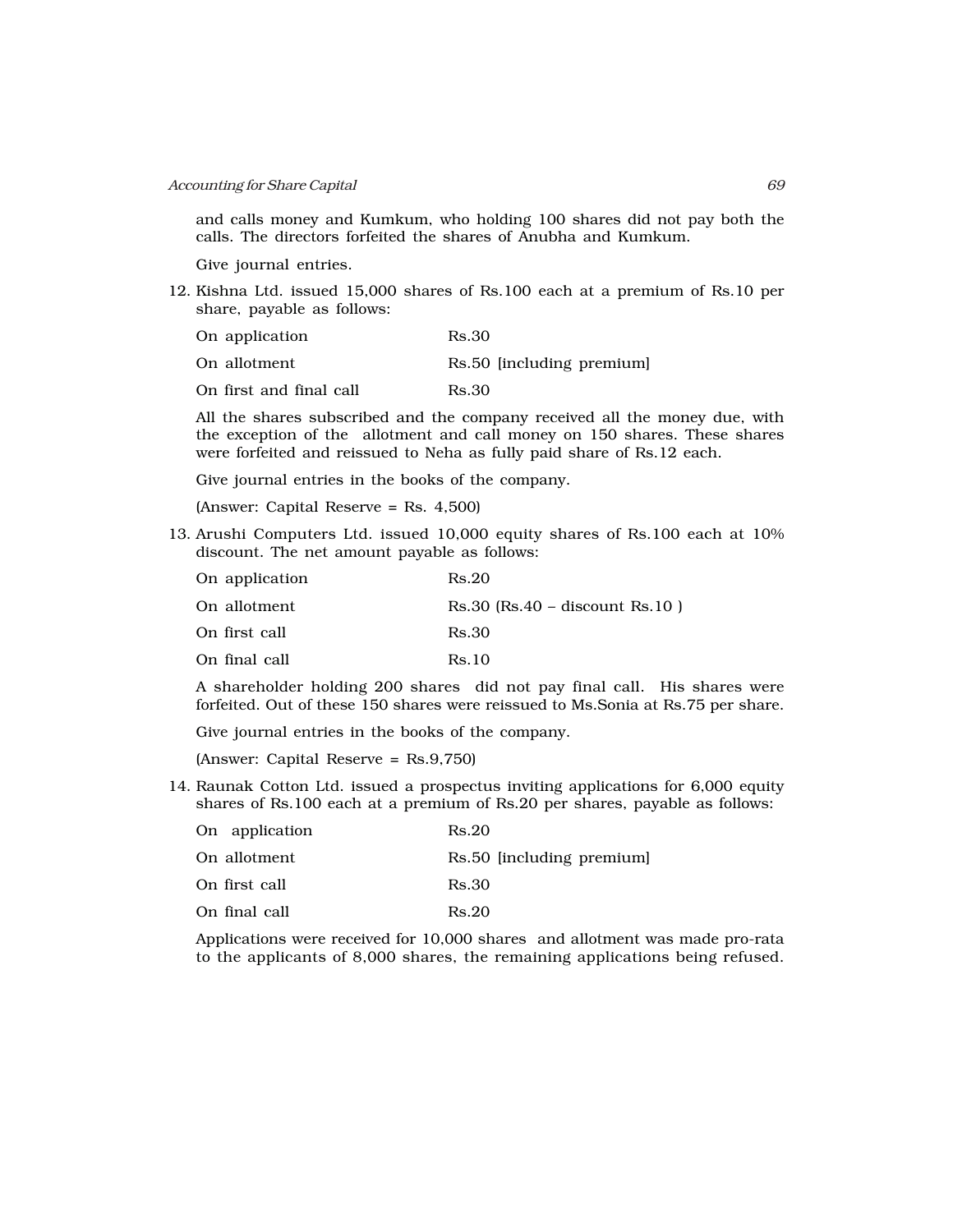Money received in excess on the application was adjusted toward the amount due on allotment.

Rohit, to whom 300 shares were allotted failed to pay allotment and calls money, his shares were forfeited. Itika, who applied for 600 shares, failed to pay the two calls and her shares were also forfeited. All these shares were sold to Kartika as fully paid for Rs.80 per share.

Give journal entries in the books of the company.

(Answer: Capital Reserve = Rs.15,500)

15. Himalaya Company Limited issued for public subscription of 1,20,000 equity shares of Rs.10 each at a premium of Rs.2 per share payable as under :

| With Application                 | Rs. 3 per share |
|----------------------------------|-----------------|
| On allotment (including premium) | Rs. 5 per share |
| On First call                    | Rs. 2 per share |
| On Second and Final call         | Rs. 2 per share |

Applications were received for 1,60,000 shares. Allotment was made on prorata basis. Excess money on application was adjusted against the amount due on allotment.

Rohan, whom 4,800 shares were allotted, failed to pay for the two calls. These shares were subsequently forfeited after the second call was made. All the shares forfeited were reissued to Teena as fully paid at Rs. 7 per share.

Record journal entries and show the transactions relating to share capital in the company's balance sheet.

 $(Answer = Rs.14,400)$ 

16. Prince Limited issued a prospectus inviting applications for 20,000 equity shares of Rs.10 each at a premium of Rs.3 per share payable as follows:

| With Application                 | Rs.2 |
|----------------------------------|------|
| On Allotment (including premium) | Rs.5 |
| On First Call                    | Rs.3 |
| On Second Call                   | Rs.3 |

Applications were received for 30,000 shares and allotment was made on prorata basis. Money overpaid on applications was adjusted to the amount due on allotment.

Mr. Mohit whom 400 shares were allotted, failed to pay the allotment money and the first call, and his shares were forfeited after the first call. Mr. Joly, whom 600 shares were allotted, failed to pay for the two calls and hence, his shares were forfeited.

Of the shares forfeited, 800 shares were reissued to Supriya as fully paid for Rs.9 per share, the whole of Mr. Mohit's shares being included.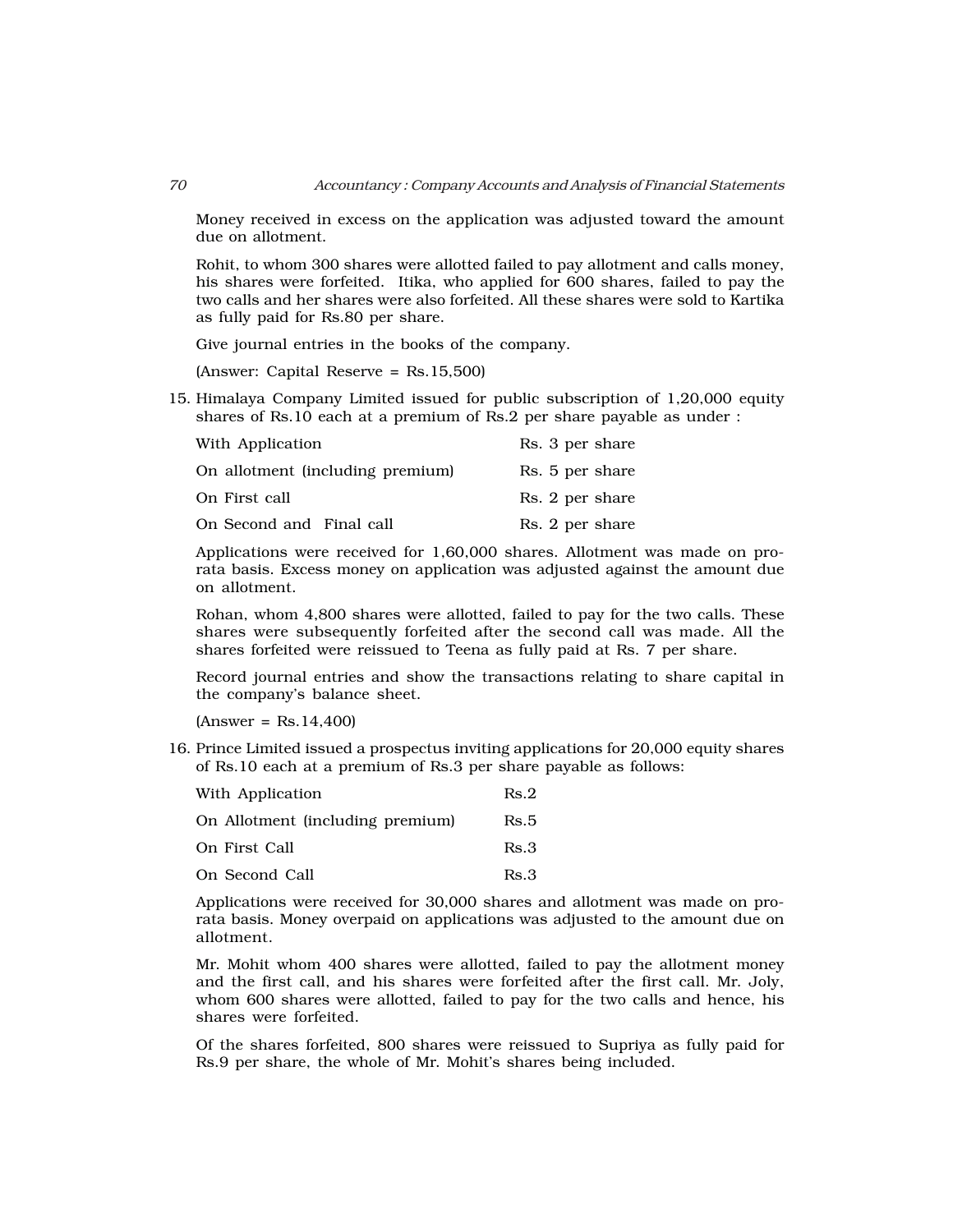Record journal entries in the books of the Company and prepare the Balance Sheet.

(Answer: Capital Reserve = Rs. 2,000)

17. Life Machine Tools Limited issued 50,000 equity shares of Rs.10 each at Rs.12 per share, payable at to Rs.5 on application (including premium), Rs.4 on allotment and the balance on the first and final call.

Applications for 70,000 shares had been received. Of the cash received, Rs.40,000 was returned and Rs.60,000 was applied to the amount due on allotment. All shareholders paid the call due, with the exception of one shareholder of 500 shares. These shares were forfeited and reissued as fully paid at Rs.8 per share. Journalise the transactions.

(Answer: Capital Reserve = Rs. 2,500)

18. The Orient Company Limited offered for public subscription 20,000 equity shares of Rs.10 each at a premium of 10% payable at Rs.2 on application; Rs.4 on allotment including premium; Rs.3 on First Call and Rs.2 on Second and Final call. Applications for 26,000 shares were received. Applications for 4,000 shares were rejected. Pro-rata allotment was made to the remaining applicants. Both the calls were made and all the money were received except the final call on 500 shares which were forfeited. 300 of the forfeited shares were later reissued as fully paid at Rs.9 per share. Give journal entries and prepare the balance sheet.

(Answer: Capital Reserve = Rs. 2,100)

19. Alfa Limited invited applications for 4,00,000 of its equity shares of Rs.10 each on the following terms :

| Payable on application          | Rs.5 per share |
|---------------------------------|----------------|
| Pavable on allotment            | Rs.3 per share |
| Pavable on first and final call | Rs.2 per share |

Applications for 5,00,000 shares were received. It was decided :

- (a) to refuse allotment to the applicants for 20,000 shares;
- (b) to allot in full to applicants for 80,000 shares;
- (c) to allot the balance of the available shares' pro-rata among the other applicants; and
- (d) to utilise excess application money in part as payment of allotment money.

One applicant, whom shares had been allotted on pro-rata basis, did not pay the amount due on allotment and on the call, and his 400 shares were forfeited. The shares were reissued @ Rs.9 per share. Show the journal and prepare Cash book to record the above.

(Answer: Capital Reserve = Rs. 2,100)

20. Ashoka Limited Company which had issued equity shares of Rs.20 each at a discount of Rs. 4 per share, forfeited 1,000 shares for non-payment of final call of Rs.2 per share. 400 of the forfeited shares were reissued at Rs.14 per share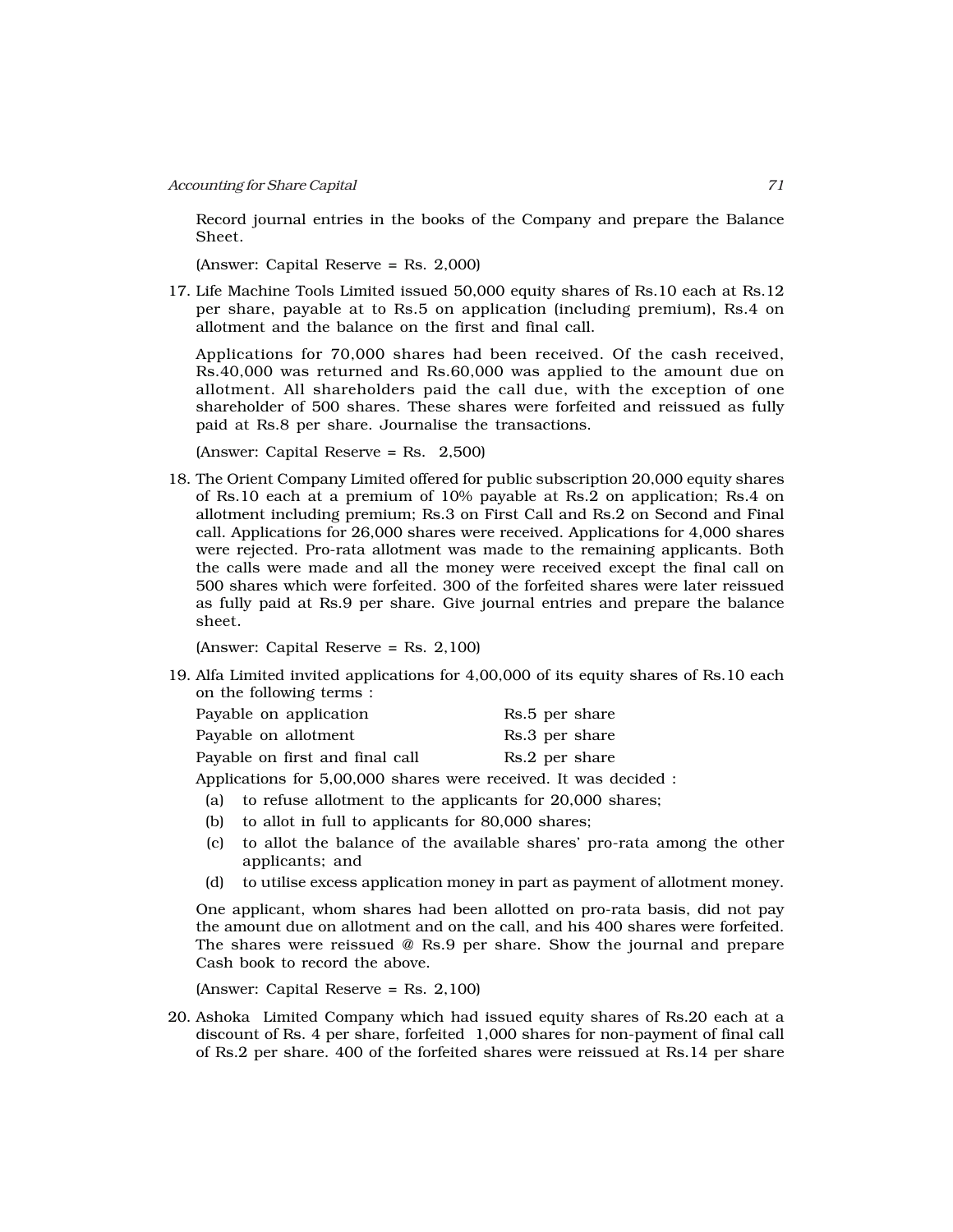out of the remaining shares of 200 shares reissued at Rs.20 per share. Give journal entries for the forfeiture and reissue of shares and show the amount transferred to capital reserve and the balance in Share Forfeiture Account.

(Answer: Capital Reserve = Rs. 6,800, Balance of Share Forfeiture Account: Rs. 4800)

21. Amit holds 100 shares of Rs.10 each on which he has paid Re.1 per share as application money. Bimal holds 200 shares of Rs.10 each on which he has paid Re.1 and Rs.2 per share as application and allotment money, respectively. Chetan holds 300 shares of Rs.10 each and has paid Re.1 on application, Rs.2 on allotment and Rs.3 for the first call. They all failed to pay their arrears and the second call of Rs.2 per share and the directors, therefore, forfeited their shares. The shares are reissued subsequently for Rs.11 per share as fully paid. Journalise the transactions.

(Answer: Capital Reserve = Rs. 2,500)

22. Ajanta Company Limited having a normal capital of Rs.3,00,000, divided into shares of Rs.10 each offered for public subscription of 20,000 shares payable at Rs.2 on application; Rs.3 on allotment and the balance in two calls of Rs.2.50 each. Applications were received by the company for 24,000 shares. Applications for 20,000 shares were accepted in full and the shares allotted. Applications for the remaining shares were rejected and the application money was refunded.

All moneys due were received with the exception of the final call on 600 shares which were forfeited after legal formalities were fulfilled. 400 shares of the forfeited shares were reissued at Rs.9 per share.

Record necessary journal entries and prepare the balance sheet showing the amount transferred to capital reserve and the balance in share forfeiture account.

(Answer: Capital Reserve = Rs. 2,600)

- 23. Journalise the following transactions in the books Bhushan Oil Ltd.:
	- (a) 200 shares of Rs.100 each issued at a discount of Rs.10 were forfeited for the non-payment of allotment money of Rs.50 per share. The first and final call of Rs.20 per share on these shares were not made. The forfeited shares were reissued at Rs.70 per share as fully paid-up.
	- (b) 150 shares of Rs.10 each issued at a premium of Rs.4 per share payable with allotment were forfeited for non-payment of allotment money of Rs.8 per share including premium. The first and final calls of Rs.4 per share were not made. The forfeited shares were reissued at Rs.15 per share fully paid-up.
	- (c) 400 shares of Rs.50 each issued at par were forfeited for non-payment of final call of Rs.10 per share. These shares were reissued at Rs.45 per share fully paid-up.

(Answer: Capital Reserve = (a) NIL (b) Rs. 300 (c) Rs.14,000)

24. Amisha Ltd. invited applications for 40,000 shares of Rs.100 each at a premium of Rs.20 per share payable on application Rs.40 ; on allotment Rs.40 (Including premium): on first call Rs.25 and second and final call Rs.15.